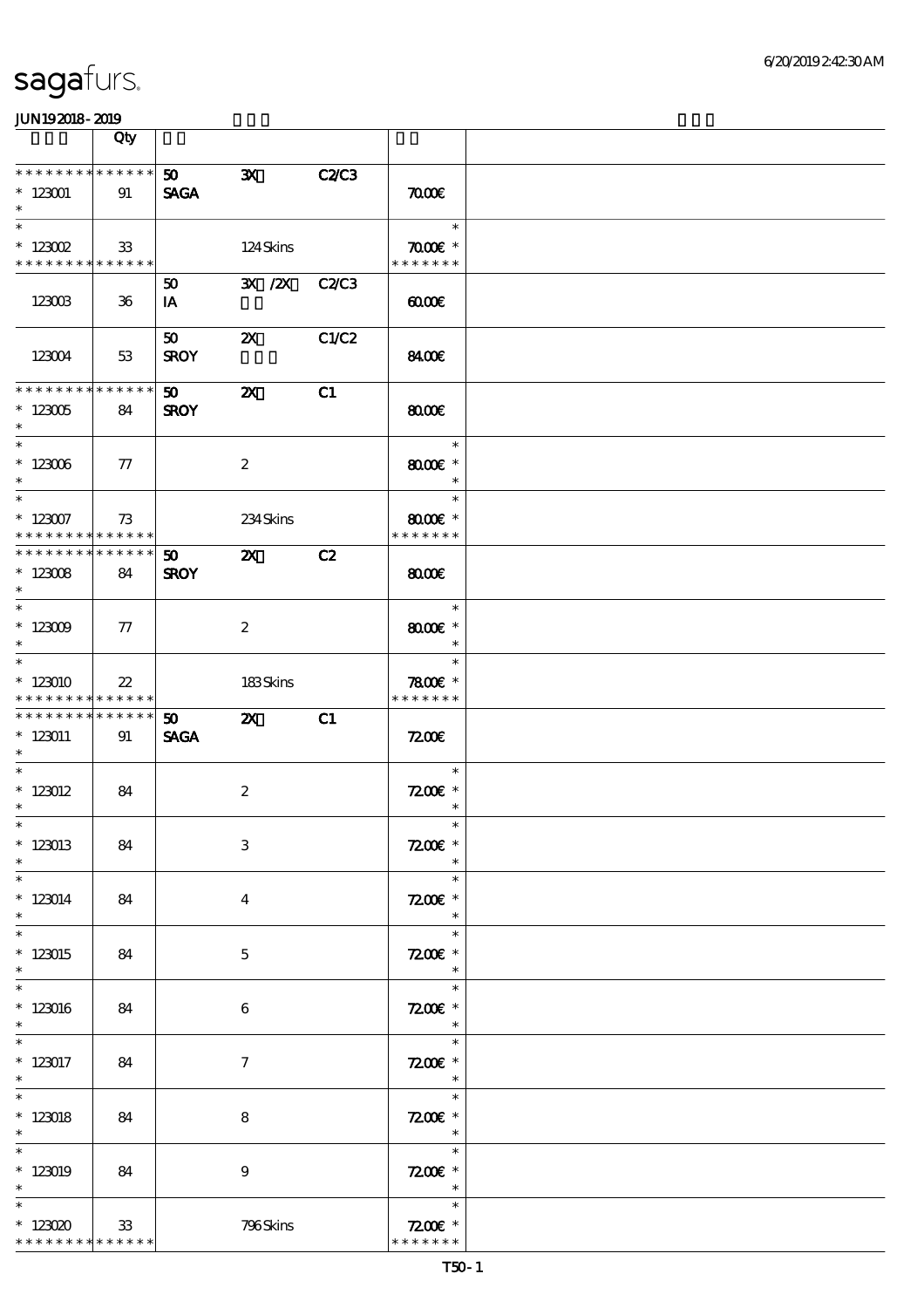|                                                                   | Qty                   |                                |                           |                |                                          |  |
|-------------------------------------------------------------------|-----------------------|--------------------------------|---------------------------|----------------|------------------------------------------|--|
| * * * * * * * * * * * * * *<br>$* 123021$<br>$\ast$               | 91                    | 50<br><b>SAGA</b>              | $\boldsymbol{\mathsf{z}}$ | C2             | 7400E                                    |  |
| $\overline{\ast}$<br>$*123022$<br>$\ast$                          | 84                    |                                | $\boldsymbol{2}$          |                | $\ast$<br>7400€ *<br>$\ast$              |  |
| $*123023$<br>$\ast$                                               | 84                    |                                | 3                         |                | $\ast$<br>7400€ *<br>$\ast$              |  |
| $\overline{\ast}$<br>$* 123024$<br>$\ast$                         | 84                    |                                | $\boldsymbol{4}$          |                | $\ast$<br>7400€ *<br>$\ast$              |  |
| $\overline{\phantom{a}}$<br>$*123025$<br>$\ast$                   | 84                    |                                | $\mathbf 5$               |                | $\ast$<br>7400€ *<br>$\ast$              |  |
| $*$<br>$* 123026$<br>$*$                                          | 84                    |                                | 6                         |                | $\ast$<br>$7600$ $*$<br>$\ast$           |  |
| $\ast$<br>$* 123027$<br>* * * * * * * * * * * * * * *             | 83                    |                                | 594Skins                  |                | $\ast$<br>$7600$ $*$<br>* * * * * * *    |  |
| 123028                                                            | 67                    | 50<br><b>SAGA</b>              | $\mathbf{x}$              | C <sub>3</sub> | 7200                                     |  |
| * * * * * * * * * * * * * * *<br>$*123029$<br>$\ast$              | 98                    | 50<br><b>SAGA</b>              | $\boldsymbol{\mathsf{X}}$ | C1/C2          | $\pi$                                    |  |
| $\overline{\ast}$<br>$^\ast$ 123030<br>$\ast$                     | 91                    |                                | $\boldsymbol{2}$          |                | $\ast$<br>$\pi$ and $*$<br>$\ast$        |  |
| $\ast$<br>$*$ 123031<br>$\ast$                                    | 91                    |                                | 3                         |                | $\ast$<br>$\pi$ and $*$<br>$\ast$        |  |
| $\ast$<br>$* 123022$<br>* * * * * * * * * * * * * *               | $\boldsymbol{\omega}$ |                                | 349Skins                  |                | $\ast$<br>$\pi$ and $*$<br>* * * * * * * |  |
| 123033                                                            | 56                    | 50<br><b>SAGA</b>              | $\mathbf{x}$              | C3C4           | 6600                                     |  |
| 123034                                                            | 51                    | 50<br>IA                       | $\boldsymbol{\mathsf{Z}}$ | C2C3           | 7400E                                    |  |
| * * * * * * * * * * * * * * *<br>$*123035$<br>$\ast$              | 91                    | 50<br>IA                       | $\boldsymbol{\mathsf{X}}$ | <b>C2/C3</b>   | 68000                                    |  |
| $\ast$<br>$*123036$<br>* * * * * * * * <mark>* * * * * * *</mark> | $35\,$                |                                | 126Skins                  |                | $\ast$<br>$6800$ $*$<br>* * * * * * *    |  |
| 123037                                                            | 62                    | 50<br>${\bf s}$                | $\mathbf{X}$              | C2C3           | 6200                                     |  |
| * * * * * * * * * * * * * *<br>$*123088$<br>$\ast$                | $\tau$                | 50 <sub>2</sub><br><b>SROY</b> | $\mathbf{x}$              | C1             | 8800€                                    |  |
| $\ast$<br>$*123039$<br>* * * * * * * * <mark>* * * * * * *</mark> | 57                    |                                | 134Skins                  |                | $\ast$<br>8800€ *<br>* * * * * * *       |  |
| * * * * * * * * * * * * * *<br>$*123040$<br>$\ast$                | $\tau$                | 50<br><b>SROY</b>              | $\mathbf{x}$              | C2             | 8600                                     |  |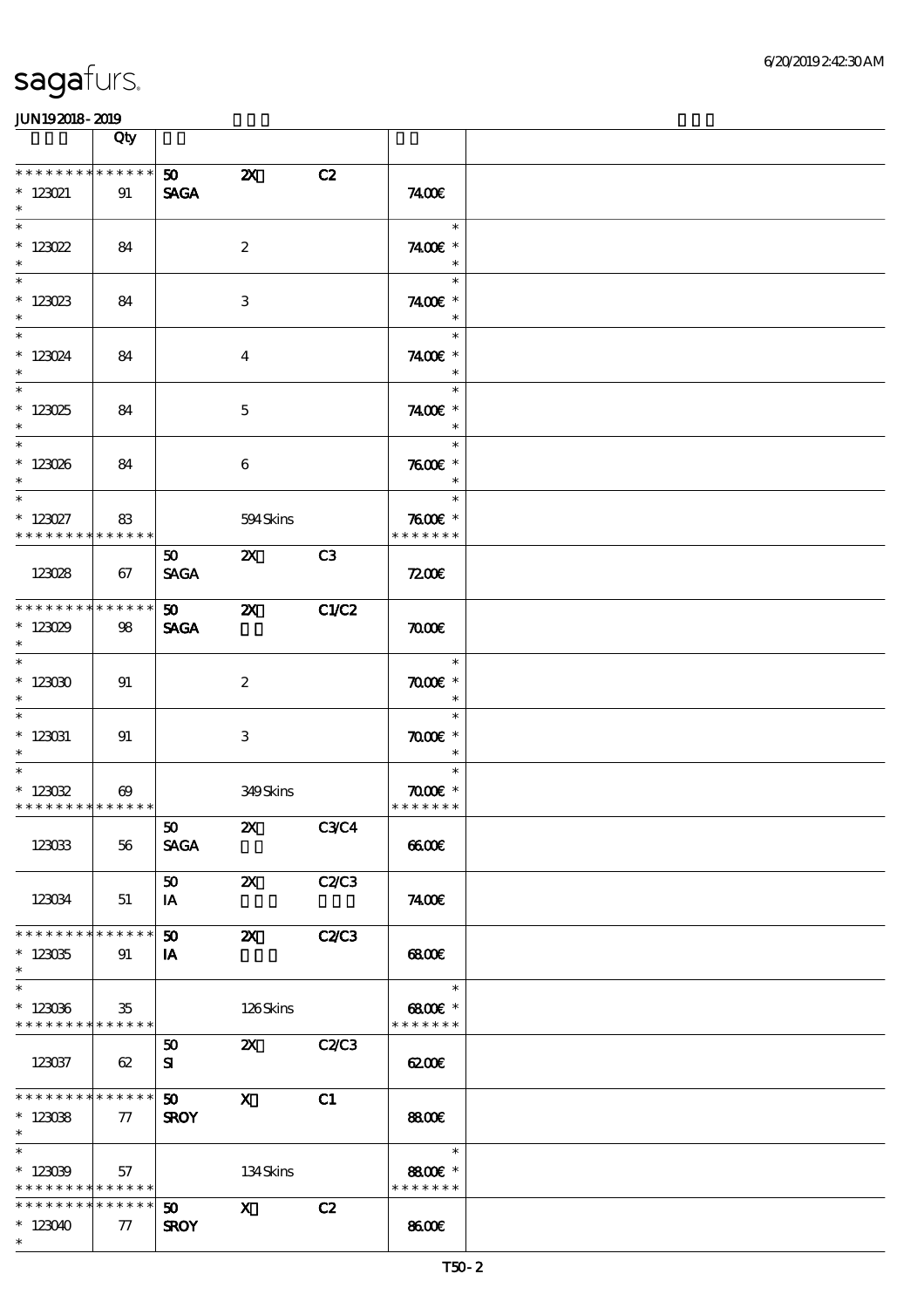|                                                          | Qty                             |                                |                                                                                                                                                                                                                                                                                                                                                                                                                                                               |              |                                    |  |
|----------------------------------------------------------|---------------------------------|--------------------------------|---------------------------------------------------------------------------------------------------------------------------------------------------------------------------------------------------------------------------------------------------------------------------------------------------------------------------------------------------------------------------------------------------------------------------------------------------------------|--------------|------------------------------------|--|
| $\ast$                                                   |                                 | 50                             | $\mathbf{x}$                                                                                                                                                                                                                                                                                                                                                                                                                                                  | C2           | $\ast$                             |  |
| $*123041$                                                | 56                              | <b>SROY</b>                    |                                                                                                                                                                                                                                                                                                                                                                                                                                                               |              | 8600€ *                            |  |
| $\ast$<br>$\ast$                                         |                                 |                                |                                                                                                                                                                                                                                                                                                                                                                                                                                                               |              | $\ast$<br>$\ast$                   |  |
| $*123042$                                                | - 19                            |                                | 152Skins                                                                                                                                                                                                                                                                                                                                                                                                                                                      |              | 8400E *                            |  |
| * * * * * * * *                                          | ******                          |                                |                                                                                                                                                                                                                                                                                                                                                                                                                                                               |              | * * * * * * *                      |  |
| * * * * * * * *<br>$*123043$<br>$\ast$                   | * * * * * *<br>84               | $\mathbf{50}$ X<br><b>SAGA</b> |                                                                                                                                                                                                                                                                                                                                                                                                                                                               | C1           | 8600                               |  |
| $* 123044$<br>$\ast$                                     | $\tau$                          |                                | $\boldsymbol{2}$                                                                                                                                                                                                                                                                                                                                                                                                                                              |              | $\ast$<br>8400€ *<br>$\ast$        |  |
| $\overline{\ast}$<br>$*123045$<br>$\ast$                 | $\tau$                          |                                | 3                                                                                                                                                                                                                                                                                                                                                                                                                                                             |              | $\ast$<br>8400€ *<br>$\ast$        |  |
| $\overline{\phantom{0}}$<br>$*123046$<br>* * * * * * * * | $\boldsymbol{\omega}$<br>****** |                                | 298Skins                                                                                                                                                                                                                                                                                                                                                                                                                                                      |              | $\ast$<br>8400€ *<br>* * * * * * * |  |
| * * * * * * * *                                          | $* * * * * * *$                 | 50                             | $\mathbf x$ and $\mathbf x$ and $\mathbf x$ and $\mathbf x$ and $\mathbf x$ and $\mathbf x$ and $\mathbf x$ and $\mathbf x$ and $\mathbf x$ and $\mathbf x$ and $\mathbf x$ and $\mathbf x$ and $\mathbf x$ and $\mathbf x$ and $\mathbf x$ and $\mathbf x$ and $\mathbf x$ and $\mathbf x$ and $\mathbf x$ and $\mathbf x$ and                                                                                                                               | C2           |                                    |  |
| $* 123047$<br>$\ast$                                     | 84                              | <b>SAGA</b>                    |                                                                                                                                                                                                                                                                                                                                                                                                                                                               |              | <b>8800€</b>                       |  |
| $\ast$                                                   |                                 |                                |                                                                                                                                                                                                                                                                                                                                                                                                                                                               |              | $\ast$                             |  |
| $*123048$<br>$\ast$                                      | 77                              |                                | $\boldsymbol{z}$                                                                                                                                                                                                                                                                                                                                                                                                                                              |              | 8800€ *<br>$\ast$                  |  |
|                                                          |                                 |                                |                                                                                                                                                                                                                                                                                                                                                                                                                                                               |              | $\ast$                             |  |
| $*123049$<br>$\ast$                                      | $\tau$                          |                                | 3                                                                                                                                                                                                                                                                                                                                                                                                                                                             |              | 8800€ *<br>$\ast$                  |  |
| $*$                                                      |                                 |                                |                                                                                                                                                                                                                                                                                                                                                                                                                                                               |              | $\ast$                             |  |
| $*123050$<br>* * * * * * * * * * * * * *                 | 51                              |                                | 289Skins                                                                                                                                                                                                                                                                                                                                                                                                                                                      |              | 8800€ *<br>* * * * * * *           |  |
| * * * * * * * * * * * * * * *                            |                                 | 50 <sub>2</sub>                | $\boldsymbol{\mathrm{X}}$ and $\boldsymbol{\mathrm{X}}$ and $\boldsymbol{\mathrm{X}}$ and $\boldsymbol{\mathrm{X}}$ and $\boldsymbol{\mathrm{X}}$ and $\boldsymbol{\mathrm{X}}$ and $\boldsymbol{\mathrm{X}}$ and $\boldsymbol{\mathrm{X}}$ and $\boldsymbol{\mathrm{X}}$ and $\boldsymbol{\mathrm{X}}$ and $\boldsymbol{\mathrm{X}}$ and $\boldsymbol{\mathrm{X}}$ and $\boldsymbol{\mathrm{X}}$ and $\boldsymbol{\mathrm{X}}$ and $\boldsymbol{\mathrm{X}}$ | C1/C2        |                                    |  |
| $* 123051$<br>$*$                                        | 91                              | <b>SAGA</b>                    |                                                                                                                                                                                                                                                                                                                                                                                                                                                               |              | $\omega$                           |  |
| $*$                                                      |                                 |                                |                                                                                                                                                                                                                                                                                                                                                                                                                                                               |              | $\ast$                             |  |
| $* 123052$                                               | $\boldsymbol{\omega}$           |                                | 160Skins                                                                                                                                                                                                                                                                                                                                                                                                                                                      |              | $8000$ $*$                         |  |
| ******** <mark>******</mark>                             |                                 | 50                             | $X$ C3C4                                                                                                                                                                                                                                                                                                                                                                                                                                                      |              | * * * * * * *                      |  |
| 123053                                                   | 68                              | <b>SAGA</b>                    |                                                                                                                                                                                                                                                                                                                                                                                                                                                               |              | 8000                               |  |
|                                                          |                                 | 50                             | $\mathbf{x}$                                                                                                                                                                                                                                                                                                                                                                                                                                                  | C1/C2        |                                    |  |
| 123054                                                   | 34                              | IA                             |                                                                                                                                                                                                                                                                                                                                                                                                                                                               |              | 8200€                              |  |
| * * * * * * * *                                          | * * * * * *                     | $50^{\circ}$                   | $\mathbf{x}$                                                                                                                                                                                                                                                                                                                                                                                                                                                  | <b>C2/C3</b> |                                    |  |
| $*123055$<br>$\ast$                                      | 77                              | IA                             |                                                                                                                                                                                                                                                                                                                                                                                                                                                               |              | 7600                               |  |
| $\overline{\ast}$                                        |                                 |                                |                                                                                                                                                                                                                                                                                                                                                                                                                                                               |              | $\ast$                             |  |
| $* 123056$<br>* * * * * * * * * * * * * *                | 27                              |                                | 104Skins                                                                                                                                                                                                                                                                                                                                                                                                                                                      |              | $7600$ $*$<br>* * * * * * *        |  |
| * * * * * * * *                                          | ******                          | $\boldsymbol{\mathfrak{w}}$    | $\mathbf X$                                                                                                                                                                                                                                                                                                                                                                                                                                                   | <b>C2/C3</b> |                                    |  |
| $*123057$<br>$*$                                         | $\tau$                          | ${\bf s}$                      |                                                                                                                                                                                                                                                                                                                                                                                                                                                               |              | 7800                               |  |
| $\overline{\ast}$                                        |                                 |                                |                                                                                                                                                                                                                                                                                                                                                                                                                                                               |              | $\ast$                             |  |
| $*123058$                                                | 24                              |                                | 101 Skins                                                                                                                                                                                                                                                                                                                                                                                                                                                     |              | $7600$ $*$                         |  |
| * * * * * * * * * * * * * *                              |                                 | 50                             | X /                                                                                                                                                                                                                                                                                                                                                                                                                                                           | C2C3         | * * * * * * *                      |  |
| 123059                                                   | 47                              | $\mathbf{B}$                   |                                                                                                                                                                                                                                                                                                                                                                                                                                                               |              | 7200                               |  |
| * * * * * * * *                                          | $* * * * * * *$                 | 50 <sub>o</sub>                |                                                                                                                                                                                                                                                                                                                                                                                                                                                               | <b>C1/C2</b> |                                    |  |
| $*123000$<br>$\ast$                                      | 77                              | <b>SROY</b>                    |                                                                                                                                                                                                                                                                                                                                                                                                                                                               |              | 10000E                             |  |
|                                                          |                                 |                                |                                                                                                                                                                                                                                                                                                                                                                                                                                                               |              |                                    |  |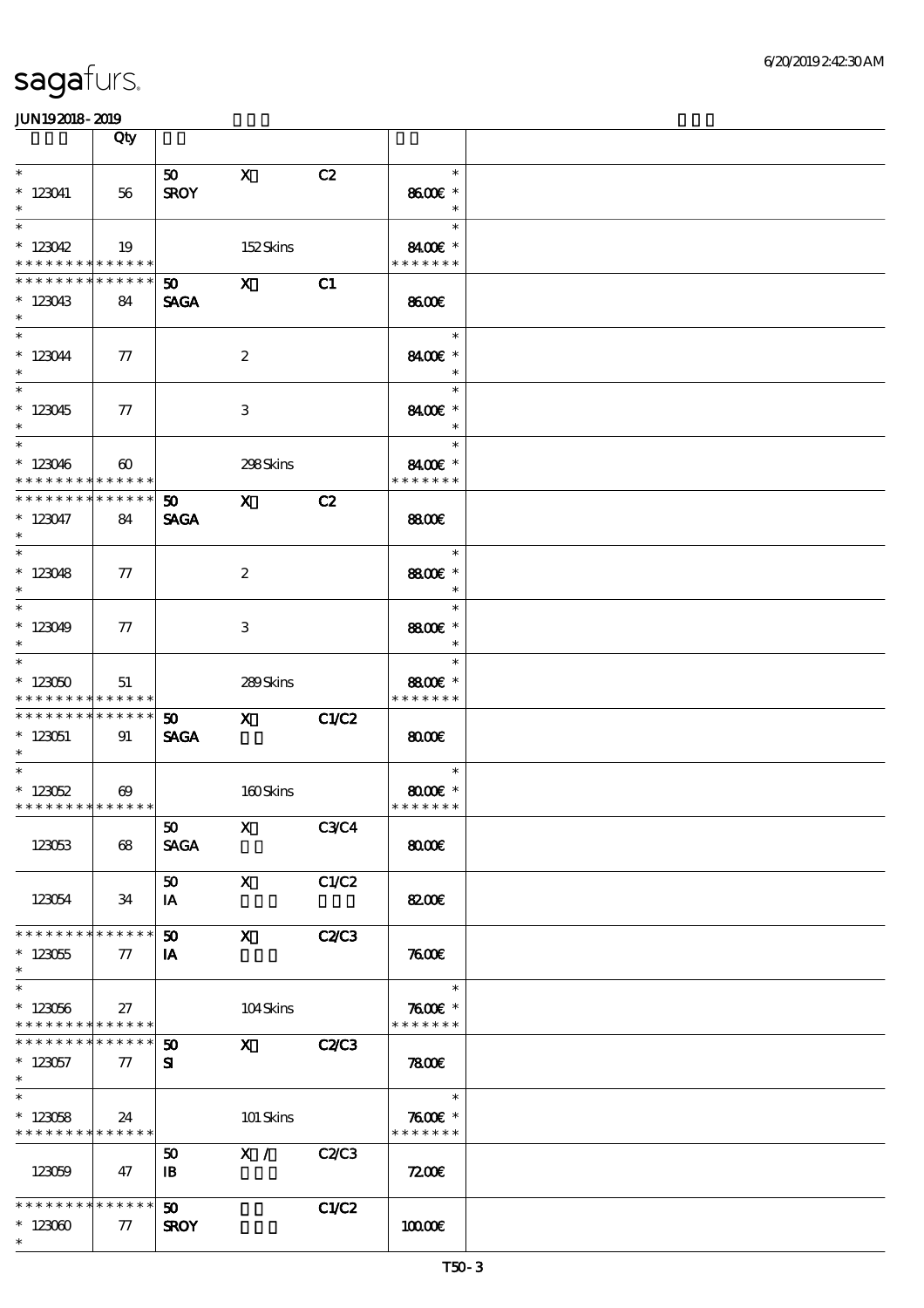|                                                 | Qty                   |                          |                             |  |
|-------------------------------------------------|-----------------------|--------------------------|-----------------------------|--|
| $\ast$                                          |                       | C1/C2<br>50 <sub>o</sub> | $\ast$                      |  |
| $* 123061$<br>* * * * * * * * * * * * * *       | 48                    | <b>SROY</b>              | $10000E$ *<br>* * * * * * * |  |
| * * * * * * * * * * * * * *                     |                       | C1<br>50 <sub>2</sub>    |                             |  |
| $* 123062$<br>$\ast$                            | 84                    | <b>SROY</b>              | 9600                        |  |
| $\ast$                                          |                       |                          | $\ast$                      |  |
| $*123063$<br>$\ast$                             | 77                    | $\boldsymbol{2}$         | 9800€ *<br>$\ast$           |  |
| $\overline{\phantom{0}}$                        |                       |                          | $\ast$                      |  |
| $*123064$<br>$\ast$                             | 77                    | $\,3\,$                  | 9800€ *<br>$\ast$           |  |
| $\overline{\ast}$                               |                       |                          | $\ast$                      |  |
| $* 12305$<br>$\ast$                             | 77                    | $\bf{4}$                 | 9600€ *<br>$\ast$           |  |
| $\overline{\phantom{0}}$                        |                       |                          | $\ast$                      |  |
| $* 123066$                                      | 23                    | 338Skins                 | 9800€ *                     |  |
| * * * * * * * * * * * * * * *<br>************** |                       | C2<br>50                 | * * * * * * *               |  |
| $^\ast$ 123067<br>$\ast$                        | 84                    | <b>SROY</b>              | 10000E                      |  |
| $\ast$                                          |                       |                          | $\ast$                      |  |
| $* 12308$                                       | 77                    | $\boldsymbol{2}$         | $10000E$ *                  |  |
| $\ast$                                          |                       |                          | $\ast$                      |  |
| $\ast$                                          |                       |                          | $\ast$                      |  |
| $*123009$<br>$\ast$                             | 77                    | 3                        | 10000E *<br>$\ast$          |  |
| $\ast$                                          |                       |                          | $\ast$                      |  |
| $* 123070$<br>$\ast$                            | 63                    | $\overline{\mathbf{4}}$  | 10000€ *<br>$\ast$          |  |
| $\ast$                                          |                       |                          | $\ast$                      |  |
| $* 123071$<br>* * * * * * * * * * * * * *       | 25                    | 326Skins                 | 9800€ *<br>* * * * * * *    |  |
| * * * * * * * * * * * * * * *                   |                       | C1<br>50                 |                             |  |
| $* 123072$<br>$\ast$                            | 91                    | <b>SAGA</b>              | 10600E                      |  |
| $*$                                             |                       |                          | $*$                         |  |
| $* 123073$                                      | 77                    | $\boldsymbol{2}$         | 10400€ *                    |  |
| $\ast$<br>$\ast$                                |                       |                          | $\ast$<br>$\ast$            |  |
| $*123074$                                       | 77                    | $\,3$                    | 10400€ *                    |  |
| $\ast$                                          |                       |                          | $\ast$                      |  |
| $\ast$                                          |                       |                          | $\ast$                      |  |
| $* 123075$<br>$\ast$                            | 77                    | $\bf{4}$                 | 10400€ *<br>$\ast$          |  |
| $\ast$                                          |                       |                          | $\ast$                      |  |
| $* 123076$<br>$\ast$                            | 77                    | $\mathbf{5}$             | 10400€ *<br>$\ast$          |  |
| $\ast$                                          |                       |                          | $\ast$                      |  |
| $* 123077$<br>$\ast$                            | 77                    | 6                        | 10400E *<br>$\ast$          |  |
| $\overline{\ast}$                               |                       |                          | $\ast$                      |  |
| $* 123078$<br>* * * * * * * *                   | $52\,$<br>* * * * * * | 528Skins                 | 10400€ *<br>* * * * * * *   |  |
| * * * * * * *                                   | $* * * * * * *$       | C2<br>50                 |                             |  |
| $*123079$                                       | 91                    | <b>SAGA</b>              | 10400E                      |  |
| $\ast$                                          |                       |                          |                             |  |
| $\ast$                                          |                       |                          | $\ast$                      |  |
| $*123080$<br>$\ast$                             | 84                    | $\boldsymbol{2}$         | 10400E *                    |  |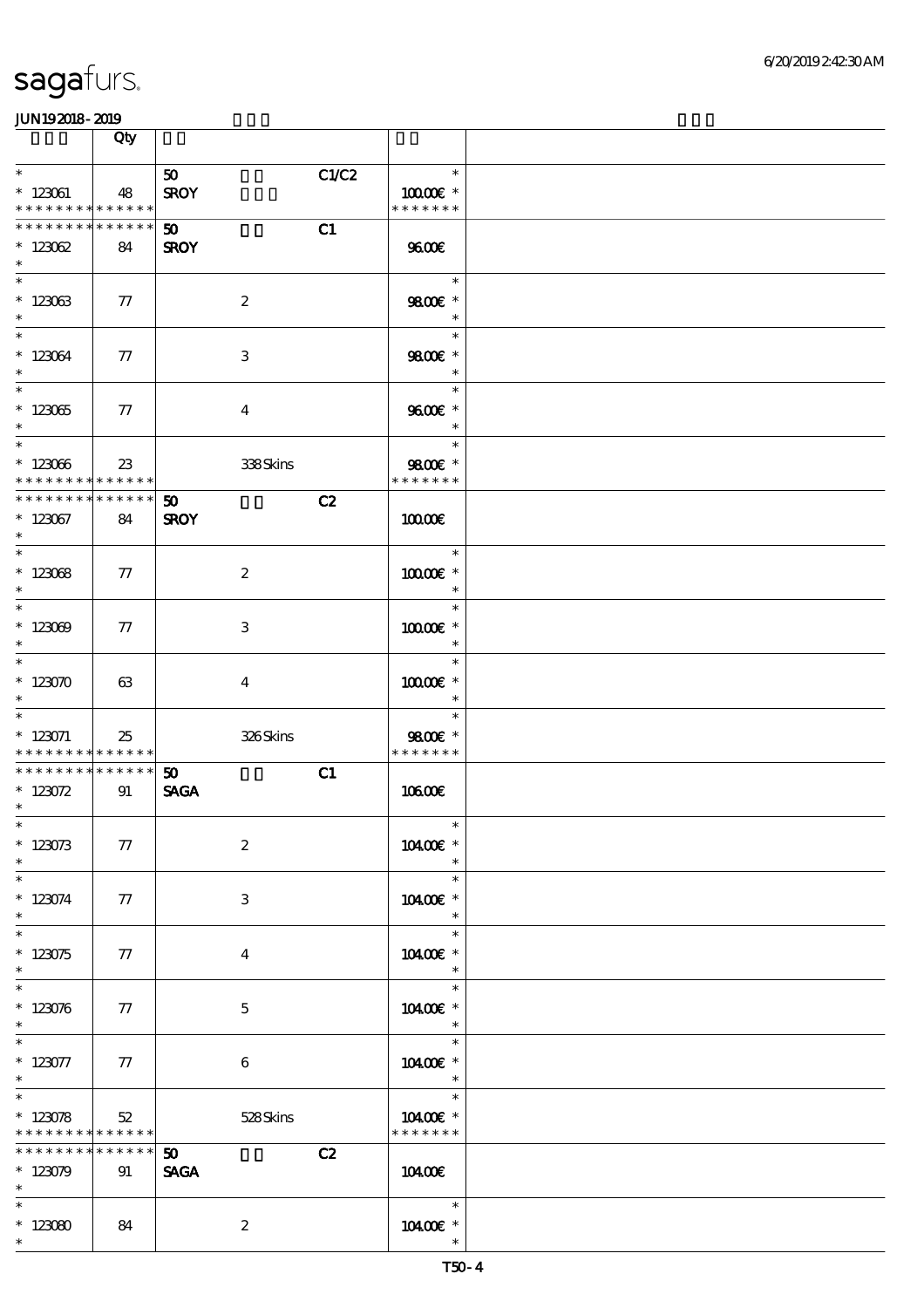|                                                                                   | Qty                |                                |       |                                       |  |
|-----------------------------------------------------------------------------------|--------------------|--------------------------------|-------|---------------------------------------|--|
| $\ast$<br>$* 123081$<br>$\ast$                                                    | 84                 | 50 <sub>o</sub><br><b>SAGA</b> | C2    | $\ast$<br>10400€ *<br>$\ast$          |  |
| $\ast$<br>$* 123082$<br>$\ast$                                                    | 84                 | $\bf{4}$                       |       | $\ast$<br>10400€ *<br>$\ast$          |  |
| $\overline{\phantom{0}}$<br>$*123083$<br>$\ast$                                   | 84                 | $\mathbf{5}$                   |       | $\ast$<br>10400€ *<br>$\ast$          |  |
| $\overline{\phantom{a}^*}$<br>$* 123084$<br>* * * * * * * * * * * * * *           | 52                 | 479Skins                       |       | $\ast$<br>10400€ *<br>* * * * * * *   |  |
| 123085                                                                            | $\mathfrak{B}$     | 50 X / C3<br><b>SAGA</b>       |       | 9000                                  |  |
| * * * * * * * * * * * * * *<br>$*123086$<br>$\ast$                                | 98                 | 50<br><b>SAGA</b>              | C1/C2 | 8600€                                 |  |
| $\overline{\phantom{0}}$<br>$*123087$<br>$\ast$                                   | $\boldsymbol{\pi}$ | $\boldsymbol{2}$               |       | $\ast$<br>8600€ *<br>$\ast$           |  |
| $\overline{\phantom{0}}$<br>$*123088$<br>* * * * * * * * <mark>* * * * * *</mark> | 27                 | 195Skins                       |       | $\ast$<br>8400€ *<br>* * * * * * *    |  |
| * * * * * * * *<br>$*123089$<br>$\ast$                                            | * * * * * *<br>91  | 50 <sub>2</sub><br><b>SAGA</b> | C1/C2 | 8400€                                 |  |
| $\overline{\ast}$<br>$*123000$<br>$\ast$                                          | 91                 | $\boldsymbol{2}$               |       | $\ast$<br>8800€ *<br>$\ast$           |  |
| $\ast$<br>$*123091$<br>$\ast$                                                     | 91                 | 3                              |       | $\ast$<br>8800€ *<br>$\ast$           |  |
| $\ast$<br>$* 123092$<br>$\ast$                                                    | 91                 | $\bf{4}$                       |       | $\ast$<br>8800€ *<br>$\ast$           |  |
| $*$ and $*$<br>$*123093$<br>* * * * * * * *                                       | 55<br>* * * * * *  | 419Skins                       |       | $\ast$<br>8600€ *<br>* * * * * * *    |  |
| 123094                                                                            | 43                 | 50 <sub>1</sub><br><b>SAGA</b> | C3C4  | <b>82006</b>                          |  |
| 123095                                                                            | 43                 | 50<br>IA                       | C1/C2 | 9400                                  |  |
| 123096                                                                            | 81                 | ${\bf 50}$<br>IA               | C1/C2 | 8800€                                 |  |
| 123097                                                                            | $52\,$             | 50<br>${\bf s}$                | C1/C2 | <b>82006</b>                          |  |
| 123098                                                                            | 42                 | 50<br><b>SROY</b>              | C1/C2 | 10200E                                |  |
| * * * * * * * * * * * * * *<br>$*123099$<br>$\ast$                                | 84                 | 50 <sub>1</sub><br><b>SROY</b> | C1    | 9600                                  |  |
| $\ast$<br>$*123100$<br>$\ast$                                                     | $\boldsymbol{\pi}$ | $\boldsymbol{2}$               |       | $\ast$<br>$9600E$ $^{\ast}$<br>$\ast$ |  |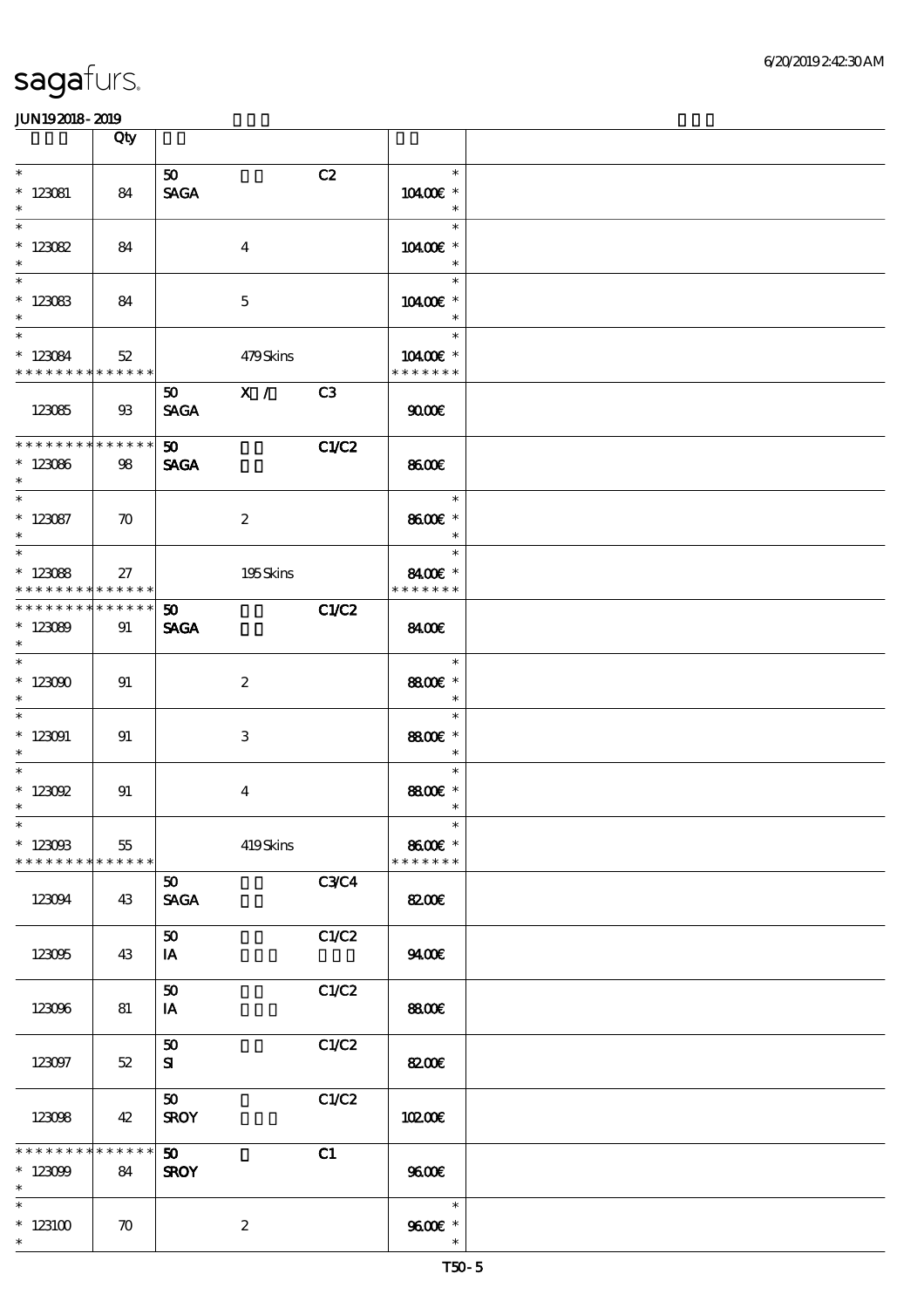|                                                                    | Qty                         |                                                  |                                                                |  |
|--------------------------------------------------------------------|-----------------------------|--------------------------------------------------|----------------------------------------------------------------|--|
| $\ast$<br>$*123101$<br>$\ast$                                      | $\boldsymbol{\pi}$          | C1<br>50 <sub>1</sub><br><b>SROY</b>             | $\ast$<br>9600€ *<br>$\ast$                                    |  |
| $\ast$<br>$*$ 123102<br>* * * * * * * * <mark>* * * * * * *</mark> | 45                          | 269Skins                                         | $\ast$<br>9600€ *<br>* * * * * * *                             |  |
| * * * * * * * * * * * * * *<br>$*123103$<br>$\ast$                 | 77                          | C2<br>$\boldsymbol{\mathfrak{D}}$<br><b>SROY</b> | 9600                                                           |  |
| $\ast$<br>$*123104$<br>$\ast$                                      | $\boldsymbol{\pi}$          | $\boldsymbol{2}$                                 | $\ast$<br>9600€ *<br>$\ast$                                    |  |
| $\overline{\ast}$<br>$*123105$<br>$\ast$                           | $\boldsymbol{\pi}$          | 3                                                | $\ast$<br>9600€ *<br>$\ast$                                    |  |
| $\overline{\ast}$<br>$*123106$<br>* * * * * * * * * * * * * *      | 42                          | 259Skins                                         | $\overline{\phantom{a}}$<br>$\ast$<br>9600€ *<br>* * * * * * * |  |
| ********<br>$*123107$<br>$\ast$                                    | * * * * * *<br>84           | 50 <sub>o</sub><br>C1<br><b>SAGA</b>             | 9400                                                           |  |
| $\overline{\ast}$<br>$*123108$<br>$\ast$                           | 77                          | $\boldsymbol{z}$                                 | $\ast$<br>9400€ *<br>$\ast$                                    |  |
| $\overline{\ast}$<br>$*123109$<br>$\ast$                           | $\tau$                      | 3                                                | $\ast$<br>9400€ *<br>$\ast$                                    |  |
| $\ast$<br>$*123110$<br>$\ast$                                      | $\tau$                      | $\overline{4}$                                   | $\ast$<br>9400€ *<br>$\ast$                                    |  |
| $\ast$<br>$* 123111$<br>$\ast$                                     | $\tau$                      | $\mathbf{5}$                                     | $\ast$<br>9400€ *<br>$\ast$                                    |  |
| $\ast$<br>$*$ 123112<br>* * * * * * * * * * * * * *                | $\boldsymbol{\omega}$       | 461 Skins                                        | $\ast$<br>9600€ *<br>* * * * * * *                             |  |
| **************** 50<br>$*$ 123113<br>$\ast$                        | 84                          | C2<br><b>SAGA</b>                                | 9800                                                           |  |
| $\ast$<br>$* 123114$<br>$\ast$                                     | 77                          | $\boldsymbol{z}$                                 | $\ast$<br>$9800$ $^\ast$<br>$\ast$                             |  |
| $\overline{\ast}$<br>$*123115$<br>$\ast$                           | 77                          | 3                                                | $\ast$<br>9800€ *<br>$\ast$                                    |  |
| $\ast$<br>$* 123116$<br>$\ast$<br>$_{*}^{-}$                       | $\tau$                      | $\overline{4}$                                   | $\ast$<br>10000€ *<br>$\ast$                                   |  |
| $*123117$<br>* * * * * * * * * * * * * *                           | $\boldsymbol{\mathfrak{D}}$ | 345Skins                                         | $\ast$<br>9800€ *<br>* * * * * * *                             |  |
| * * * * * * * *<br>$* 123118$<br>$*$                               | * * * * * *<br>91           | <b>C1/C2</b><br>50 <sub>o</sub><br><b>SAGA</b>   | 9000                                                           |  |
| $\ast$<br>$*123119$<br>$\ast$                                      | $\tau$                      | $\boldsymbol{2}$                                 | $\ast$<br>$9000$ $*$<br>$\ast$                                 |  |
| $\ast$<br>$*123120$<br>* * * * * * * * * * * * * *                 | 23                          | 191 Skins                                        | $\ast$<br>$9000$ $^{\circ}$<br>* * * * * * *                   |  |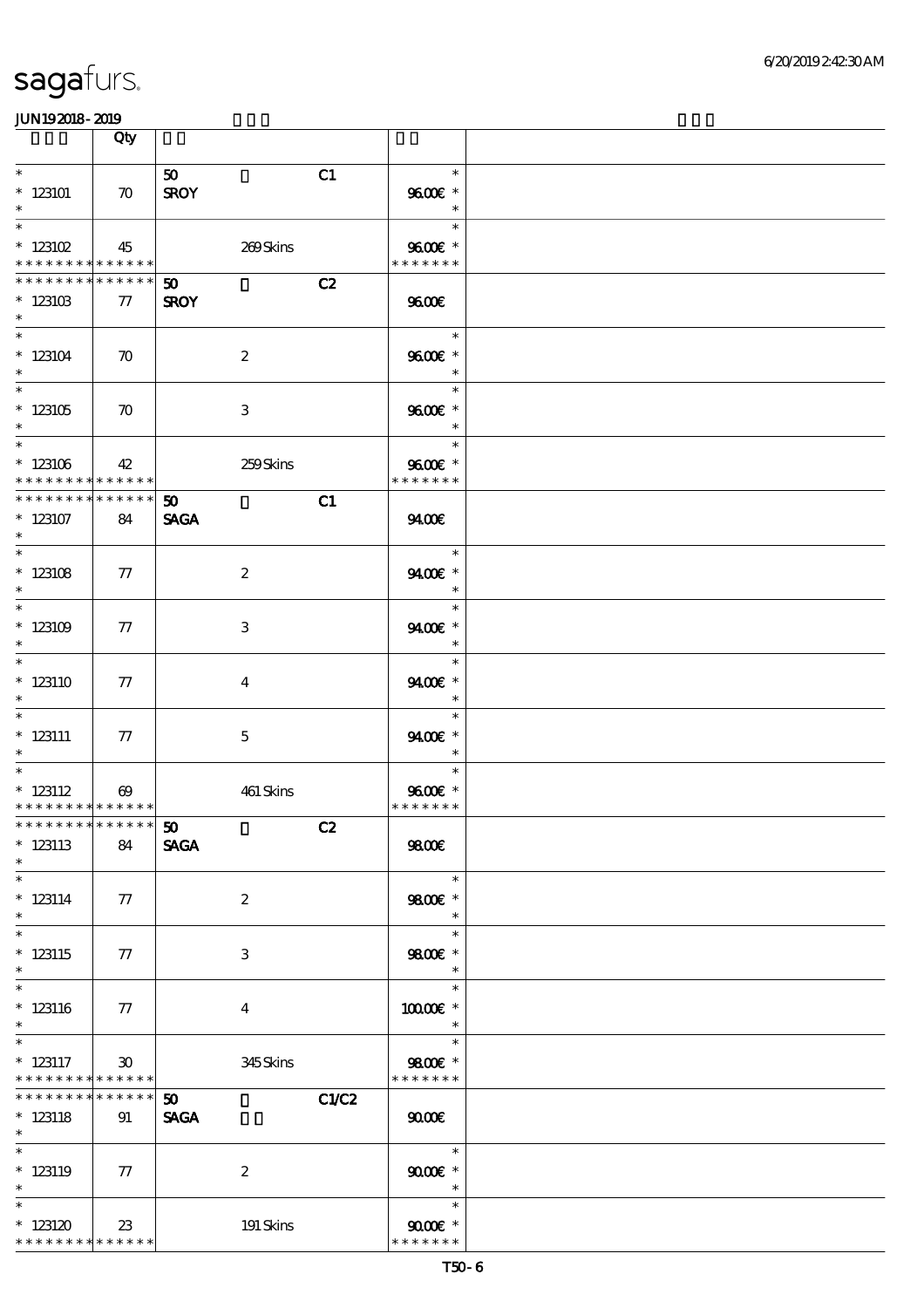|                                                               | Qty               |                                            |              |                                       |  |
|---------------------------------------------------------------|-------------------|--------------------------------------------|--------------|---------------------------------------|--|
| 123121                                                        | 45                | 50 <sub>o</sub><br><b>SAGA</b>             | C3C4         | 8400                                  |  |
| * * * * * * * * * * * * * *<br>$*$ 123122<br>$\ast$           | 91                | $\boldsymbol{\mathfrak{D}}$<br>IA          | <b>C2/C3</b> | <b>82006</b>                          |  |
| $\ast$<br>$*123123$<br>$\ast$                                 | $\tau$            | $\boldsymbol{2}$                           |              | $\ast$<br>$8000$ $*$<br>$\ast$        |  |
| $\ast$<br>$*123124$<br>* * * * * * * * * * * * * *            | 41                | 209Skins                                   |              | $\ast$<br>$8000$ $*$<br>* * * * * * * |  |
| * * * * * * * * * * * * * *<br>$*123125$<br>$\ast$            | 84                | $\boldsymbol{\omega}$<br>IA                | <b>C3C4</b>  | 7600E                                 |  |
| $\ast$<br>$*123126$<br>* * * * * * * * * * * * * *            | 23                | 107Skins                                   |              | $\ast$<br>$7600$ $*$<br>* * * * * * * |  |
| 123127                                                        | $\mathfrak{B}$    | 50<br>${\bf s}$                            | C2/C3        | 8600€                                 |  |
| 123128                                                        | 29                | $\mathcal{L}$<br>50<br>$\mathbf{B}$        | <b>C2/C3</b> | 7800                                  |  |
| * * * * * * * * * * * * * *<br>$*123129$<br>$\ast$            | $\pi$             | 50<br><b>SROY</b>                          | C1           | (9600)                                |  |
| $\ast$<br>$*123130$<br>* * * * * * * * * * * * * *            | 24                | 101 Skins                                  |              | $\ast$<br>$(9600)$ *<br>* * * * * * * |  |
| * * * * * * * * * * * * * * *<br>$*123131$<br>$\ast$          | $\tau$            | $\boldsymbol{\mathfrak{D}}$<br><b>SROY</b> | C2           | 9400                                  |  |
| $\ast$<br>$* 123132$<br>* * * * * * * * * * * * * *           | 45                | 122Skins                                   |              | $\ast$<br>$Q200E$ *<br>* * * * * * *  |  |
| *************** 50<br>$*123133$<br>$\ast$                     | 84                | <b>SAGA</b>                                | C1           | 9000                                  |  |
| $\ast$<br>$*$ 123134<br>$\ast$                                | 77                | $\boldsymbol{2}$                           |              | $\ast$<br>8800€ *<br>$\ast$           |  |
| $\ast$<br>$*123135$<br>* * * * * * * * * * * * * *            | 38                | 199Skins                                   |              | $\ast$<br>8800€ *<br>* * * * * * *    |  |
| * * * * * * * *<br>$*123136$<br>$\ast$                        | * * * * * *<br>84 | $\boldsymbol{\mathfrak{D}}$<br><b>SAGA</b> | C2           | 8600€                                 |  |
| $\overline{\phantom{0}}$<br>$*$ 123137<br>$\ast$              | $\tau$            | $\boldsymbol{2}$                           |              | $\ast$<br>8600€ *<br>$\ast$           |  |
| $\overline{\ast}$<br>$*123138$<br>* * * * * * * * * * * * * * | 23                | 184Skins                                   |              | $\ast$<br>8400€ *<br>* * * * * * *    |  |
| 123139                                                        | 73                | 50<br><b>SAGA</b>                          | C1/C2        | 8400€                                 |  |
| 123140                                                        | 45                | 50<br><b>SAGA</b>                          | <b>C3C4</b>  | <b>82006</b>                          |  |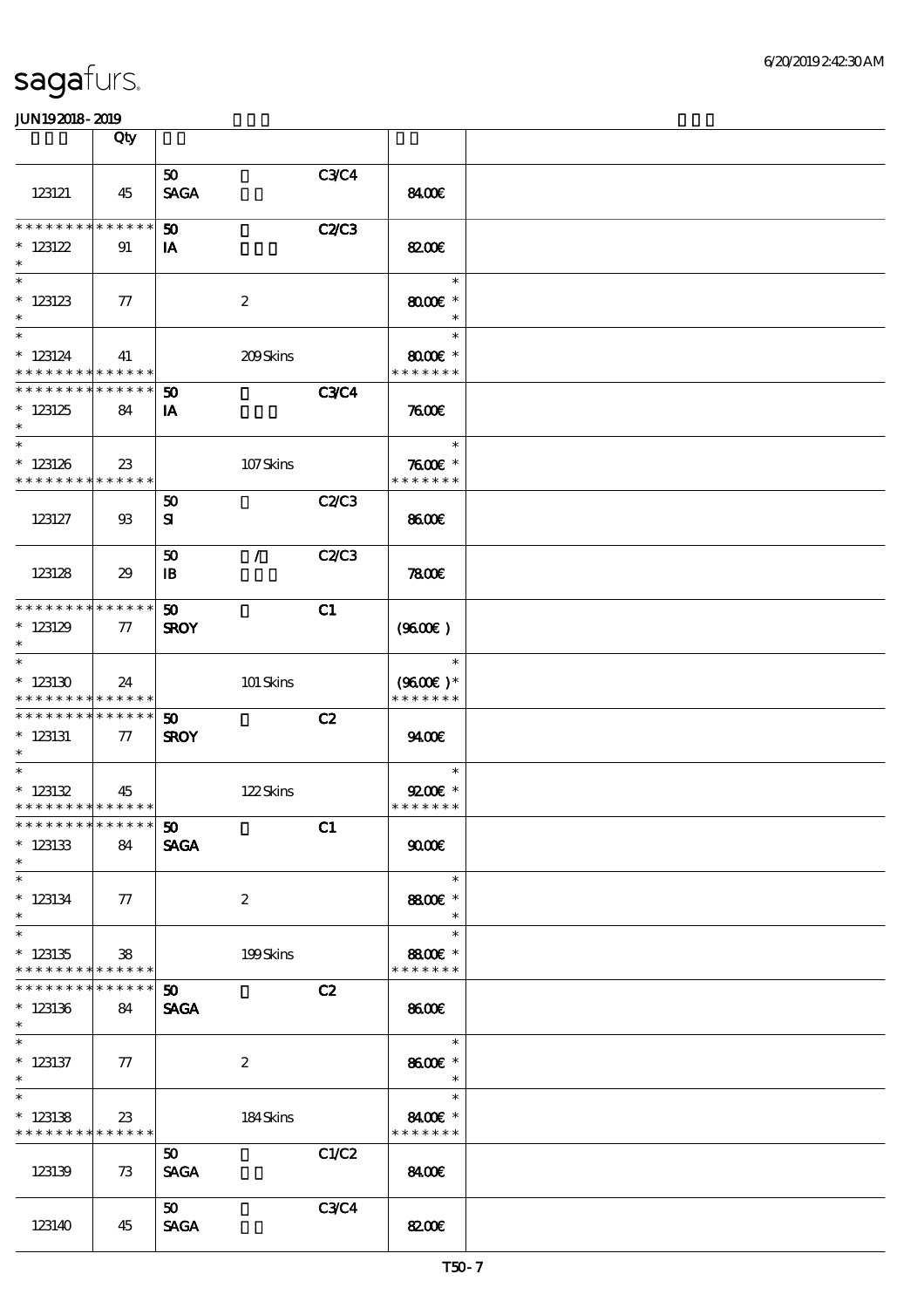|                                                                      | Qty                         |                                |                         |       |                                               |  |
|----------------------------------------------------------------------|-----------------------------|--------------------------------|-------------------------|-------|-----------------------------------------------|--|
| 123141                                                               | 64                          | 50<br>${\bf s}$                |                         | C2/C3 | 8200€                                         |  |
| **************<br>$* 123142$<br>$\ast$                               | 84                          | 50 <sub>1</sub><br><b>SROY</b> | $\mathbf{x}$            | C1    | 9000                                          |  |
| $\overline{\ast}$<br>$*123143$<br>$\ast$                             | $\boldsymbol{\pi}$          |                                | $\boldsymbol{2}$        |       | $\overline{\phantom{a}}$<br>8800€ *<br>$\ast$ |  |
| $\overline{\ast}$<br>$* 123144$<br>$\ast$                            | $\boldsymbol{\omega}$       |                                | 3                       |       | $\ast$<br>8800€ *<br>$\ast$                   |  |
| $\overline{\phantom{0}}$<br>$*123145$<br>* * * * * * * * * * * * * * | $\boldsymbol{\mathfrak{D}}$ |                                | 234Skins                |       | $\ast$<br>8600€ *<br>* * * * * * *            |  |
| **************<br>$*123146$<br>$\ast$                                | 84                          | 50<br><b>SROY</b>              | $\mathbf x$             | C2    | 8600                                          |  |
| $\overline{\ast}$<br>$* 123147$<br>$\ast$                            | 62                          |                                | $\boldsymbol{2}$        |       | $\ast$<br>8600€ *<br>$\ast$                   |  |
| $\overline{\phantom{0}}$<br>$*123148$<br>* * * * * * * * * * * * * * | 21                          |                                | 167Skins                |       | $\ast$<br>8600€ *<br>* * * * * * *            |  |
| * * * * * * * * * * * * * * *<br>$*123149$<br>$\ast$                 | 84                          | <b>SAGA</b>                    | 50 X                    | C1    | 8600                                          |  |
| $*123150$<br>$\ast$<br>$\overline{\phantom{0}}$                      | $77\,$                      |                                | $\boldsymbol{2}$        |       | $\ast$<br>8600€ *<br>$\ast$                   |  |
| $*$ 123151<br>$\ast$                                                 | 77                          |                                | 3                       |       | $\ast$<br>8600€ *<br>$\ast$                   |  |
| $*$ 123152<br>$\ast$<br>$*$ $*$                                      | 77                          |                                | $\overline{\mathbf{4}}$ |       | $\ast$<br>8600€ *<br>$\ast$                   |  |
| $*$ 123153<br>$\ast$<br>$\ast$                                       | 77                          |                                | $\mathbf 5$             |       | $\ast$<br>8600€ *<br>$\ast$                   |  |
| $*$ 123154<br>$\ast$<br>$\overline{\ast}$                            | 77                          |                                | 6                       |       | 8600€ *<br>$\ast$<br>$\ast$                   |  |
| $^*$ 123155<br>$\ast$<br>$\ast$                                      | 77                          |                                | $\tau$                  |       | 8600€ *<br>$\ast$<br>$\ast$                   |  |
| $*$ 123156<br>$\ast$<br>$\overline{\phantom{0}}$                     | 77                          |                                | 8                       |       | 8600€ *<br>$\ast$<br>$\ast$                   |  |
| $*$ 123157<br>$*$<br>$\overline{\phantom{0}}$                        | 77                          |                                | $\boldsymbol{9}$        |       | 8600€ *<br>$\overline{\phantom{a}}$<br>$\ast$ |  |
| $*$ 123158<br>$\ast$<br>$\ast$                                       | 77                          |                                | 10                      |       | 8600€ *<br>$\overline{\phantom{a}}$<br>$\ast$ |  |
| $*$ 123159<br>$\ast$<br>$\ast$                                       | 77                          |                                | 11                      |       | 8600€ *<br>$\ast$<br>$\ast$                   |  |
| $^*$ 123160 $\,$<br>* * * * * * * * * * * * * *                      | 23                          |                                | 877Skins                |       | 8600€ *<br>* * * * * * *                      |  |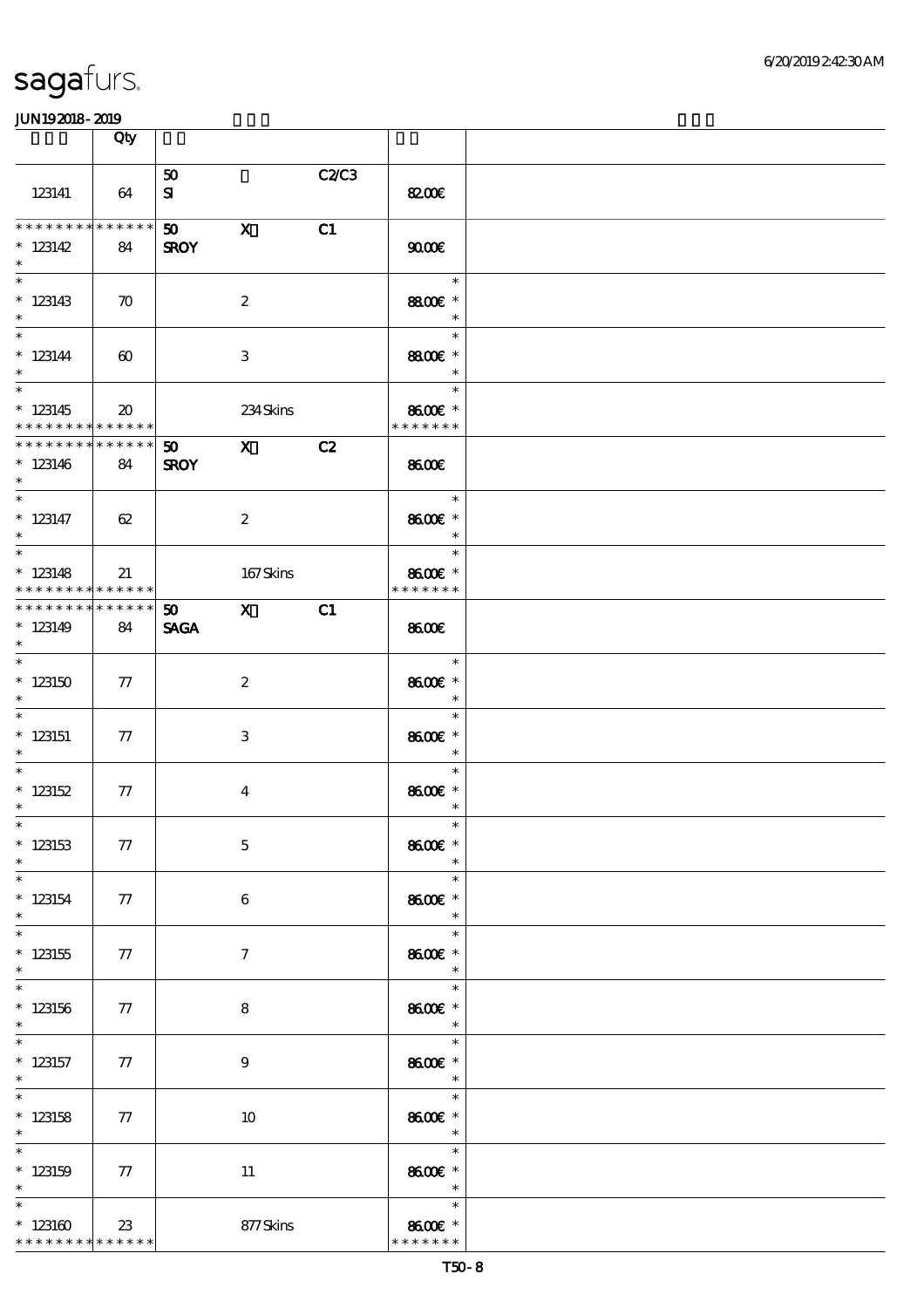|                                                      | Qty                   |                                |                                                                                                                                                                                                                                                                                                                                 |              |                                                                 |  |
|------------------------------------------------------|-----------------------|--------------------------------|---------------------------------------------------------------------------------------------------------------------------------------------------------------------------------------------------------------------------------------------------------------------------------------------------------------------------------|--------------|-----------------------------------------------------------------|--|
| * * * * * * * * * * * * * *<br>$*123161$<br>$\ast$   | 84                    | 50<br><b>SAGA</b>              | $\mathbf x$                                                                                                                                                                                                                                                                                                                     | C2           | 8600€                                                           |  |
| $\overline{\ast}$<br>$* 123162$<br>$\ast$            | $\pi$                 |                                | $\boldsymbol{2}$                                                                                                                                                                                                                                                                                                                |              | $\ast$<br>8600€ *<br>$\ast$                                     |  |
| $*123163$<br>$\ast$                                  | 77                    |                                | 3                                                                                                                                                                                                                                                                                                                               |              | $\ast$<br>8600€ *<br>$\ast$                                     |  |
| $\overline{\ast}$<br>$*123164$<br>$\ast$             | ${\bf \tau}$          |                                | $\boldsymbol{4}$                                                                                                                                                                                                                                                                                                                |              | $\ast$<br>8600€ *<br>$\ast$                                     |  |
| $\overline{\phantom{0}}$<br>$^*$ 123165<br>$\ast$    | $\tau$                |                                | $\mathbf{5}$                                                                                                                                                                                                                                                                                                                    |              | $\ast$<br>8600€ *<br>$\ast$                                     |  |
| $\ast$<br>$^\ast$ 123166<br>$\ast$                   | 77                    |                                | $\boldsymbol{6}$                                                                                                                                                                                                                                                                                                                |              | <u>a sa sa</u><br>$\ast$<br>8600€ *<br>$\overline{\phantom{a}}$ |  |
| $\ast$<br>$*$ 123167<br>$\ast$                       | 77                    |                                | $\tau$                                                                                                                                                                                                                                                                                                                          |              | $\ast$<br>8600€ *<br>$\ast$                                     |  |
| $\overline{\phantom{0}}$<br>$^\ast$ 123168<br>$\ast$ | 77                    |                                | 8                                                                                                                                                                                                                                                                                                                               |              | $\ast$<br>8600€ *<br>$\ast$                                     |  |
| $\ast$<br>$*123169$<br>* * * * * * * * * * * * * *   | $\boldsymbol{\omega}$ |                                | <b>GQ2Skins</b>                                                                                                                                                                                                                                                                                                                 |              | $\ast$<br>8600€ *<br>* * * * * * *                              |  |
| 123170                                               | 47                    | 50<br><b>SACA</b>              | $\mathbf X$ and $\mathbf X$ and $\mathbf X$ and $\mathbf X$ and $\mathbf X$ and $\mathbf X$ and $\mathbf X$ and $\mathbf X$ and $\mathbf X$ and $\mathbf X$ and $\mathbf X$ and $\mathbf X$ and $\mathbf X$ and $\mathbf X$ and $\mathbf X$ and $\mathbf X$ and $\mathbf X$ and $\mathbf X$ and $\mathbf X$ and $\mathbf X$ and | C3           | 8000                                                            |  |
| **************<br>$* 123171$<br>$*$                  | 98                    | 50<br><b>SAGA</b>              | $\mathbf{x}$                                                                                                                                                                                                                                                                                                                    | C1/C2        | 7800                                                            |  |
| * $123172$<br>$*$                                    | 91                    |                                | $\boldsymbol{2}$                                                                                                                                                                                                                                                                                                                |              | $\ast$<br>$7800$ $*$<br>$\ast$                                  |  |
| $*$<br>$* 123173$<br>$\ast$                          | 91                    |                                | $\,3$                                                                                                                                                                                                                                                                                                                           |              | $\ast$<br>$7800$ $*$<br>$\ast$                                  |  |
| $\ast$<br>$* 123174$<br>$\ast$                       | 91                    |                                | $\overline{4}$                                                                                                                                                                                                                                                                                                                  |              | $\ast$<br>$7600$ $*$<br>$\ast$                                  |  |
| $\ast$<br>$*123175$<br>* * * * * * * * * * * * * *   | 43                    |                                | 414Skins                                                                                                                                                                                                                                                                                                                        |              | $\ast$<br>$7600$ $*$<br>* * * * * * *                           |  |
| 123176                                               | 85                    | 50 <sub>1</sub><br><b>SAGA</b> | $\mathbf{X}$                                                                                                                                                                                                                                                                                                                    | <b>C3C4</b>  | 7200E                                                           |  |
| 123177                                               | 59                    | 50<br>IA                       | $\mathbf{X}$                                                                                                                                                                                                                                                                                                                    | C2C3         | 7600                                                            |  |
| * * * * * * * *<br>$* 123178$<br>$\ast$              | * * * * * *<br>91     | 50<br>${\bf s}$                | $\mathbf{x}$                                                                                                                                                                                                                                                                                                                    | <b>C2/C3</b> | 7400E                                                           |  |
| $\ast$<br>$* 123179$<br>$\ast$                       | 84                    |                                | $\boldsymbol{2}$                                                                                                                                                                                                                                                                                                                |              | $\ast$<br>7400€ *<br>$\ast$                                     |  |
| $\ast$<br>$*123180$<br>* * * * * * * * * * * * * *   | 22                    |                                | 197Skins                                                                                                                                                                                                                                                                                                                        |              | $\ast$<br>7400 £*<br>* * * * * * *                              |  |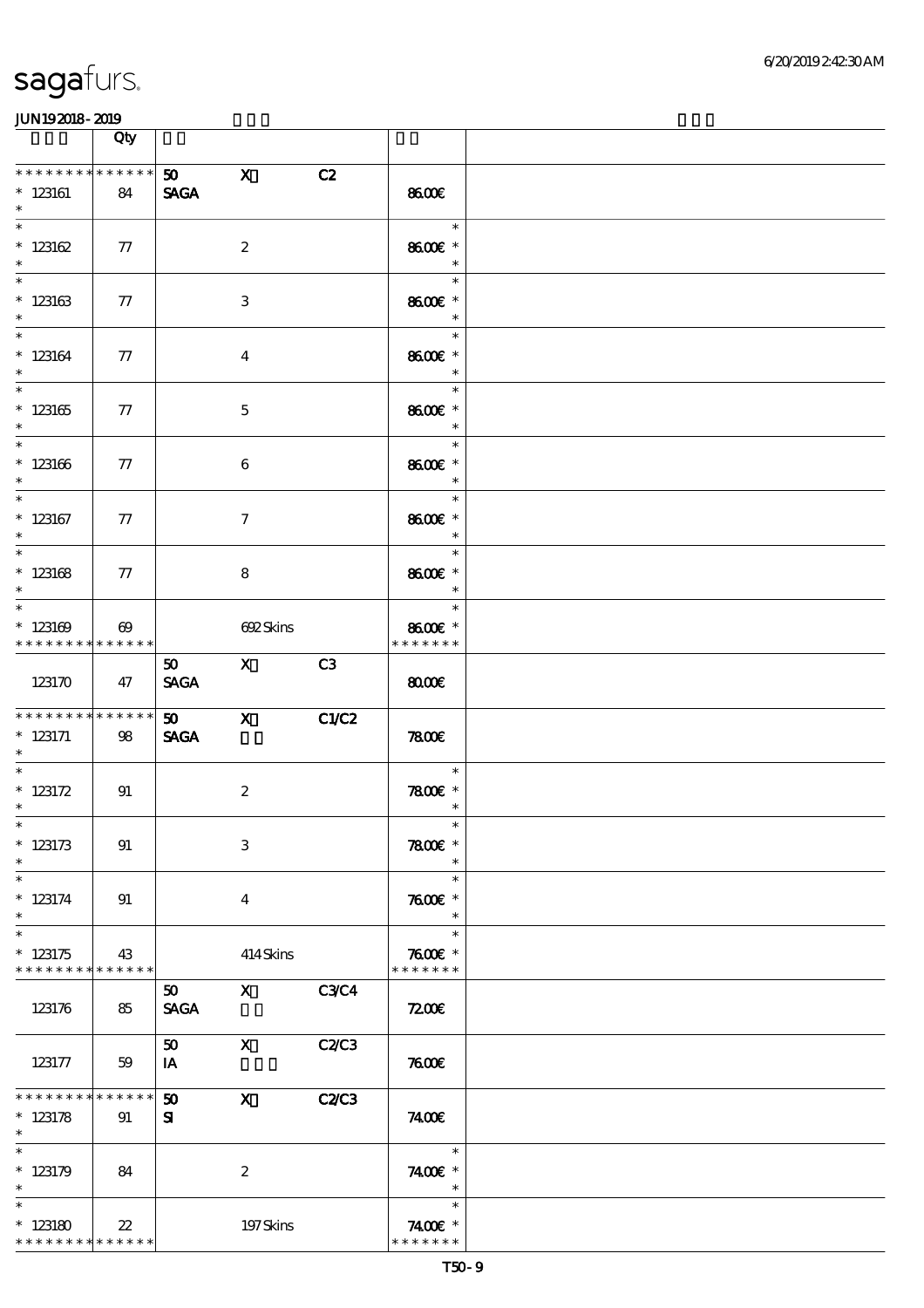|        | Qty |                   |                           |       |              |  |
|--------|-----|-------------------|---------------------------|-------|--------------|--|
| 123181 | 42  | 50<br><b>SROY</b> | $\boldsymbol{\mathsf{z}}$ | C1/C2 | <b>8800€</b> |  |
| 123182 | 89  | 50<br><b>SAGA</b> | $\boldsymbol{\mathsf{z}}$ | C1/C2 | 8200€        |  |
| 123183 | 44  | 50<br><b>SAGA</b> | $\boldsymbol{\mathsf{z}}$ | C2C3  | 7400E        |  |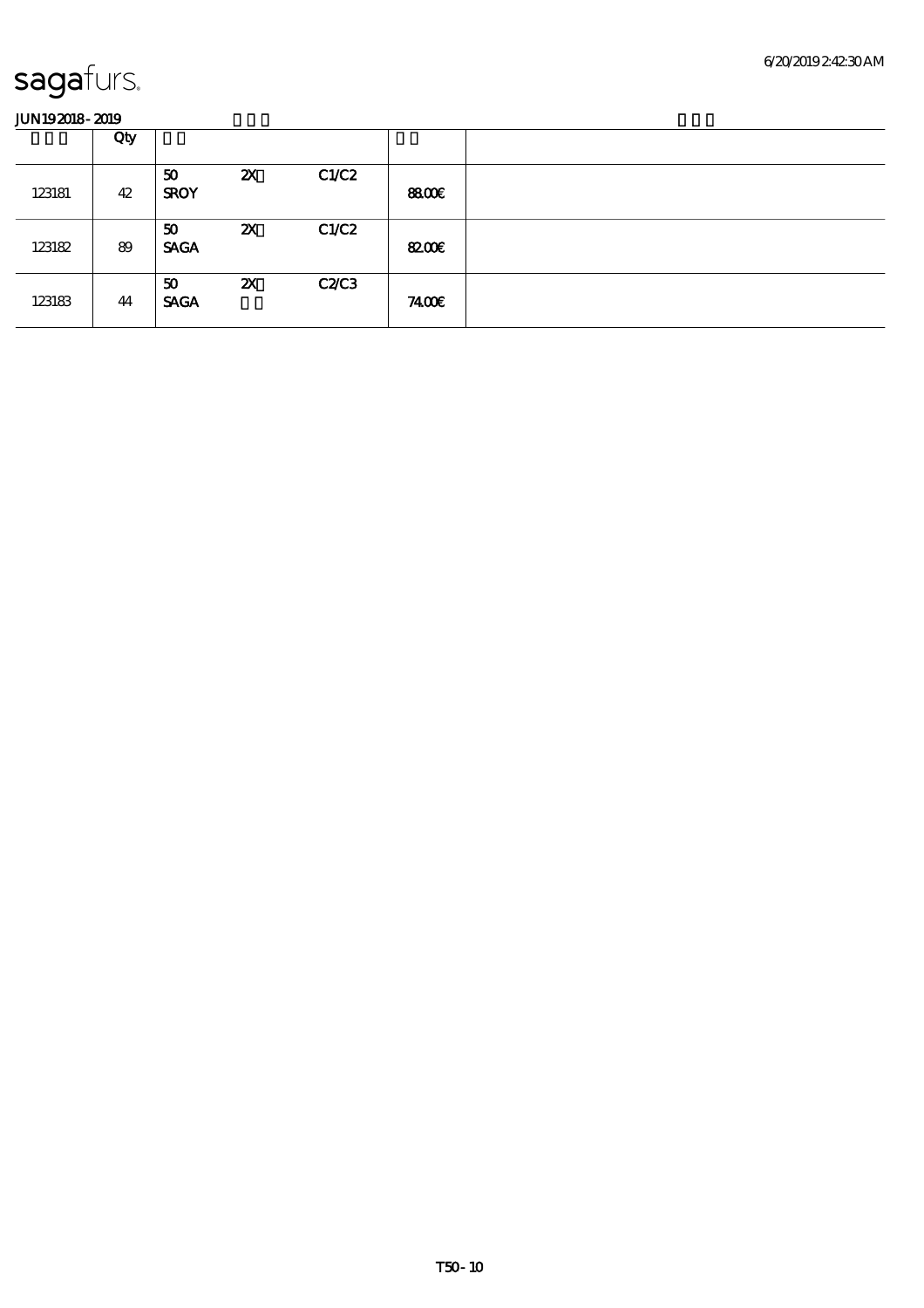|        | Qty |                   |                                   |               |
|--------|-----|-------------------|-----------------------------------|---------------|
| 123201 | 6   | 50<br><b>LUMI</b> | $^{\prime}$ 1<br>UТ<br><b>TOP</b> | <b>SEOCOE</b> |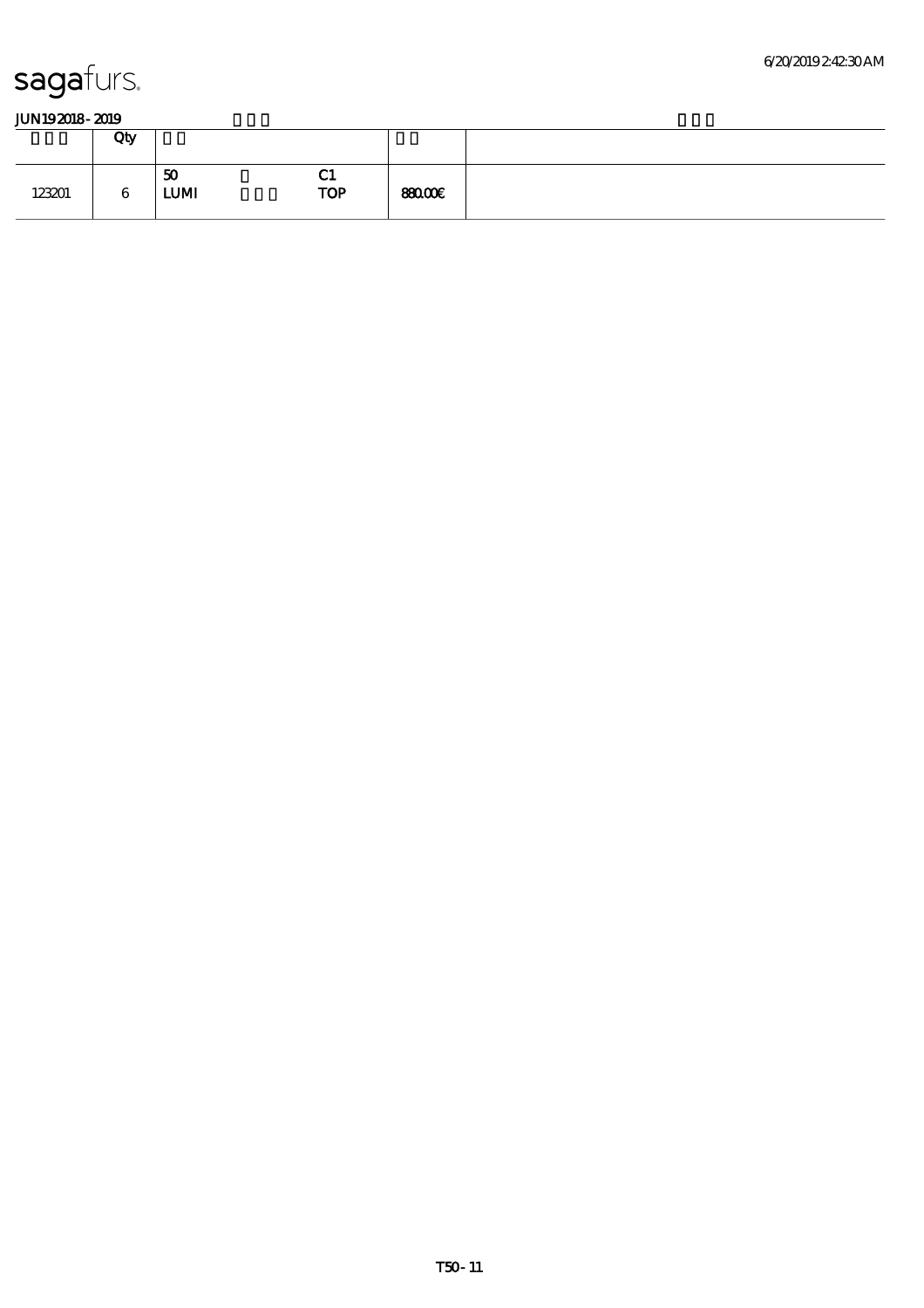|                                                                          | Qty               |                                    |                                        |              |                                                  |  |
|--------------------------------------------------------------------------|-------------------|------------------------------------|----------------------------------------|--------------|--------------------------------------------------|--|
| 123261                                                                   | 49                | $\boldsymbol{40}$<br><b>SAGA</b>   | $\mathbf{x}$                           | C2C3         | 5600E                                            |  |
| 123262                                                                   | 55                | 40<br><b>SAGA</b>                  | $\mathbf{x}$                           | <b>C2/C3</b> | 5000E                                            |  |
| * * * * * * * * * * * * * * *<br>$*123263$<br>$\ast$                     | 91                | $\bullet$ 40<br><b>SROY</b>        | $\boldsymbol{\alpha}$                  | C1           | 7400E                                            |  |
| $\ast$<br>$*123264$<br>$\ast$                                            | $\infty$          |                                    | $\boldsymbol{2}$                       |              | $\ast$<br>$7200$ £ *<br>$\ast$                   |  |
| $\overline{\phantom{a}^*}$<br>$*123265$<br>* * * * * * * * * * * * * * * | $23\,$            |                                    | 184Skins                               |              | 1995 F<br>$\ast$<br>7400€ *<br>* * * * * * *     |  |
| ******** <mark>*******</mark><br>$*123266$<br>$*$                        | 84                | $\bullet$ $\bullet$<br><b>SROY</b> | $\mathbf{z}$                           | C2           | $\pi$                                            |  |
| $\ast$<br>$*123267$<br>* * * * * * * * * * * * * * *                     | 21                |                                    | 105Skins                               |              | $\ast$<br>6800€ *<br>* * * * * * *               |  |
| * * * * * * * * * * * * * * *<br>$* 123268$<br>$\ast$                    | 98                | 40<br><b>SAGA</b>                  | <b>2X</b> C1                           |              | 7600                                             |  |
| $*123209$<br>$\ast$                                                      | 91                |                                    | $\boldsymbol{2}$                       |              | $\overline{\phantom{a}}$<br>$7600$ $*$<br>$\ast$ |  |
| $\ast$<br>$* 123270$<br>$\overline{\phantom{0}}$                         | 91                |                                    | 3                                      |              | $\ast$<br>$7600$ $*$<br>$\ast$                   |  |
| $* 123271$<br>$\ast$                                                     | 91                |                                    | $\overline{4}$                         |              | $\ast$<br>$7600$ $*$<br>$\ast$<br>$\ast$         |  |
| * $123272$<br>$\ast$<br>$*$                                              | 91                |                                    | $\mathbf{5}$                           |              | $7600$ $*$<br>$\ast$<br>$\ast$                   |  |
| $* 123273$<br>$\ast$<br>$\ast$                                           | 91                |                                    | 6                                      |              | $7600$ $*$<br>$\ast$<br>$\ast$                   |  |
| $* 123274$<br>$\ast$<br>$\overline{\ast}$                                | 91                |                                    | $\tau$                                 |              | $7600$ $*$<br>$\ast$<br>$\ast$                   |  |
| $* 123275$<br>$\ast$<br>$\ast$                                           | 91                |                                    | 8                                      |              | $7600$ $*$<br>$\ast$<br>$\ast$                   |  |
| $* 123276$<br>$\ast$<br>$\ast$                                           | 91                |                                    | 9                                      |              | $7600$ $*$<br>$\ast$<br>$\ast$                   |  |
| $* 123277$<br>$\ast$<br>$\overline{\ast}$                                | 91                |                                    | 10                                     |              | $7600$ $*$<br>$\overline{\phantom{a}}$<br>$\ast$ |  |
| $* 123278$<br>* * * * * * * * * * * * * *<br>* * * * * * * *             | 38<br>* * * * * * | $\boldsymbol{40}$                  | 955 Skins<br>$\mathbf{x}$ $\mathbf{z}$ | C2           | $7600$ $*$<br>* * * * * * *                      |  |
| $* 123279$<br>$\ast$<br>$\ast$                                           | 98                | <b>SAGA</b>                        |                                        |              | 6600<br>$\ast$                                   |  |
| $*123280$<br>$\ast$                                                      | 91                |                                    | $\boldsymbol{2}$                       |              | 6800€ *<br>$\ast$                                |  |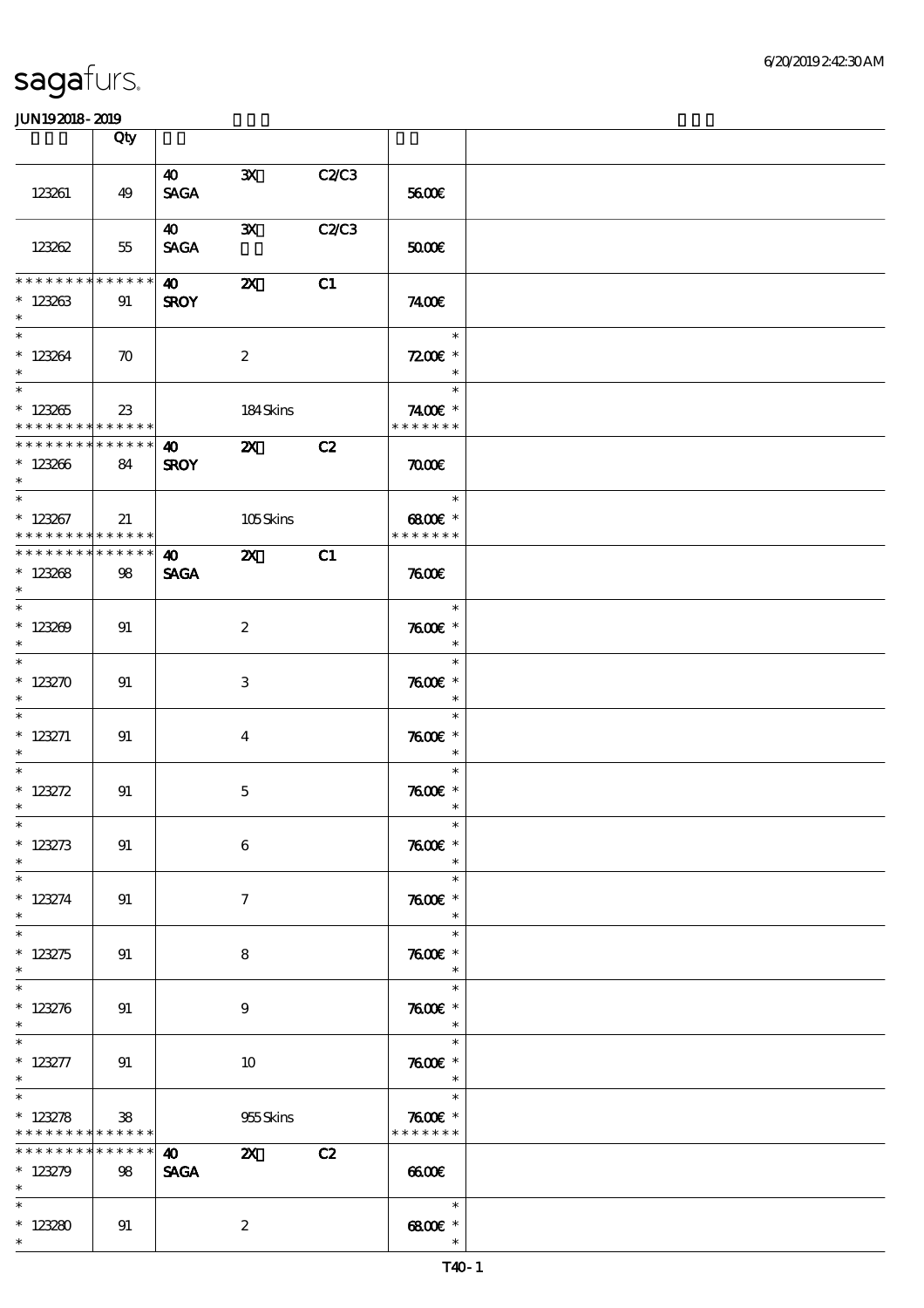|                                                                      | Qty                                           |                                       |                           |       |                                              |  |
|----------------------------------------------------------------------|-----------------------------------------------|---------------------------------------|---------------------------|-------|----------------------------------------------|--|
| $\ast$<br>$* 123281$<br>$\ast$                                       | 91                                            | $\boldsymbol{\omega}$<br><b>SAGA</b>  | $\boldsymbol{\mathsf{Z}}$ | C2    | $\ast$<br>6800€ *<br>$\ast$                  |  |
| $\ast$<br>$* 123282$<br>$\ast$                                       | 91                                            |                                       | $\bf{4}$                  |       | $\ast$<br>$6800$ $*$<br>$\ast$               |  |
| $\overline{\phantom{0}}$<br>$*123283$<br>* * * * * * * * * * * * * * | 58                                            |                                       | 429Skins                  |       | $\ast$<br>6800€ *<br>* * * * * * *           |  |
| 123284                                                               | 68                                            | 40<br><b>SAGA</b>                     | $\mathbf{z}$              | C3    | 6400€                                        |  |
| * * * * * * * * * * * * * *<br>$*123285$<br>$\ast$                   | 105                                           | 40<br><b>SAGA</b>                     | $\boldsymbol{\alpha}$     | C1/C2 | 6200E                                        |  |
| $*123286$<br>$\ast$                                                  | 98                                            |                                       | $\boldsymbol{2}$          |       | $\ast$<br>6400€ *<br>$\ast$                  |  |
| $\overline{\phantom{0}}$<br>$* 123287$<br>$\ast$                     | 98                                            |                                       | 3                         |       | $\ast$<br>6400€ *<br>$\ast$                  |  |
| $\overline{\phantom{0}}$<br>$* 123288$<br>$\ast$                     | 98                                            |                                       | $\bf 4$                   |       | $\ast$<br>$6600E$ *<br>$\ast$                |  |
| $\overline{\phantom{0}}$<br>$*123289$<br>$\ast$                      | 98                                            |                                       | 5                         |       | $\ast$<br>6400€ *<br>$\ast$                  |  |
| $\ast$<br>$*123290$<br>* * * * * * * * * * * * * *                   | 78                                            |                                       | 575Skins                  |       | $\ast$<br>6400€ *<br>* * * * * * *           |  |
| * * * * * * * * * * * * * *<br>$*123291$<br>$\ast$                   | 98                                            | $\boldsymbol{\omega}$<br><b>SAGA</b>  | <b>2X</b> C3C4            |       | 5200E                                        |  |
| $\ast$<br>$* 123292$<br>* * * * * * * * * * * * * * *                | 28                                            |                                       | 126Skins                  |       | $\ast$<br>$5000$ $^{\circ}$<br>* * * * * * * |  |
| *************** <b>40</b><br>$*123293$<br>$\ast$                     | 98                                            | IA                                    | <b>2X</b> C2/C3           |       | 5200E                                        |  |
| $\ast$<br>$*123294$<br>* * * * * * * *                               | 36 <sup>°</sup><br>$\ast\ast\ast\ast\ast\ast$ |                                       | 134Skins                  |       | $\ast$<br>5200E *<br>* * * * * * *           |  |
| * * * * * * *<br>$*123295$<br>$\ast$                                 | * * * * * *<br>105                            | 40<br>${\bf s}$                       | <b>2X</b> C1/C2           |       | 6200                                         |  |
| $\ast$<br>$*123296$<br>* * * * * * * * * * * * * *                   | 85                                            |                                       | 190Skins                  |       | $\ast$<br>6400€ *<br>* * * * * * *           |  |
| 123297                                                               | $\boldsymbol{\omega}$                         | 40<br>${\bf s}$                       | 2X C3C4                   |       | 50000                                        |  |
| 123298                                                               | 83                                            | $\boldsymbol{\omega}$<br>$\mathbf{B}$ | $\boldsymbol{\mathsf{Z}}$ | C2/C3 | 47.00E                                       |  |
| * * * * * * * *<br>$*123299$<br>$\ast$                               | * * * * * *<br>$\pi$                          | $\boldsymbol{\omega}$<br><b>SROY</b>  | $\boldsymbol{\mathrm{X}}$ | C1    | 8600€                                        |  |
| $\ast$<br>$*123300$<br>$\ast$                                        | 56                                            |                                       | $\boldsymbol{2}$          |       | $\ast$<br>8400 £*<br>$\ast$                  |  |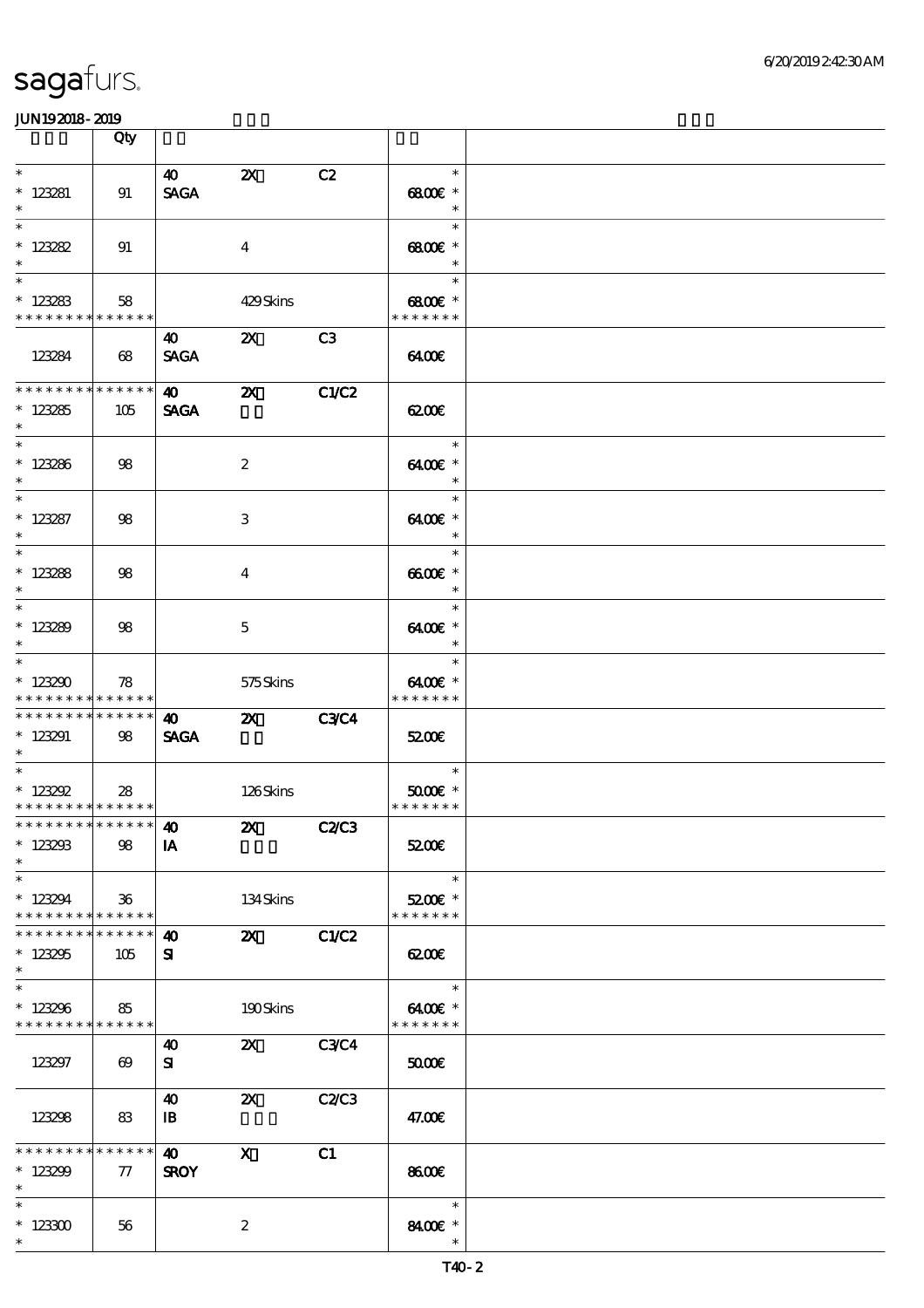|                                                                   | Qty                        |                                      |                                                                                                                                                                                                                                                                                                                                                                                                                                                               |       |                                                 |  |
|-------------------------------------------------------------------|----------------------------|--------------------------------------|---------------------------------------------------------------------------------------------------------------------------------------------------------------------------------------------------------------------------------------------------------------------------------------------------------------------------------------------------------------------------------------------------------------------------------------------------------------|-------|-------------------------------------------------|--|
| $\ast$<br>$*123301$<br>* * * * * * * * * * * * * *                | $\boldsymbol{\mathcal{Z}}$ | $\boldsymbol{\omega}$<br><b>SROY</b> | $\mathbf{x}$                                                                                                                                                                                                                                                                                                                                                                                                                                                  | C1    | $\ast$<br>8400€ *<br>* * * * * * *              |  |
| * * * * * * * * * * * * * *<br>$*$ 123302<br>$\ast$               | $\tau$                     | 40 X<br><b>SROY</b>                  |                                                                                                                                                                                                                                                                                                                                                                                                                                                               | C2    | 8600                                            |  |
| $\overline{\ast}$<br>$*$ 123303<br>* * * * * * * * * * * * * * *  | 47                         |                                      | 124Skins                                                                                                                                                                                                                                                                                                                                                                                                                                                      |       | $\ast$<br>8400E *<br>* * * * * * *              |  |
| * * * * * * * * * * * * * * *<br>$*123304$<br>$*$                 | 84                         | 40 X<br><b>SAGA</b>                  |                                                                                                                                                                                                                                                                                                                                                                                                                                                               | C1    | 8400€                                           |  |
| $^\ast$ 123305<br>$\ast$                                          | $\pi$                      |                                      | $\boldsymbol{2}$                                                                                                                                                                                                                                                                                                                                                                                                                                              |       | $\overline{\phantom{a}}$<br>8400€ *<br>$\ast$   |  |
| $* 123306$<br>$\ast$                                              | $\pi$                      |                                      | $\,3$                                                                                                                                                                                                                                                                                                                                                                                                                                                         |       | $\ast$<br>8200€ *<br>$\ast$                     |  |
| $*$<br>$* 123307$<br>* * * * * * * * * * * * * * *                | $36\,$                     |                                      | 274Skins                                                                                                                                                                                                                                                                                                                                                                                                                                                      |       | $\ast$<br>8200€ *<br>* * * * * * *              |  |
| * * * * * * * * * * * * * * *<br>$* 123308$<br>$*$                | 84                         | <b>SAGA</b>                          | $\lambda$ 40 $\lambda$ X                                                                                                                                                                                                                                                                                                                                                                                                                                      | C2    | 7800                                            |  |
| $*$<br>$*123309$<br>$\ast$                                        | $\pi$                      |                                      | $\boldsymbol{2}$                                                                                                                                                                                                                                                                                                                                                                                                                                              |       | $\ast$<br>$7800$ $*$<br>$\ast$                  |  |
| $*123310$<br>* * * * * * * * * * * * * * *                        | 67                         |                                      | 228Skins                                                                                                                                                                                                                                                                                                                                                                                                                                                      |       | $\ast$<br>8000 $\varepsilon$ *<br>* * * * * * * |  |
| * * * * * * * * * * * * * * *<br>$* 123311$<br>$*$                | 91                         | <b>40</b><br><b>SAGA</b>             | $\boldsymbol{\mathrm{X}}$ and $\boldsymbol{\mathrm{X}}$ and $\boldsymbol{\mathrm{X}}$ and $\boldsymbol{\mathrm{X}}$ and $\boldsymbol{\mathrm{X}}$ and $\boldsymbol{\mathrm{X}}$ and $\boldsymbol{\mathrm{X}}$ and $\boldsymbol{\mathrm{X}}$ and $\boldsymbol{\mathrm{X}}$ and $\boldsymbol{\mathrm{X}}$ and $\boldsymbol{\mathrm{X}}$ and $\boldsymbol{\mathrm{X}}$ and $\boldsymbol{\mathrm{X}}$ and $\boldsymbol{\mathrm{X}}$ and $\boldsymbol{\mathrm{X}}$ | C1/C2 | <b>7200E</b>                                    |  |
| $*$<br>$*$ 123312<br>$\ast$                                       | $\tau$                     |                                      | $\boldsymbol{2}$                                                                                                                                                                                                                                                                                                                                                                                                                                              |       | $\ast$<br>$7200$ £ *<br>$\ast$                  |  |
| $*$ $*$<br>$*$ 123313<br>* * * * * * * * <mark>* * * * * *</mark> | 27                         |                                      | 195Skins                                                                                                                                                                                                                                                                                                                                                                                                                                                      |       | $\ast$<br>$\pi$ and $*$<br>* * * * * * *        |  |
| * * * * * * * *<br>$* 123314$<br>$\ast$<br>$\overline{\ast}$      | $******$<br>98             | $\boldsymbol{\omega}$<br>IA          | $\mathbf X$ and $\mathbf X$ and $\mathbf X$ and $\mathbf X$ and $\mathbf X$ and $\mathbf X$                                                                                                                                                                                                                                                                                                                                                                   | C1/C2 | 7400E                                           |  |
| $*$ 123315<br>$\ast$<br>$\ast$                                    | 91                         |                                      | $\boldsymbol{2}$                                                                                                                                                                                                                                                                                                                                                                                                                                              |       | $\ast$<br>7400€ *<br>$\ast$<br>$\ast$           |  |
| $*123316$<br>* * * * * * * * <mark>* * * * * * *</mark>           | 83                         |                                      | 272Skins                                                                                                                                                                                                                                                                                                                                                                                                                                                      |       | 7400€ *<br>* * * * * * *                        |  |
| 123317                                                            | 61                         | 40<br>${\bf s}$                      | $\mathbf{X}$                                                                                                                                                                                                                                                                                                                                                                                                                                                  | C2C3  | 6600                                            |  |
| 123318                                                            | 61                         | 40<br><b>SROY</b>                    |                                                                                                                                                                                                                                                                                                                                                                                                                                                               | C1/C2 | 8400                                            |  |
| * * * * * * * *<br>$*123319$<br>$\ast$                            | $* * * * * * *$<br>$\tau$  | 40<br><b>SROY</b>                    |                                                                                                                                                                                                                                                                                                                                                                                                                                                               | C1    | 8600                                            |  |
| $\ast$<br>$*123320$<br>$\ast$                                     | $\boldsymbol{\pi}$         |                                      | $\boldsymbol{2}$                                                                                                                                                                                                                                                                                                                                                                                                                                              |       | $\ast$<br>8600€ *                               |  |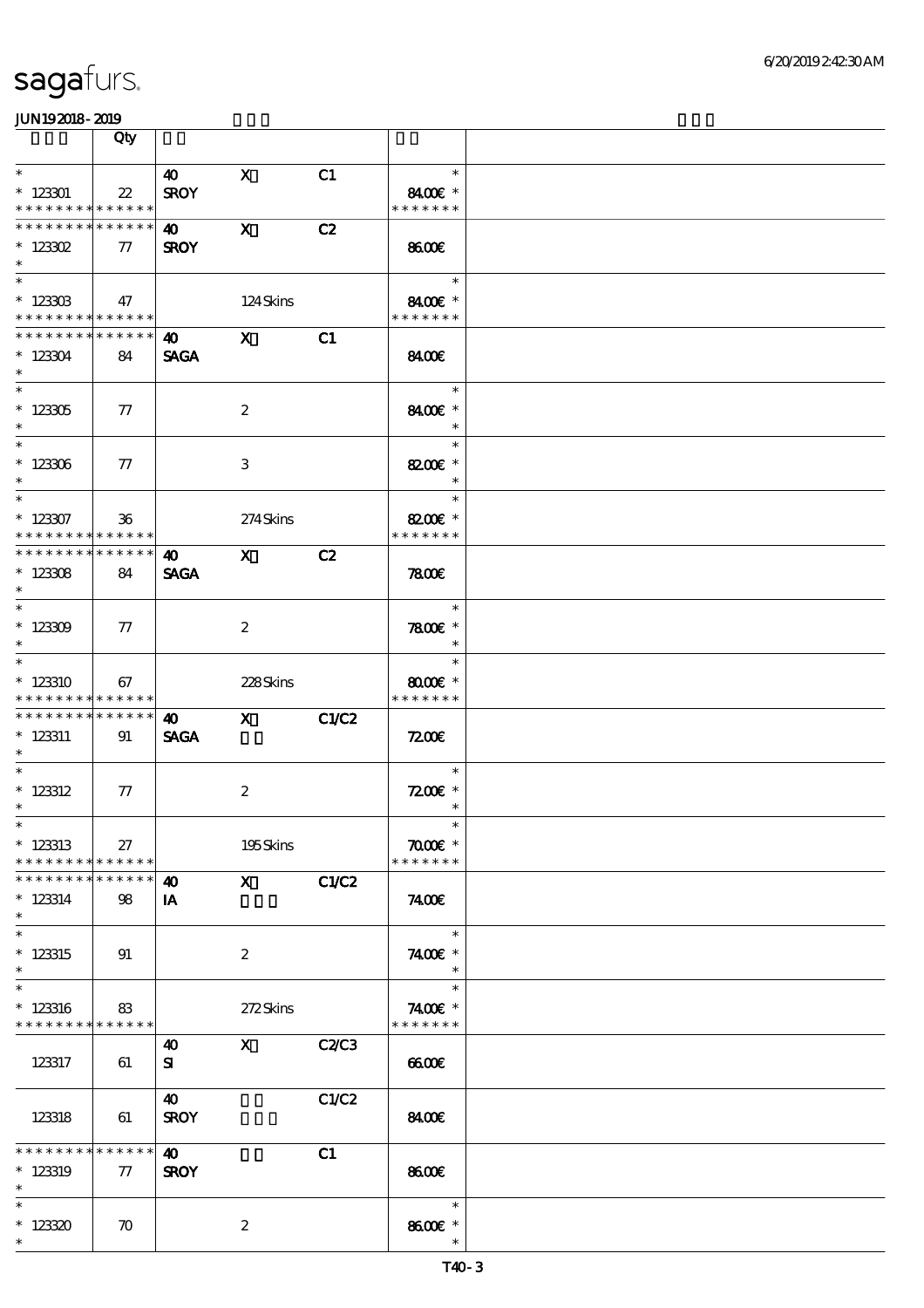|                                                                  | Qty                   |                                            |                                                          |  |
|------------------------------------------------------------------|-----------------------|--------------------------------------------|----------------------------------------------------------|--|
| $\ast$<br>$*$ 123321<br>$\ast$                                   | $\boldsymbol{\pi}$    | C1<br>$\boldsymbol{\omega}$<br><b>SROY</b> | $\ast$<br>8600€ *<br>$\ast$                              |  |
| $\overline{\ast}$<br>$*123322$<br>* * * * * * * * * * * * * * *  | ${\bf 32}$            | 249Skins                                   | $\ast$<br>8600€ *<br>* * * * * * *                       |  |
| * * * * * * * * * * * * * * *<br>$* 123323$<br>$\ast$            | $\tau$                | C2<br>$\bullet$<br><b>SROY</b>             | $\omega$                                                 |  |
| $*$<br>$* 123324$<br>$\ast$                                      | $\boldsymbol{\pi}$    | $\boldsymbol{2}$                           | $\overline{\phantom{a}}$<br>$8000$ $*$<br>$\ast$         |  |
| $* 12325$<br>$\ast$<br>$\overline{\ast}$                         | 63                    | $\,3$                                      | $\ast$<br>$8000$ $*$<br>$\ast$                           |  |
| $* 123336$<br>* * * * * * * * * * * * * * *                      | 24                    | 234Skins                                   | $\ast$<br>$8000$ $*$<br>* * * * * * *                    |  |
| * * * * * * * * * * * * * * *<br>$* 123327$<br>$\ast$            | 84                    | C1<br>$\boldsymbol{\omega}$<br><b>SAGA</b> | $\omega$                                                 |  |
| $\overline{\ast}$<br>$* 123328$<br>$\ast$                        | $\tau$                | $\boldsymbol{2}$                           | an T<br>$\ast$<br>$8000$ $*$<br>$\overline{\phantom{a}}$ |  |
| $\overline{\phantom{0}}$<br>$*123329$<br>$\ast$                  | 77                    | 3                                          | $\ast$<br>$8000$ $*$<br>$\ast$                           |  |
| $\overline{\phantom{0}}$<br>$*12330$<br>$\ast$                   | 77                    | $\overline{\mathbf{4}}$                    | $\ast$<br>$8000$ $*$<br>$\ast$                           |  |
| $\ast$<br>$*$ 123331<br>$\ast$<br>$\overline{\ast}$              | ${\bf \tau}$          | $\mathbf{5}$                               | $\ast$<br>$8000$ $*$<br>$\ast$                           |  |
| * $12332$<br>$\ast$<br>$*$                                       | 77                    | 6                                          | $\ast$<br>$8000$ $*$<br>$\ast$<br>$\ast$                 |  |
| $* 123333$<br>$\ast$<br>$\overline{\phantom{0}}$                 | 77                    | $\boldsymbol{\tau}$                        | $8000$ $*$<br>$\ast$                                     |  |
| $*123334$<br>* * * * * * * *                                     | 73<br>******          | 619Skins                                   | $\ast$<br>$8000$ $*$<br>* * * * * * *                    |  |
| * * * * * * *<br>$*123335$<br>$\ast$<br>$\overline{\phantom{0}}$ | $* * * * * * *$<br>84 | C1<br>40<br><b>SAGA</b>                    | $\omega$                                                 |  |
| $* 123336$<br>$\ast$                                             | 84                    | $\boldsymbol{2}$                           | $\ast$<br>$8000$ $*$<br>$\ast$                           |  |
| $* 123337$<br>$\ast$<br>$\overline{\phantom{0}}$                 | 84                    | 3                                          | $\ast$<br>$8000$ $*$<br>$\ast$                           |  |
| $* 123338$<br>$\ast$<br>$\overline{\phantom{0}}$                 | 84                    | $\bf{4}$                                   | $\ast$<br>$8000$ $*$<br>$\ast$                           |  |
| $*12339$<br>$\ast$                                               | 84                    | $\mathbf 5$                                | $\ast$<br>$8000$ $*$<br>$\overline{\phantom{a}}$         |  |
| $\ast$<br>$*123340$<br>$\ast$                                    | 84                    | 6                                          | $\ast$<br>$8000$ $*$<br>$\ast$                           |  |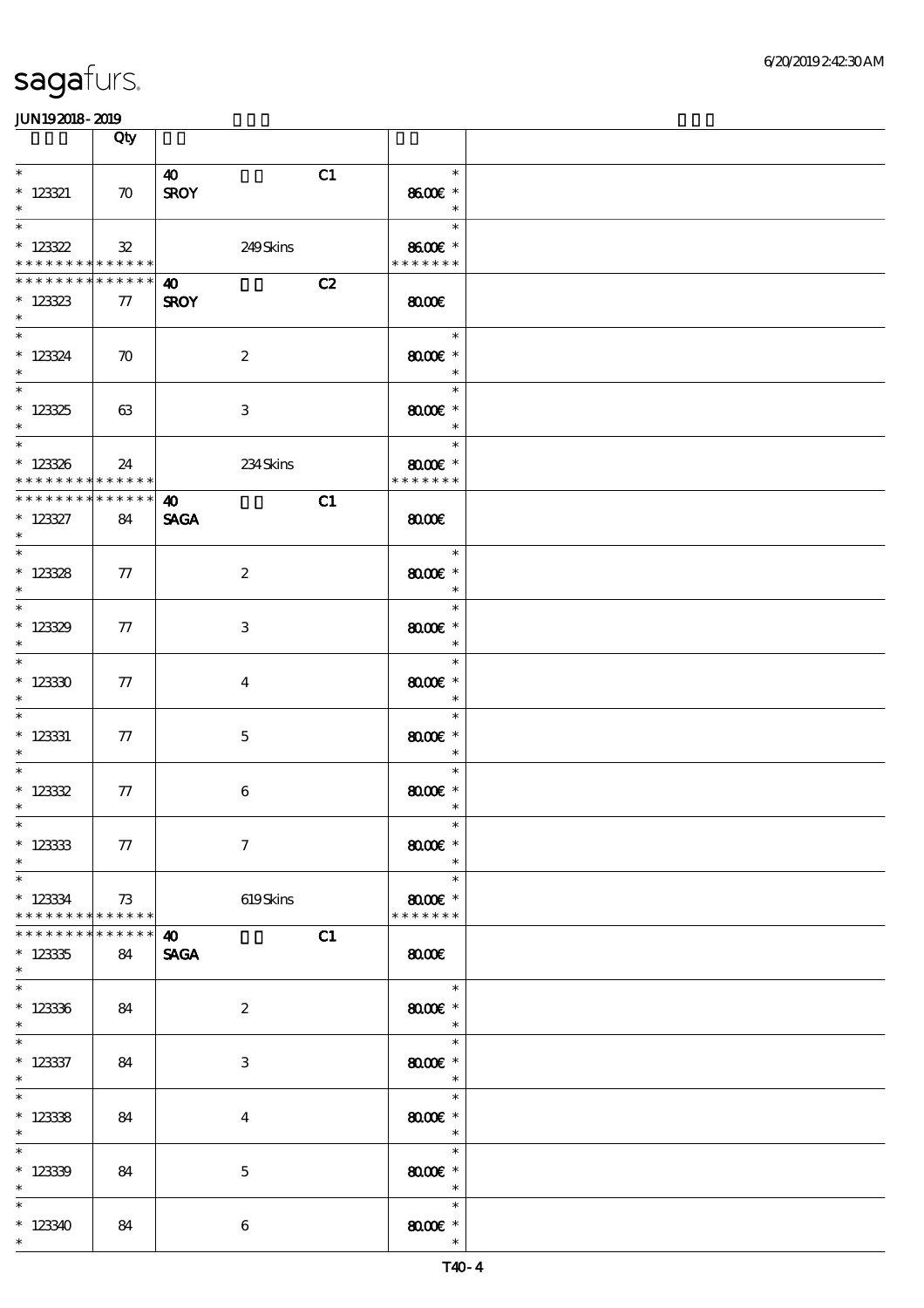|                                                      | Qty               |                                                          |                                                |  |
|------------------------------------------------------|-------------------|----------------------------------------------------------|------------------------------------------------|--|
| $\ast$<br>$*$ 123341<br>* * * * * * * * * * * * * *  | 77                | $\boldsymbol{\omega}$<br>C1<br><b>SAGA</b>               | $\ast$<br>$8000$ $\epsilon$ *<br>* * * * * * * |  |
| ********<br>$*123342$<br>$\ast$                      | * * * * * *<br>84 | $\boldsymbol{\omega}$<br>C2<br><b>SAGA</b>               | 8200E                                          |  |
| $*123343$<br>$\ast$                                  | $\tau$            | $\boldsymbol{2}$                                         | $\ast$<br>8200€ *<br>$\ast$                    |  |
| $*$<br>$* 123344$<br>$\ast$                          | 77                | 3                                                        | $\ast$<br>8200€ *<br>$\ast$                    |  |
| $\overline{\phantom{0}}$<br>$*123345$<br>$\ast$      | $\tau$            | $\overline{4}$                                           | $\ast$<br>8400€ *<br>$\ast$                    |  |
| $\overline{\phantom{0}}$<br>$*123346$<br>$\ast$      | ${\bf \tau}$      | $\mathbf 5$                                              | $\ast$<br>8400€ *<br>$\ast$                    |  |
| $*$<br>$*$ 123347<br>$*$                             | 77                | $\boldsymbol{6}$                                         | $\ast$<br>8400€ *<br>$\ast$                    |  |
| $\ast$<br>$*123348$<br>* * * * * * * * * * * * * * * | 75                | 544 Skins                                                | $\ast$<br>8400€ *<br>* * * * * * *             |  |
| **************<br>$*123349$<br>$\ast$                | 91                | C2<br>$\boldsymbol{\omega}$<br><b>SAGA</b>               | 8200E                                          |  |
| $*123350$<br>$\ast$                                  | 91                | $\boldsymbol{2}$                                         | $\ast$<br>8200€ *<br>$\ast$                    |  |
| $\ast$<br>$* 123351$<br>$\ast$                       | 91                | 3                                                        | $\ast$<br>8200€ *<br>$\ast$                    |  |
| $* 123352$<br>$\ast$<br>$*$                          | 91                | $\overline{\mathbf{4}}$                                  | $\ast$<br>8200€ *<br>$\ast$<br>$\ast$          |  |
| $* 123353$<br>$\ast$<br>$\ast$                       | 91                | $\mathbf 5$                                              | $8000$ $*$<br>$\ast$<br>$\ast$                 |  |
| $*123354$<br>* * * * * * * * * * * * * *             | 75                | 530Skins                                                 | $7800$ $*$<br>* * * * * * *                    |  |
| 123355<br>* * * * * * * *                            | 81<br>* * * * * * | $\mathbf{X}$ /<br>C3<br>$\boldsymbol{40}$<br><b>SAGA</b> | 7600                                           |  |
| $*123356$<br>$\ast$                                  | 91                | $\boldsymbol{\omega}$<br><b>SAGA</b>                     | <b>C1/C2</b><br>3006                           |  |
| $\ast$<br>$*123357$<br>$\ast$<br>$\ast$              | 84                | $\boldsymbol{2}$                                         | $\ast$<br>$7600$ $*$<br>$\ast$<br>$\ast$       |  |
| $*123358$<br>$\ast$<br>$\ast$                        | 84                | 3                                                        | $7600$ $*$<br>$\ast$<br>$\ast$                 |  |
| $*123359$<br>$\ast$<br>$\ast$                        | 84                | $\overline{4}$                                           | 7400 £*<br>$\ast$                              |  |
| $*123300$<br>* * * * * * * * * * * * * *             | 48                | 391 Skins                                                | $\ast$<br>7400€ *<br>* * * * * * *             |  |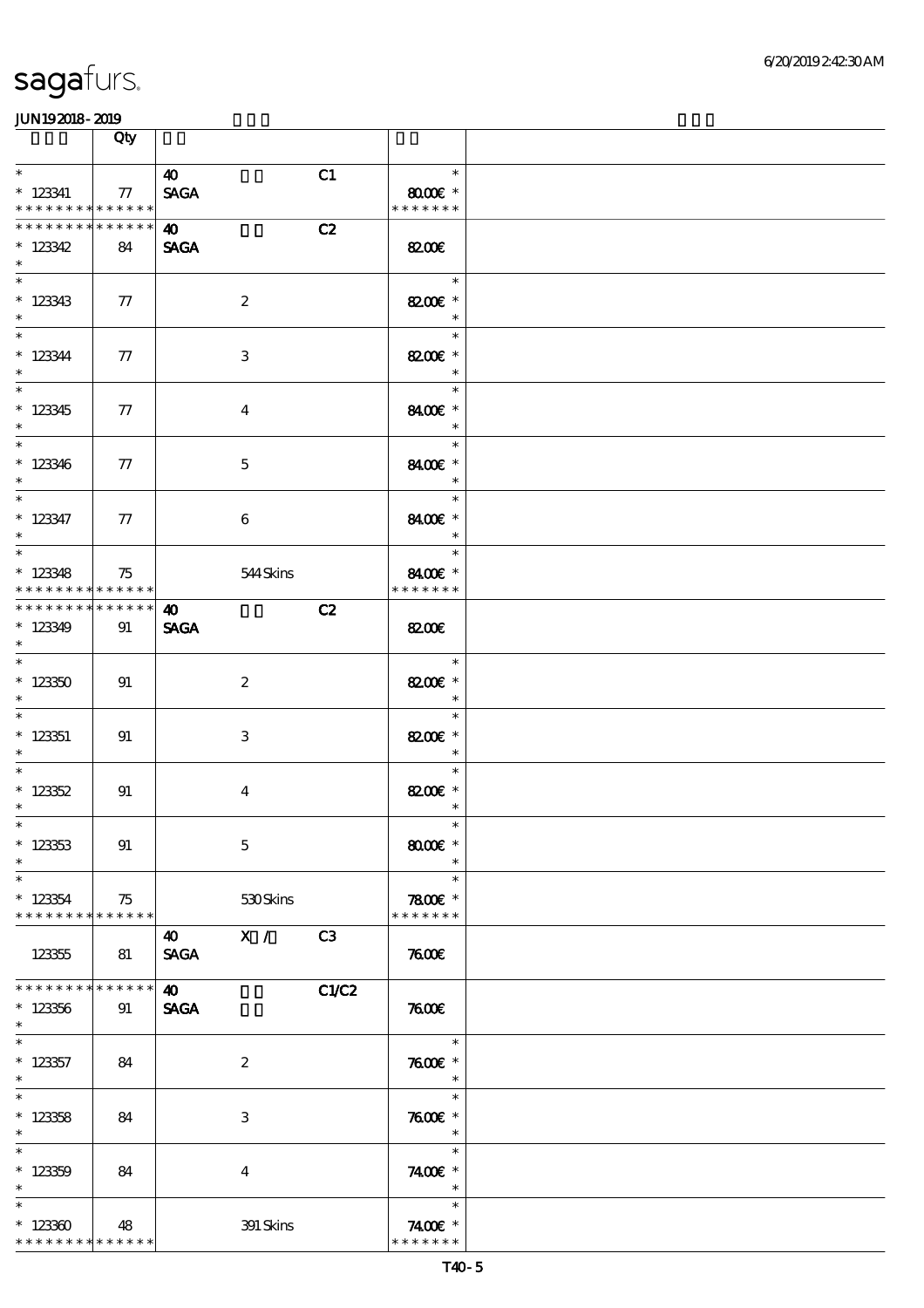|                                                                 | Qty    |                                      |              |                                                        |  |
|-----------------------------------------------------------------|--------|--------------------------------------|--------------|--------------------------------------------------------|--|
| * * * * * * * * * * * * * *<br>$*$ 123361<br>$\ast$             | 98     | $\boldsymbol{\omega}$<br><b>SAGA</b> | C1/C2        | 7400E                                                  |  |
| $\ast$<br>$*123362$<br>$\ast$                                   | 98     | $\boldsymbol{2}$                     |              | $\ast$<br>7400€ *<br>$\ast$                            |  |
| $\overline{\ast}$<br>$*123363$<br>$\ast$                        | 98     | 3                                    |              | $\ast$<br>7400 £*<br>$\ast$                            |  |
| $\ast$<br>$*123364$<br>$\ast$                                   | 98     | $\boldsymbol{4}$                     |              | $\ast$<br>7400E *<br>$\ast$                            |  |
| $\overline{\phantom{0}}$<br>$^\ast$ 123365<br>$\ast$            | 98     | $\mathbf 5$                          |              | $\ast$<br>7400 £*<br>$\ast$                            |  |
| $*$<br>$* 123366$<br>$\ast$                                     | $98$   | $\boldsymbol{6}$                     |              | $\sim$<br>$\ast$<br>7400 £*<br>$\overline{\mathbf{r}}$ |  |
| $\ast$<br>$*$ 123367<br>$\ast$                                  | 98     | $\tau$                               |              | $\ast$<br>7400€ *<br>$\ast$                            |  |
| $\overline{\ast}$<br>$*123368$<br>$\ast$                        | 98     | 8                                    |              | $\ast$<br>7400€ *<br>$\overline{\phantom{a}}$          |  |
| $*$<br>$*123309$<br>$\ast$                                      | 98     | 9                                    |              | $\ast$<br>7400€ *                                      |  |
| $\ast$<br>$*123370$<br>* * * * * * * * * * * * * *              | 98     | 980Skins                             |              | $\ast$<br>7400€ *<br>* * * * * * *                     |  |
| 123371                                                          | 86     | 40<br>IA                             | <b>C2/C3</b> | $\pi$                                                  |  |
| 123372                                                          | 72     | $\boldsymbol{\omega}$<br>${\bf s}$   | C2/C3        | 68000                                                  |  |
| *************** <b>140</b><br>$*123373$<br>$\ast$               | 112    | ${\bf s}$                            | <b>C2/C3</b> | 00000                                                  |  |
| $\ast$<br>$*123374$<br>* * * * * * * * * * * * * * *            | 107    | 219Skins                             |              | $\overline{\phantom{a}}$<br>5800€ *<br>* * * * * * *   |  |
| * * * * * * * * * * * * * * *<br>$*123375$<br>$\ast$            | $\tau$ | 40<br><b>SROY</b>                    | C1           | 8400€                                                  |  |
| $\overline{\ast}$<br>$*123376$<br>* * * * * * * * * * * * * * * | 65     | 142Skins                             |              | $\ast$<br>8200E *<br>* * * * * * *                     |  |
| * * * * * * * * * * * * * * *<br>$* 123377$<br>$*$ $*$          | $\tau$ | 40<br><b>SROY</b>                    | C2           | 8400E                                                  |  |
| $*$<br>$*123378$<br>* * * * * * * * * * * * * * *               | 62     | 139Skins                             |              | $\overline{\phantom{a}}$<br>8200€ *<br>* * * * * * *   |  |
| * * * * * * * * * * * * * * *<br>$*123379$<br>$\ast$            | 84     | 40<br><b>SAGA</b>                    | C1           | 8000                                                   |  |
| $\ast$<br>$*123380$<br>$\ast$                                   | 77     | $\boldsymbol{2}$                     |              | $\ast$<br>$7800$ $*$<br>$\ast$                         |  |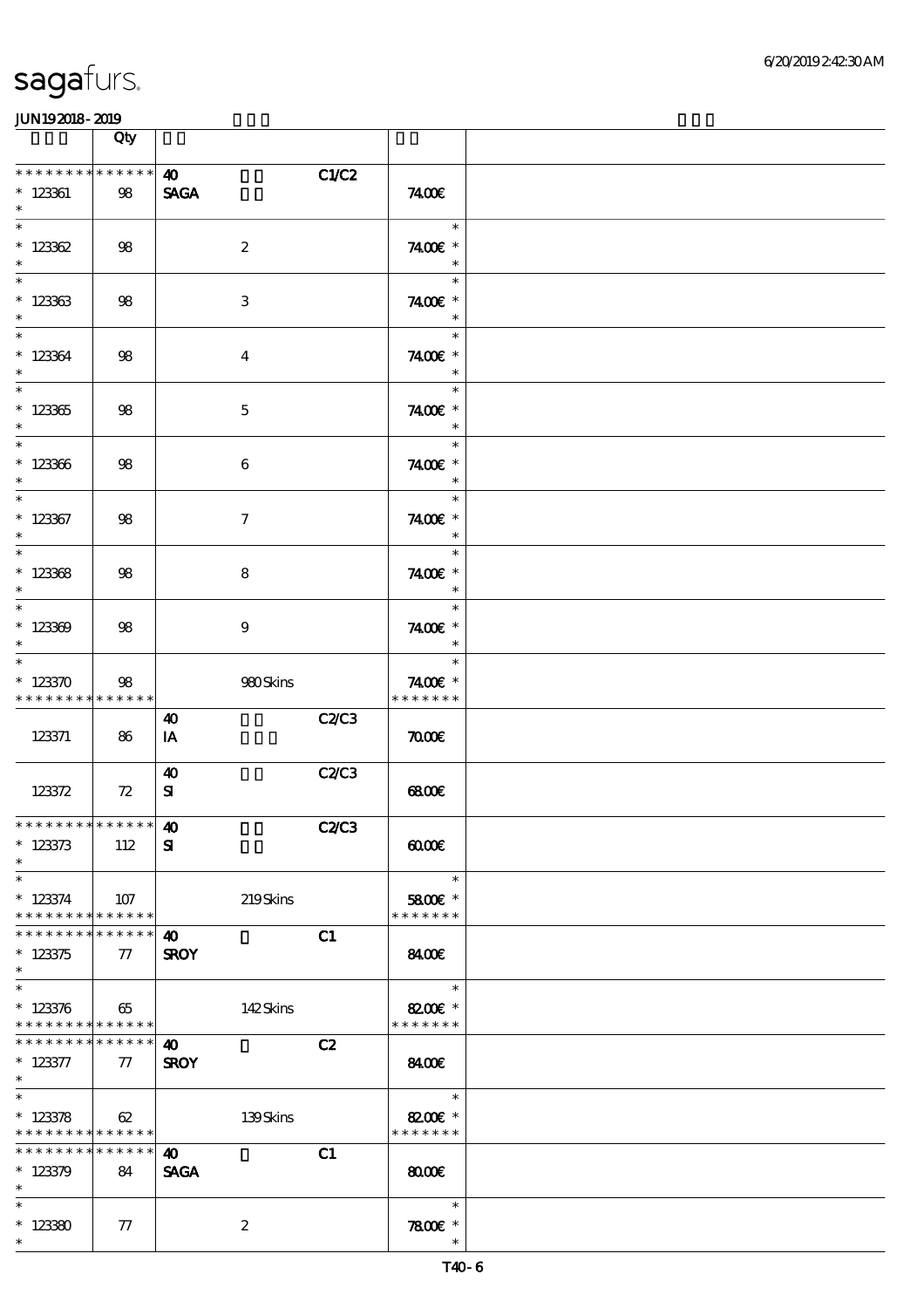|                                                                   | Qty               |                                            |                                                  |  |
|-------------------------------------------------------------------|-------------------|--------------------------------------------|--------------------------------------------------|--|
| $\ast$<br>$* 123381$<br>$\ast$                                    | $77\,$            | $\boldsymbol{\omega}$<br>C1<br><b>SAGA</b> | $\ast$<br>$7800$ $*$<br>$\overline{\phantom{a}}$ |  |
| $\ast$<br>$* 123382$<br>$\ast$                                    | 77                | $\boldsymbol{4}$                           | $\ast$<br>7800€ *<br>$\ast$                      |  |
| $\ast$<br>$*123383$<br>$\ast$                                     | ${\bf \pi}$       | $\mathbf 5$                                | $\ast$<br>$7800$ $*$<br>$\ast$                   |  |
| $\ast$<br>$* 123384$<br>* * * * * * * *                           | 48<br>$******$    | 440Skins                                   | Times<br>$\ast$<br>7800€ *<br>* * * * * * *      |  |
| * * * * * * * *<br>$*123355$<br>$\ast$                            | * * * * * *<br>84 | C1<br>$\boldsymbol{\omega}$<br><b>SAGA</b> | (8000)                                           |  |
| $\overline{\phantom{a}^*}$<br>$*123366$<br>$\ast$                 | 84                | $\boldsymbol{2}$                           | $\ast$<br>$(8000)$ *<br>$\ast$                   |  |
| $\overline{\ast}$<br>$* 123387$<br>$\ast$                         | 84                | 3                                          | $\ast$<br>$(800E)*$<br>$\overline{\phantom{a}}$  |  |
| $\ast$<br>$*123388$<br>$\ast$                                     | 84                | $\boldsymbol{4}$                           | $\ast$<br>$(8000\varepsilon)*$<br>$\ast$         |  |
| $\ast$<br>$*123300$<br>$\ast$                                     | 84                | $\mathbf{5}$                               | $\ast$<br>$(8000)$ *<br>$\ast$                   |  |
| $\overline{\ast}$<br>$*123300$<br>$\ast$                          | 84                | 6                                          | $\ast$<br>$(8000)$ *<br>$\ast$                   |  |
| $\ast$<br>$*123391$<br>$\ast$                                     | 84                | $\tau$                                     | $\ast$<br>$(800)$ *<br>$\ast$                    |  |
| $\ast$<br>$* 123392$<br>* * * * * * * * * * * * * * *             | 84                | 672Skins                                   | $\ast$<br>$(8000\varepsilon)*$<br>* * * * * * *  |  |
| *************** 10<br>$*123303$<br>$\ast$                         | 84                | C2<br><b>SAGA</b>                          | (7800)                                           |  |
| $\ast$<br>$*123394$<br>$\ast$                                     | 77                | $\boldsymbol{z}$                           | $\ast$<br>$(7800)$ *<br>$\ast$                   |  |
| $\ast$<br>$*123305$<br>$\ast$                                     | 77                | 3                                          | $\ast$<br>$(7800)$ *<br>$\ast$                   |  |
| $\overline{\ast}$<br>$*123306$<br>$\ast$                          | 77                | $\bf{4}$                                   | $\ast$<br>$(7800)$ *<br>$\ast$                   |  |
| $\ast$<br>$*123397$<br>$\ast$                                     | 63                | $\mathbf{5}$                               | $\ast$<br>$(7800)$ *<br>$\ast$                   |  |
| $\ast$<br>$*123308$<br>* * * * * * * * <mark>* * * * * *</mark> * | 25                | 403Skins                                   | $\ast$<br>$(7800)$ *<br>* * * * * * *            |  |
| * * * * * * *<br>$*123309$<br>$\ast$                              | * * * * * *<br>91 | C2<br>$\boldsymbol{\omega}$<br><b>SAGA</b> | (7800)                                           |  |
| $\ast$<br>$*123400$<br>$\ast$                                     | 91                | $\boldsymbol{2}$                           | $\ast$<br>$(7800)$ *<br>$\ast$                   |  |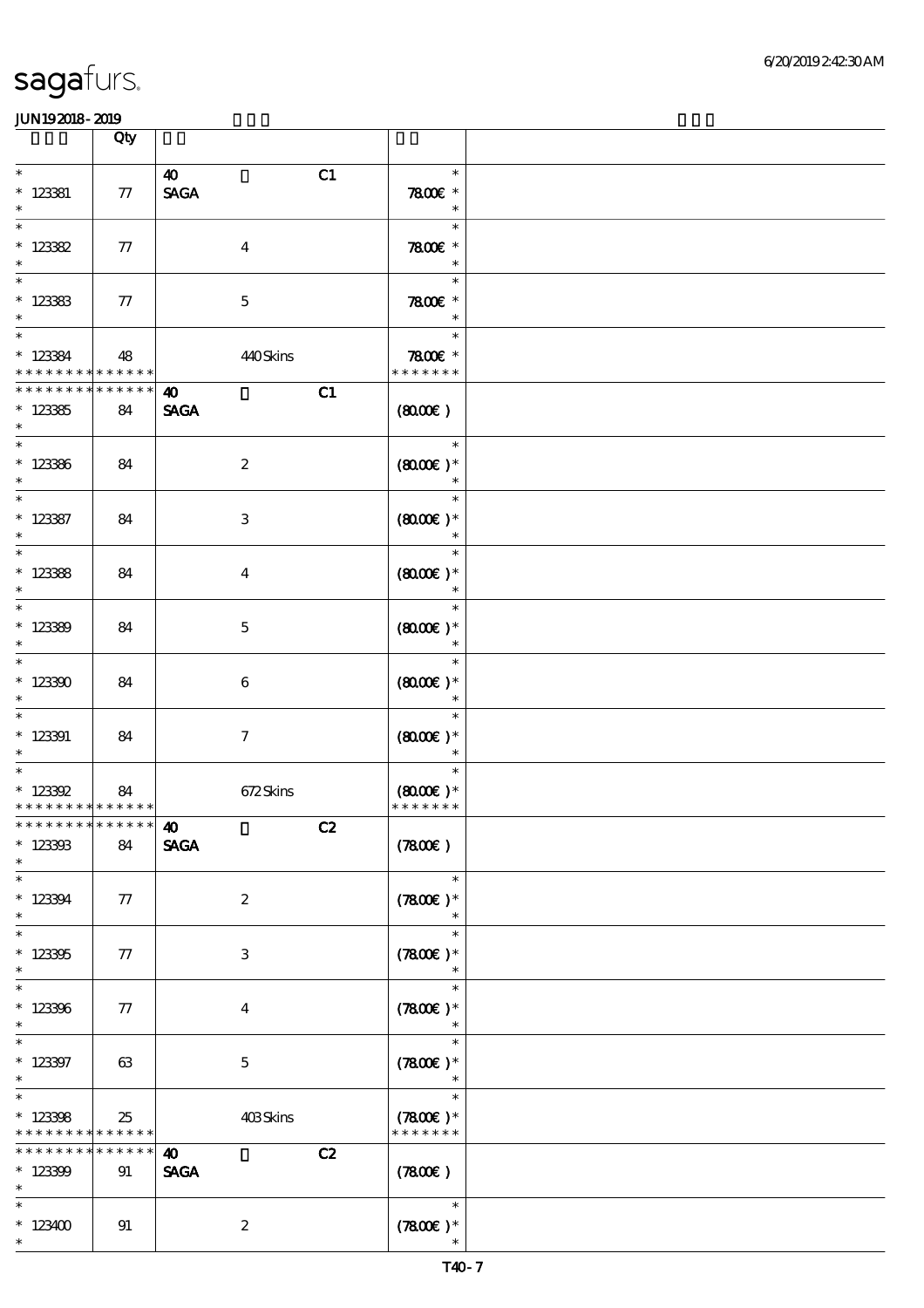|                                                                              | Qty                               |                                            |                                          |  |
|------------------------------------------------------------------------------|-----------------------------------|--------------------------------------------|------------------------------------------|--|
| $\ast$<br>$*123401$<br>$\ast$                                                | 91                                | C2<br>$\boldsymbol{\omega}$<br><b>SAGA</b> | $\ast$<br>$(7800)$ *<br>$\ast$           |  |
| $\ast$<br>$* 123402$<br>$\ast$                                               | 91                                | $\boldsymbol{4}$                           | $\ast$<br>$(7800)$ *                     |  |
| $\ast$<br>$*123403$<br>* * * * * * * *                                       | 84<br>* * * * * *                 | 448Skins                                   | $\ast$<br>$(7800)$ *<br>* * * * * * *    |  |
| 123404                                                                       | $\boldsymbol{\omega}$             | C3<br>40<br><b>SAGA</b>                    | (7800)                                   |  |
| * * * * * * * *<br>$*123405$<br>$\ast$                                       | * * * * * *<br>91                 | $\boldsymbol{\omega}$<br><b>SAGA</b>       | C1/C2<br>7600                            |  |
| $\overline{\phantom{0}}$<br>$*123406$<br>$\ast$                              | 84                                | $\boldsymbol{2}$                           | $\ast$<br>$(7600)$ *                     |  |
| $\overline{\ast}$<br>$*123407$<br>* * * * * * * * * * * * * *                | 83                                | 258Skins                                   | $\ast$<br>$(7600)$ *<br>* * * * * * *    |  |
| * * * * * * * *<br>$*123408$<br>$\ast$                                       | * * * * * *<br>98                 | $\boldsymbol{\omega}$<br><b>SAGA</b>       | C1/C2<br>(7200)                          |  |
| $\ast$<br>$*123409$<br>$\ast$                                                | 98                                | $\boldsymbol{z}$                           | $\ast$<br>$(7200)$ *<br>$\ast$           |  |
| $\ast$<br>$*123410$<br>$\ast$                                                | 98                                | 3                                          | $\ast$<br>$(7200)$ *                     |  |
| $\ast$<br>$* 123411$<br>$\ast$                                               | 91                                | $\overline{\mathbf{4}}$                    | $\ast$<br>$(7200)$ *                     |  |
| $\overline{\phantom{0}}$<br>$* 123412$<br>* * * * * * * * * * * * * * *      | 21                                | 406Skins                                   | $(7200)$ *<br>* * * * * * *              |  |
| ************** <b>10</b><br>$*123413$<br>$\ast$                              | 91                                | <b>SAGA</b>                                | <b>C3C4</b><br>7200                      |  |
| $\ast$<br>$*123414$<br>* * * * * * * * * * * * * * *                         | 58                                | 149Skins                                   | $\ast$<br>$7200E$ *<br>* * * * * * *     |  |
| * * * * * * * *<br>$*123415$<br>$\ast$                                       | * * * * * *<br>$\boldsymbol{\pi}$ | $\boldsymbol{\omega}$<br>IA                | <b>C2/C3</b><br>$\pi$                    |  |
| $\overline{\phantom{0}}$<br>$*123416$<br>* * * * * * * * * * * * * * *       | 24                                | 94Skins                                    | $\ast$<br>$\pi$ and $*$<br>* * * * * * * |  |
| * * * * * * * *<br>$* 123417$<br>$\ast$                                      | * * * * * *<br>98                 | 40<br>IA                                   | <b>C3C4</b><br>7200                      |  |
| $\ast$<br>$*$ 123418<br>$\ast$                                               | 91                                | $\boldsymbol{2}$                           | $\ast$<br>$7200$ £ *<br>$\ast$           |  |
| $\overline{\ast}$<br>$*123419$<br>* * * * * * * * <mark>* * * * * * *</mark> | 58                                | 247 Skins                                  | $\ast$<br>$\pi$ and $*$<br>* * * * * * * |  |
| * * * * * * * * * * * * * * *<br>$*123420$<br>$\ast$                         | 91                                | 40<br>${\bf s}$                            | C1/C2<br>7400E                           |  |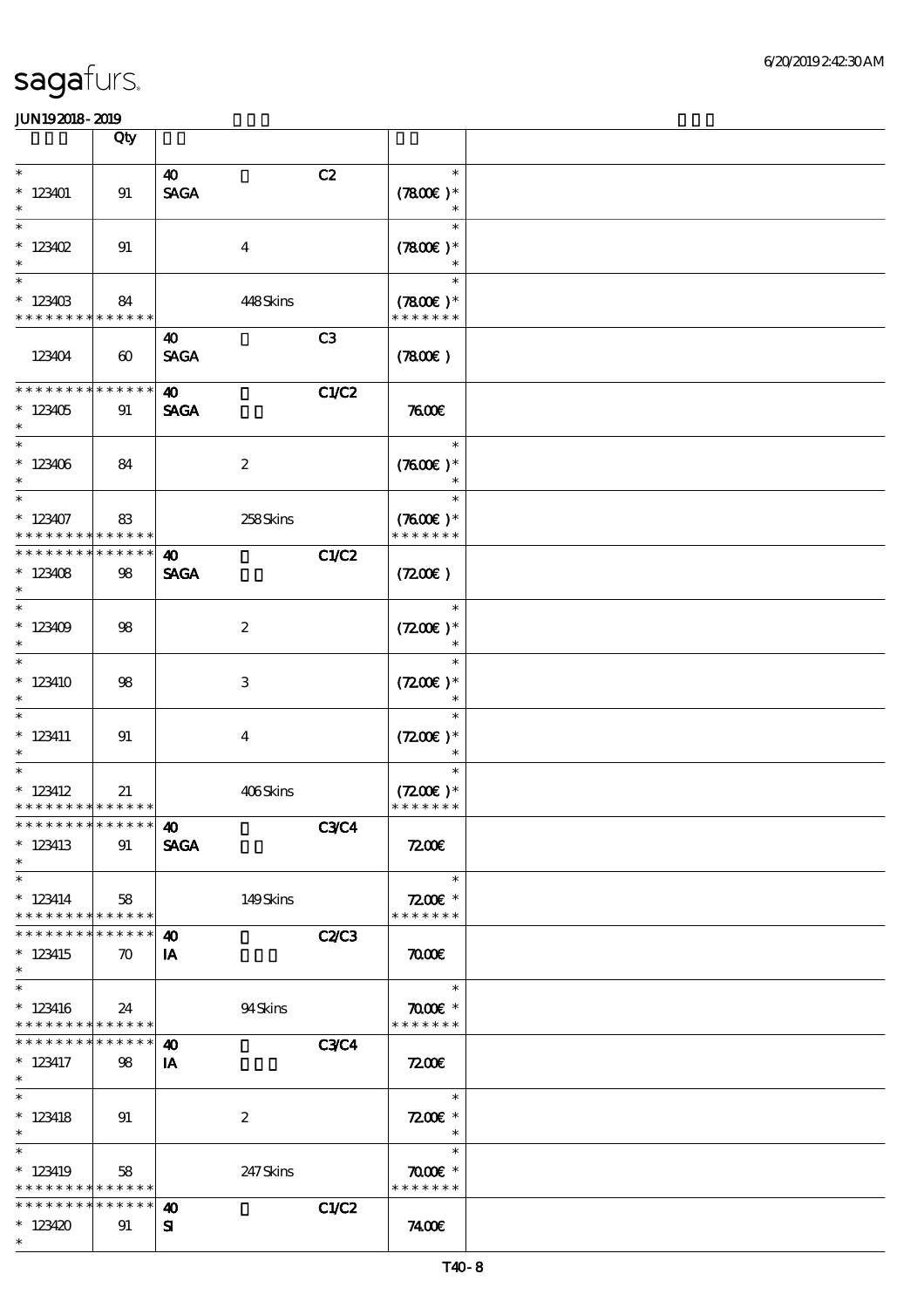|                                                                 | Qty                   |                                                                   |             |                                       |  |
|-----------------------------------------------------------------|-----------------------|-------------------------------------------------------------------|-------------|---------------------------------------|--|
| $\ast$                                                          |                       | $\boldsymbol{\omega}$                                             | C1/C2       | $\ast$                                |  |
| $* 123421$<br>* * * * * * * * * * * * * *                       | 31                    | ${\bf s}$                                                         |             | $7600$ $*$<br>* * * * * * *           |  |
| 123422                                                          | 97                    | 40<br>${\bf s}$                                                   | <b>C3C4</b> | 62006                                 |  |
| * * * * * * * * * * * * * *<br>$*123423$<br>$\ast$              | $\boldsymbol{\pi}$    | $\boldsymbol{\omega}$<br><b>SROY</b>                              | C1          | (840)                                 |  |
| $\overline{\ast}$<br>$*123424$<br>* * * * * * * * * * * * * *   | - 26                  | 96Skins                                                           |             | $\ast$<br>$(8400)$ *<br>* * * * * * * |  |
| * * * * * * * * * * * * * *<br>$*123425$<br>$\ast$              | $\tau$                | 40<br><b>SROY</b>                                                 | C2          | (820)                                 |  |
| $\overline{\ast}$<br>$*123426$<br>* * * * * * * * * * * * * *   | 29                    | 106Skins                                                          |             | $\ast$<br>$(8200)$ *<br>* * * * * * * |  |
| * * * * * * * * * * * * * *<br>$* 123427$<br>$\ast$             | 84                    | $\boldsymbol{\omega}$<br><b>SAGA</b>                              | C1          | (8600)                                |  |
| $\ast$<br>$* 123428$<br>$\ast$                                  | $\tau$                | $\boldsymbol{2}$                                                  |             | $\ast$<br>$(7800)$ *<br>$\ast$        |  |
| $\ast$<br>$*123429$<br>$\ast$                                   | $\tau$                | 3                                                                 |             | $\ast$<br>$(7800)$ *                  |  |
| $\ast$<br>$*123430$<br>* * * * * * * * * * * * * *              | 21                    | 259Skins                                                          |             | $\ast$<br>$7800$ $*$<br>* * * * * * * |  |
| * * * * * * * * * * * * * * *<br>$*$ 123431<br>$\ast$           | 84                    | 40<br><b>SAGA</b>                                                 | C2          | (300)                                 |  |
| $\ast$<br>$* 123432$<br>$\ast$                                  | $\pi$                 | $\boldsymbol{2}$                                                  |             | $\ast$<br>$7600$ $*$<br>$\ast$        |  |
| $*$<br>$*123433$<br>* * * * * * * * <mark>* * * * * * *</mark>  | $\boldsymbol{\omega}$ | 227Skins                                                          |             | $\ast$<br>$(7600)$ *<br>* * * * * * * |  |
| * * * * * * * * * * * * * *<br>$* 123434$<br>$\ast$             | 77                    | 40<br><b>SAGA</b>                                                 | C1/C2       | (7400)                                |  |
| $\ast$<br>$*123435$<br>* * * * * * * * <mark>* * * * * *</mark> | $\mathbf{32}$         | 109Skins                                                          |             | $\ast$<br>$(7400)$ *<br>* * * * * * * |  |
| 123436                                                          | 64                    | 40<br><b>SAGA</b>                                                 | <b>C3C4</b> | (7000)                                |  |
| * * * * * * * * * * * * * *<br>$*123437$<br>$*$                 | 98                    | 40<br>${\bf s}$                                                   | C1/C2       | $\omega$                              |  |
| $\ast$<br>$*123438$<br>* * * * * * * * * * * * * *              | 98                    | 196Skins                                                          |             | $\ast$<br>6600€ *<br>* * * * * * *    |  |
| 123439                                                          | 97                    | $\boldsymbol{\omega}$<br>${\bf s}$                                | C2/C3       | 6400E                                 |  |
| * * * * * * * * * * * * * *<br>$*12340$<br>$\ast$               | 91                    | $\boldsymbol{\mathsf{X}}$<br>$\boldsymbol{\omega}$<br><b>SROY</b> | C1          | 7800                                  |  |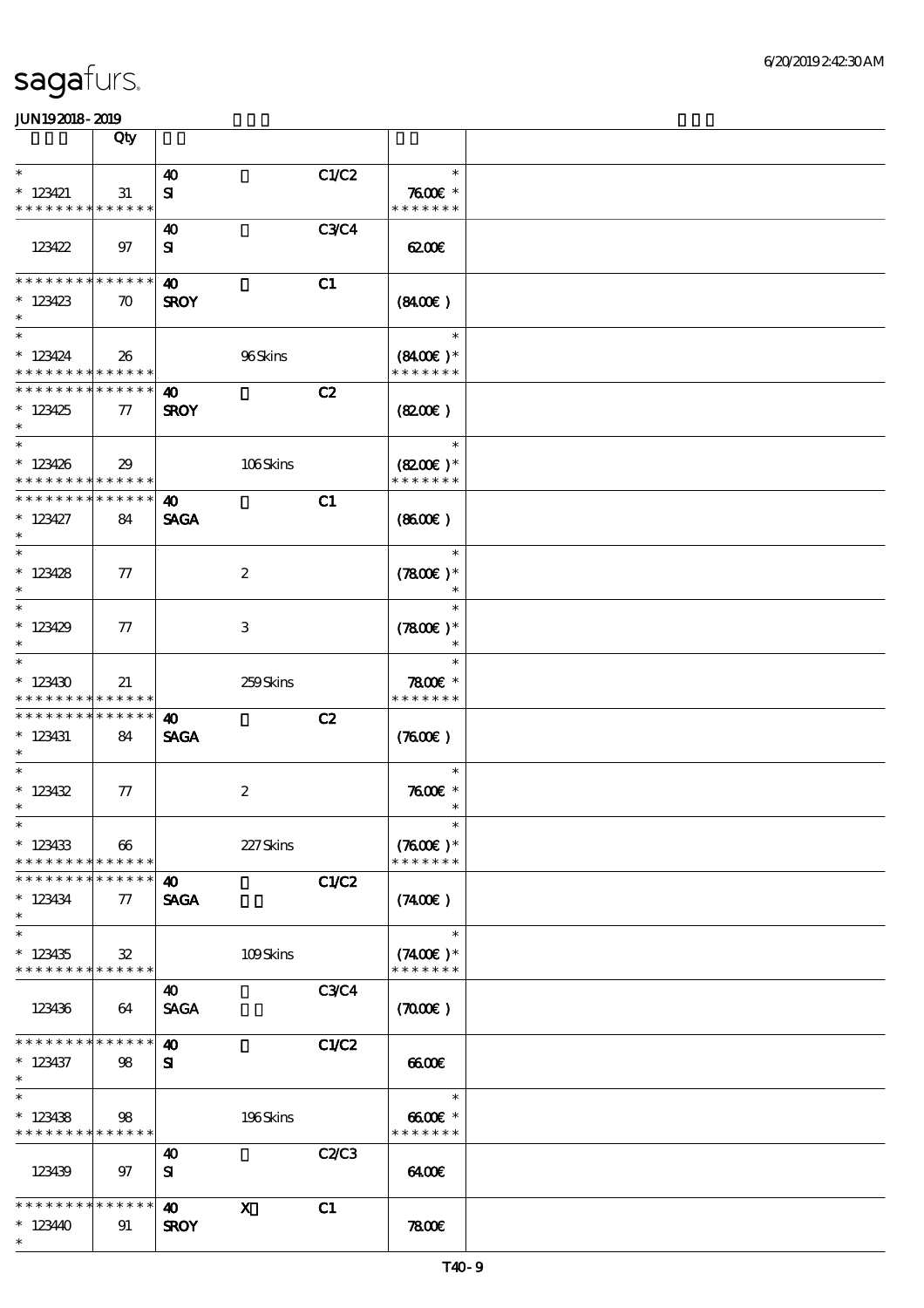|                                                                            | Qty               |                            |                                                                                                                                                                                                                                                                                                                                 |    |                                                                              |  |
|----------------------------------------------------------------------------|-------------------|----------------------------|---------------------------------------------------------------------------------------------------------------------------------------------------------------------------------------------------------------------------------------------------------------------------------------------------------------------------------|----|------------------------------------------------------------------------------|--|
| $\ast$<br>$* 123441$<br>$\ast$                                             | 63                | 40 X<br><b>SROY</b>        |                                                                                                                                                                                                                                                                                                                                 | C1 | $\ast$<br>7600€ *<br>$\overline{\phantom{a}}$                                |  |
| $\overline{\ast}$<br>$* 12342$<br>* * * * * * * * <mark>* * * * * *</mark> | 27                |                            | 181 Skins                                                                                                                                                                                                                                                                                                                       |    | $\overline{a}$<br>$\ast$<br>$7600$ $*$<br>* * * * * * *                      |  |
| * * * * * * * * * * * * * * *<br>$*123443$<br>$\ast$                       | 91                | <b>40</b> X<br><b>SROY</b> |                                                                                                                                                                                                                                                                                                                                 | C2 | (8200)                                                                       |  |
| $* 123444$<br>$\ast$                                                       | 84                |                            | $\boldsymbol{2}$                                                                                                                                                                                                                                                                                                                |    | $\overline{\phantom{a}}$<br>$7600$ $*$<br>$\ast$                             |  |
| $*123445$<br>* * * * * * * * * * * * * * *                                 | ${\bf 3\!}$       |                            | 207Skins                                                                                                                                                                                                                                                                                                                        |    | $\ast$<br>7400€ *<br>* * * * * * *                                           |  |
| * * * * * * * *<br>$*123446$<br>$*$                                        | ******<br>98      | <b>SAGA</b>                | $\frac{1}{x}$                                                                                                                                                                                                                                                                                                                   | C1 | 7200                                                                         |  |
| $* 123447$<br>$\ast$                                                       | 91                |                            | $\boldsymbol{z}$                                                                                                                                                                                                                                                                                                                |    | $\overline{\phantom{a}}$<br>$\ast$<br>$7200$ £ *<br>$\overline{\phantom{a}}$ |  |
| $\overline{\ast}$<br>$*123448$<br>$\ast$                                   | 91                |                            | $\,3$                                                                                                                                                                                                                                                                                                                           |    | $\ast$<br>$7200E$ *<br>$\ast$                                                |  |
| $\ast$<br>$*123449$<br>$\ast$                                              | 91                |                            | $\overline{\mathbf{4}}$                                                                                                                                                                                                                                                                                                         |    | $\ast$<br>7400€ *<br>$\ast$                                                  |  |
| $\overline{\phantom{0}}$<br>$*123450$<br>$\ast$                            | 91                |                            | $\mathbf{5}$                                                                                                                                                                                                                                                                                                                    |    | $\ast$<br>$7200$ £ *<br>$\ast$                                               |  |
| $*$ 123451<br>$\ast$                                                       | 91                |                            | 6                                                                                                                                                                                                                                                                                                                               |    | $\ast$<br>$7200E$ *<br>$\ast$                                                |  |
| $*123452$<br>$\ast$                                                        | 91                |                            | $\boldsymbol{\tau}$                                                                                                                                                                                                                                                                                                             |    | $\ast$<br>$7200$ £ *<br>$\ast$                                               |  |
| $*$<br>$*123453$<br>$\ast$                                                 | 91                |                            | $\bf 8$                                                                                                                                                                                                                                                                                                                         |    | $\ast$<br>$7200E$ *<br>$\ast$                                                |  |
| $\overline{\ast}$<br>$* 123454$<br>$\ast$                                  | 91                |                            | $\boldsymbol{9}$                                                                                                                                                                                                                                                                                                                |    | $\ast$<br>$7200$ £ *<br>$\ast$                                               |  |
| $\ast$<br>$*123455$<br>$\ast$                                              | 77                |                            | 10                                                                                                                                                                                                                                                                                                                              |    | $\ast$<br>$7200$ £ $*$<br>$\ast$                                             |  |
| $\overline{\ast}$<br>$*123456$<br>* * * * * * * * <mark>* * * * * *</mark> | 23                |                            | 926Skins                                                                                                                                                                                                                                                                                                                        |    | $\ast$<br>$\pi$ and $*$<br>* * * * * * *                                     |  |
| * * * * * * *<br>$*123457$<br>$*$                                          | * * * * * *<br>98 | <b>40</b><br><b>SAGA</b>   | $\mathbf X$ and $\mathbf X$ and $\mathbf X$ and $\mathbf X$ and $\mathbf X$ and $\mathbf X$ and $\mathbf X$ and $\mathbf X$ and $\mathbf X$ and $\mathbf X$ and $\mathbf X$ and $\mathbf X$ and $\mathbf X$ and $\mathbf X$ and $\mathbf X$ and $\mathbf X$ and $\mathbf X$ and $\mathbf X$ and $\mathbf X$ and $\mathbf X$ and | C2 | <b>7200E</b>                                                                 |  |
| $\ast$<br>$* 123458$<br>$*$                                                | 91                |                            | $\boldsymbol{2}$                                                                                                                                                                                                                                                                                                                |    | $\ast$<br>$7200$ £ $*$<br>$\overline{\phantom{a}}$                           |  |
| $\overline{\ast}$<br>$*123459$<br>$\ast$                                   | 91                |                            | $\ensuremath{\mathbf{3}}$                                                                                                                                                                                                                                                                                                       |    | $\ast$<br>$7200$ £ *<br>$\overline{\phantom{a}}$                             |  |
| $\ast$<br>$*123400$<br>$\ast$                                              | 91                |                            | $\boldsymbol{4}$                                                                                                                                                                                                                                                                                                                |    | $\ast$<br>$7200$ $\varepsilon$ *<br>$\ast$                                   |  |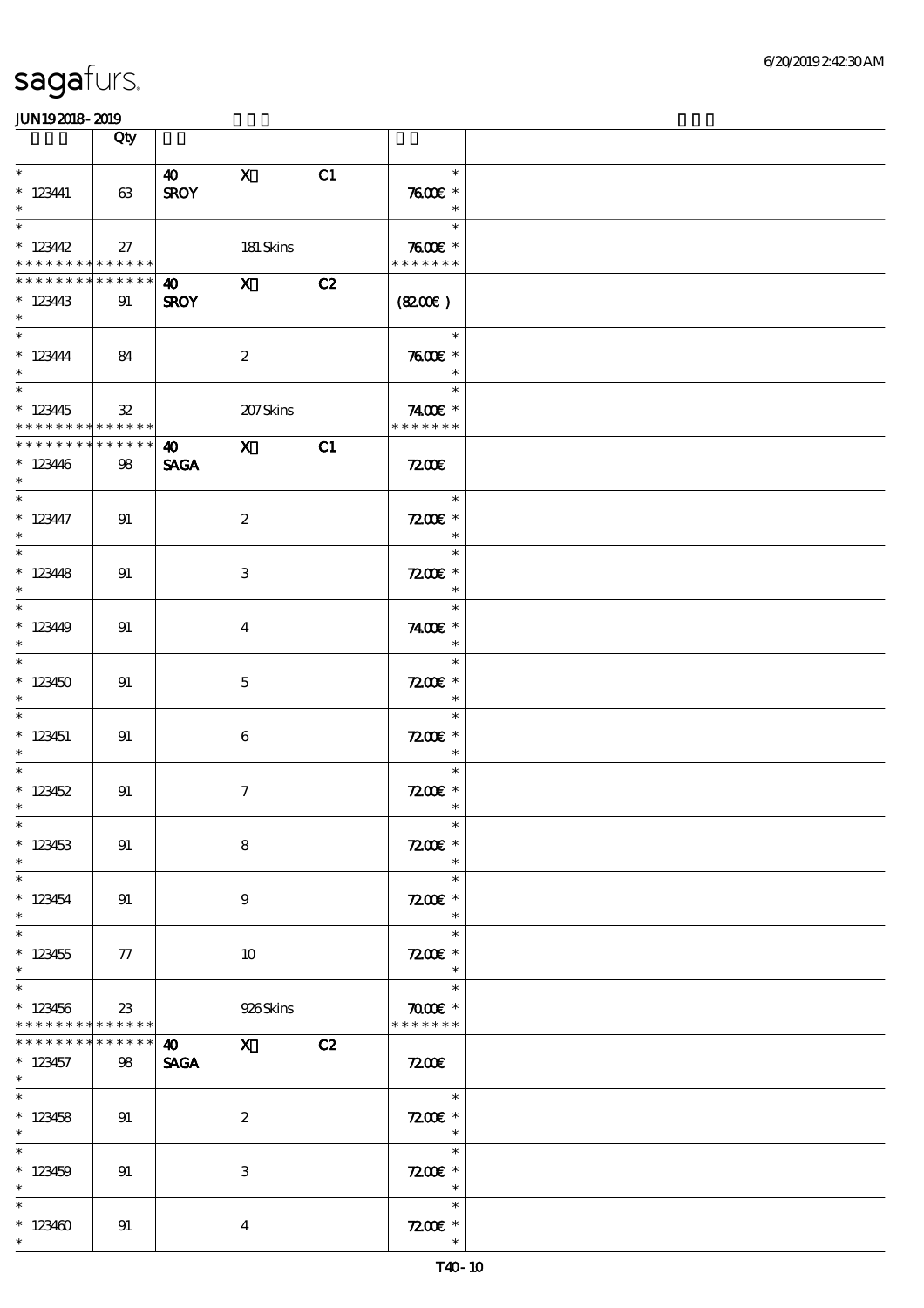|                                                               | Qty                |                                      |                                                                                                                                                                                                                                                                                                                                 |             |                                               |  |
|---------------------------------------------------------------|--------------------|--------------------------------------|---------------------------------------------------------------------------------------------------------------------------------------------------------------------------------------------------------------------------------------------------------------------------------------------------------------------------------|-------------|-----------------------------------------------|--|
| $\ast$<br>$*123461$<br>$\ast$                                 | 91                 | 40<br><b>SAGA</b>                    | $\mathbf{X}$                                                                                                                                                                                                                                                                                                                    | C2          | $\ast$<br>$7200$ £ *<br>$\ast$                |  |
| $\ast$<br>$*123462$<br>$\ast$                                 | 91                 |                                      | $\boldsymbol{6}$                                                                                                                                                                                                                                                                                                                |             | $\ast$<br>$7200$ £ *<br>$\ast$                |  |
| $\overline{\phantom{0}}$<br>$*123463$<br>$\ast$               | 91                 |                                      | $\tau$                                                                                                                                                                                                                                                                                                                          |             | $\ast$<br>$7200$ £ *<br>$\ast$                |  |
| $\overline{\ast}$<br>$*123464$<br>$\ast$                      | 77                 |                                      | 8                                                                                                                                                                                                                                                                                                                               |             | $\ast$<br>$7200$ £ *<br>$\ast$                |  |
| $\overline{\ast}$<br>$*123465$<br>* * * * * * * * * * * * * * | $2\!2$             |                                      | 743Skins                                                                                                                                                                                                                                                                                                                        |             | $\ast$<br>$\pi$ and $*$<br>* * * * * * *      |  |
| ******** <mark>*******</mark><br>$*123406$<br>$\ast$          | 98                 | $\bullet$ $\bullet$<br><b>SAGA</b>   | $\mathbf x$                                                                                                                                                                                                                                                                                                                     | C3          | (7000)                                        |  |
| $\ast$<br>$*123467$<br>* * * * * * * * * * * * * * *          | 42                 |                                      | 140Skins                                                                                                                                                                                                                                                                                                                        |             | $\ast$<br>$(7000\text{E})$ *<br>* * * * * * * |  |
| * * * * * * * * * * * * * * *<br>$*123468$<br>$\ast$          | 105                | <b>SAGA</b>                          | $\overline{40}$ X C1/C2                                                                                                                                                                                                                                                                                                         |             | 68000                                         |  |
| $*123409$<br>$\ast$                                           | 98                 |                                      | $\boldsymbol{2}$                                                                                                                                                                                                                                                                                                                |             | $\ast$<br>6800€ *<br>$\ast$                   |  |
| $\ast$<br>$*123470$                                           | 98                 |                                      | 3                                                                                                                                                                                                                                                                                                                               |             | $\ast$<br>$(6800)$ *                          |  |
| $* 123471$<br>$\ast$                                          | 98                 |                                      | $\overline{4}$                                                                                                                                                                                                                                                                                                                  |             | $\ast$<br>$(6800)$ *<br>$\ast$                |  |
| $\ast$<br>$* 123472$<br>$\ast$                                | $98$               |                                      | $\mathbf{5}$                                                                                                                                                                                                                                                                                                                    |             | $\ast$<br>$(6800)$ *<br>$\ast$                |  |
| $*$<br>$* 123473$<br>$\ast$                                   | 91                 |                                      | $\boldsymbol{6}$                                                                                                                                                                                                                                                                                                                |             | $\ast$<br>$(6800)$ *                          |  |
| $\ast$<br>$* 123474$<br>* * * * * * * *                       | 25<br>* * * * * *  |                                      | 613Skins                                                                                                                                                                                                                                                                                                                        |             | $\ast$<br>$(6800)$ *<br>* * * * * * *         |  |
| * * * * * * *<br>$* 123475$<br>$\ast$                         | * * * * * *<br>105 | $\boldsymbol{\omega}$<br><b>SAGA</b> | $\mathbf X$ and $\mathbf X$ and $\mathbf X$ and $\mathbf X$ and $\mathbf X$ and $\mathbf X$ and $\mathbf X$ and $\mathbf X$ and $\mathbf X$ and $\mathbf X$ and $\mathbf X$ and $\mathbf X$ and $\mathbf X$ and $\mathbf X$ and $\mathbf X$ and $\mathbf X$ and $\mathbf X$ and $\mathbf X$ and $\mathbf X$ and $\mathbf X$ and | <b>C3C4</b> | 6400€                                         |  |
| $\ast$<br>$* 123476$<br>$\ast$                                | 98                 |                                      | $\boldsymbol{2}$                                                                                                                                                                                                                                                                                                                |             | $\ast$<br>6400€ *<br>$\ast$                   |  |
| $\ast$<br>$* 123477$<br>$\ast$                                | 91                 |                                      | 3                                                                                                                                                                                                                                                                                                                               |             | $\ast$<br>$6400E$ *<br>$\ast$                 |  |
| $\ast$<br>$* 123478$<br>* * * * * * * * * * * * * *           | 24                 |                                      | 318Skins                                                                                                                                                                                                                                                                                                                        |             | $\ast$<br>6400€ *<br>* * * * * * *            |  |
| 123479                                                        | 94                 | 40<br>IA                             | $\mathbf{X}$                                                                                                                                                                                                                                                                                                                    | C2C3        | 6600                                          |  |
| * * * * * * * *<br>$*123480$<br>$\ast$                        | * * * * * *<br>105 | $\boldsymbol{\omega}$<br>${\bf s}$   | $\mathbf{x}$                                                                                                                                                                                                                                                                                                                    | C1/C2       | 5600E                                         |  |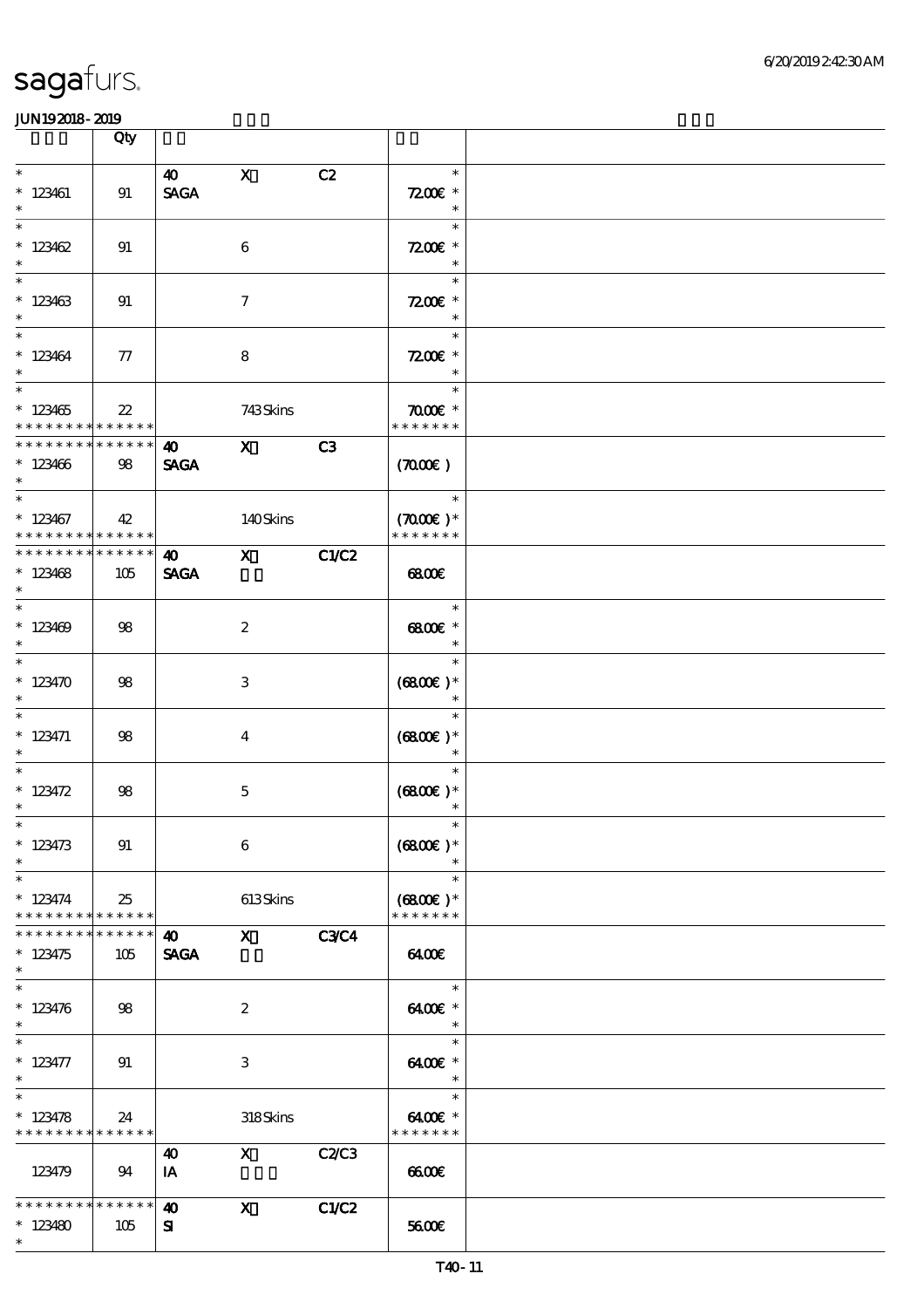|                                                       | Qty                |                                       |                           |              |                                                   |  |
|-------------------------------------------------------|--------------------|---------------------------------------|---------------------------|--------------|---------------------------------------------------|--|
| $\ast$<br>$* 123481$<br>$\ast$                        | 98                 | $\boldsymbol{\omega}$<br>${\bf s}$    | $\mathbf{x}$              | C1/C2        | $\ast$<br>5600E *<br>$\ast$                       |  |
| $* 123482$<br>$\ast$                                  | 98                 |                                       | 3                         |              | $\ast$<br>5600€ *<br>$\ast$                       |  |
| $\ast$<br>$*123483$<br>* * * * * * * * * * * * * *    | $90^{\circ}$       |                                       | 391 Skins                 |              | $\ast$<br>5600€ *<br>* * * * * * *                |  |
| * * * * * * *<br>$* 123484$<br>$\ast$                 | * * * * * *<br>105 | $\boldsymbol{\omega}$<br>${\bf s}$    | X C3C4                    |              | 5200E                                             |  |
| $\ast$<br>$*123485$<br>$\ast$                         | 98                 |                                       | $\boldsymbol{2}$          |              | $\ast$<br>5200E *<br>$\ast$                       |  |
| $\ast$<br>$*123486$<br>* * * * * * * * * * * * * *    | 87                 |                                       | 290Skins                  |              | $\ast$<br>5200E *<br>* * * * * * *                |  |
| 123487                                                | 51                 | $\boldsymbol{\omega}$<br>$\mathbf{B}$ | X C2/C3                   |              | (6200)                                            |  |
| 123488                                                | 57                 | $\boldsymbol{\omega}$<br><b>SROY</b>  | $\boldsymbol{\mathsf{Z}}$ | C1/C2        | 7400E                                             |  |
| 123489                                                | 72                 | 40<br><b>SAGA</b>                     | $\boldsymbol{\alpha}$     | C1           | $\pi$                                             |  |
| 123490                                                | 78                 | $\boldsymbol{\omega}$<br><b>SAGA</b>  | $\boldsymbol{\mathsf{Z}}$ | C2           | 7200                                              |  |
| 123491                                                | 64                 | 40<br><b>SAGA</b>                     | $\boldsymbol{\mathsf{Z}}$ | <b>C2/C3</b> | (6200)                                            |  |
| * * * * * * * * * * * * * * *<br>$* 123492$<br>$\ast$ | 91                 | 40<br>${\bf s}$                       | $\boldsymbol{\mathsf{Z}}$ | C2C3         | 5200E                                             |  |
| $\ast$<br>$*123498$<br>* * * * * * * * * * * * * *    | 24                 |                                       | 115Skins                  |              | $\ast$<br>$5000$ $\varepsilon$ *<br>* * * * * * * |  |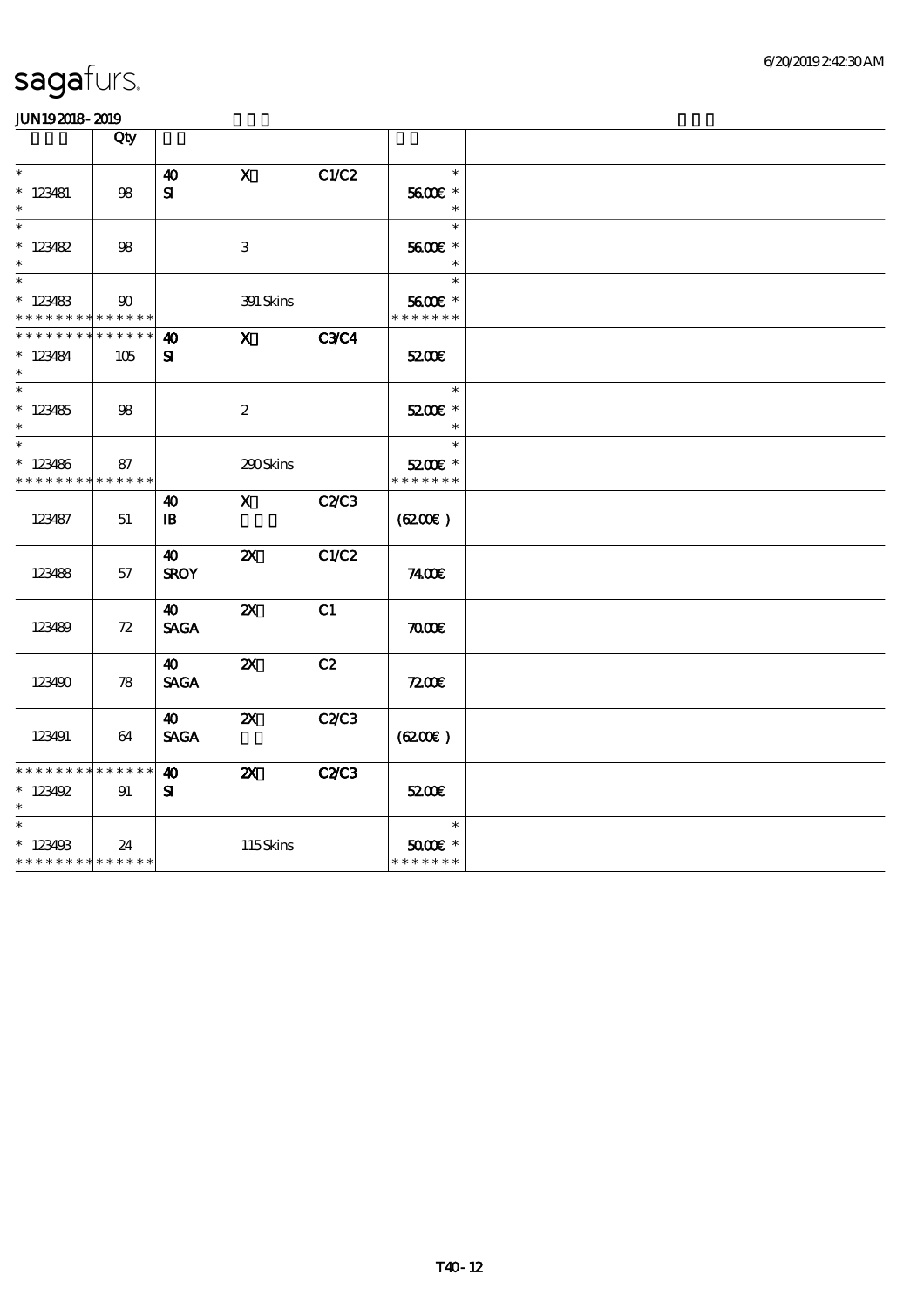|                                                                   | Qty  |                                            |                           |              |                                                                   |  |
|-------------------------------------------------------------------|------|--------------------------------------------|---------------------------|--------------|-------------------------------------------------------------------|--|
| 123561                                                            | 83   | 30<br><b>SAGA</b>                          | $\mathbf{x}$              | C2C3         | 3800E                                                             |  |
| 123562                                                            | 83   | $\infty$<br><b>SROY</b>                    | $\boldsymbol{\mathsf{X}}$ | C1           | 6200€                                                             |  |
| 123563                                                            | 59   | 30<br><b>SROY</b>                          | $\boldsymbol{\alpha}$     | C2           | 6200                                                              |  |
| * * * * * * * * * * * * * * *<br>$*123564$<br>$\ast$              | 105  | $30 - 1$<br><b>SAGA</b>                    | $\boldsymbol{\mathsf{z}}$ | C1           | 5800E                                                             |  |
| $\overline{\phantom{0}}$<br>$* 123565$<br>$\ast$                  | 98   |                                            | $\boldsymbol{2}$          |              | 1995 F<br>$\ast$<br>5800€ *<br>$\ast$                             |  |
| $* 123566$<br>$\ast$                                              | 98   |                                            | 3                         |              | $\ast$<br>5800€ *<br>$\ast$                                       |  |
| $\ast$<br>$*123567$<br>$\ast$                                     | 98   |                                            | $\bf{4}$                  |              | $\ast$<br>5800€ *<br>$\ast$                                       |  |
| $\overline{\ast}$<br>$* 123568$<br>$\ast$                         | 98   |                                            | $\mathbf{5}$              |              | $\ast$<br>5800€ *<br>$\ast$                                       |  |
| $*123569$<br>$\ast$                                               | 98   |                                            | $6\phantom{.}6$           |              | $\ast$<br>5800€ *<br>$\ast$                                       |  |
| $\ast$<br>$*123570$<br>* * * * * * * * <mark>* * * * * * *</mark> | 80   |                                            | 675Skins                  |              | $\ast$<br>5800€ *<br>* * * * * * *                                |  |
| * * * * * * * * * * * * * * *<br>$*123571$<br>$*$                 | 105  | $\boldsymbol{\mathfrak{D}}$<br><b>SAGA</b> | $\mathbf{z}$              | C2           | 5800E                                                             |  |
| $* 123572$<br>$\ast$                                              | 98   |                                            | $\boldsymbol{2}$          |              | $\ast$<br>5600€ *<br>$\ast$                                       |  |
| $*$ $*$<br>$*123573$<br>$\ast$                                    | $98$ |                                            | $\,3$                     |              | $\ast$<br>5600€ *<br>$\ast$                                       |  |
| $\ast$<br>$*123574$<br>* * * * * * * * * * * * * * *              | 35   |                                            | 336Skins                  |              | $\ast$<br>5400€ *<br>* * * * * * *                                |  |
| 123575<br>* * * * * * * * * * * * * *                             | 53   | $\infty$<br><b>SAGA</b>                    | $\mathbf{X}$              | C3           | 4500€                                                             |  |
| $* 123576$<br>$\ast$                                              | 112  | $\boldsymbol{\mathfrak{D}}$<br><b>SAGA</b> | $\boldsymbol{\mathsf{X}}$ | <b>C1/C2</b> | 5000                                                              |  |
| $* 123577$<br>$*$<br>$\ast$                                       | 105  |                                            | $\boldsymbol{2}$          |              | $\ast$<br>$5000$ $^{\circ}$<br>$\overline{\phantom{a}}$<br>$\ast$ |  |
| $* 123578$<br>$\ast$<br>$\ast$                                    | 105  |                                            | 3                         |              | $5000$ $*$<br>$\ast$<br>$\ast$                                    |  |
| $*123579$<br>$\ast$                                               | 105  |                                            | $\overline{4}$            |              | $5000E$ *<br>$\ast$                                               |  |
| $\ast$<br>$*123580$<br>$\ast$                                     | 105  |                                            | $\mathbf 5$               |              | $\ast$<br>$5000$ $*$<br>$\ast$                                    |  |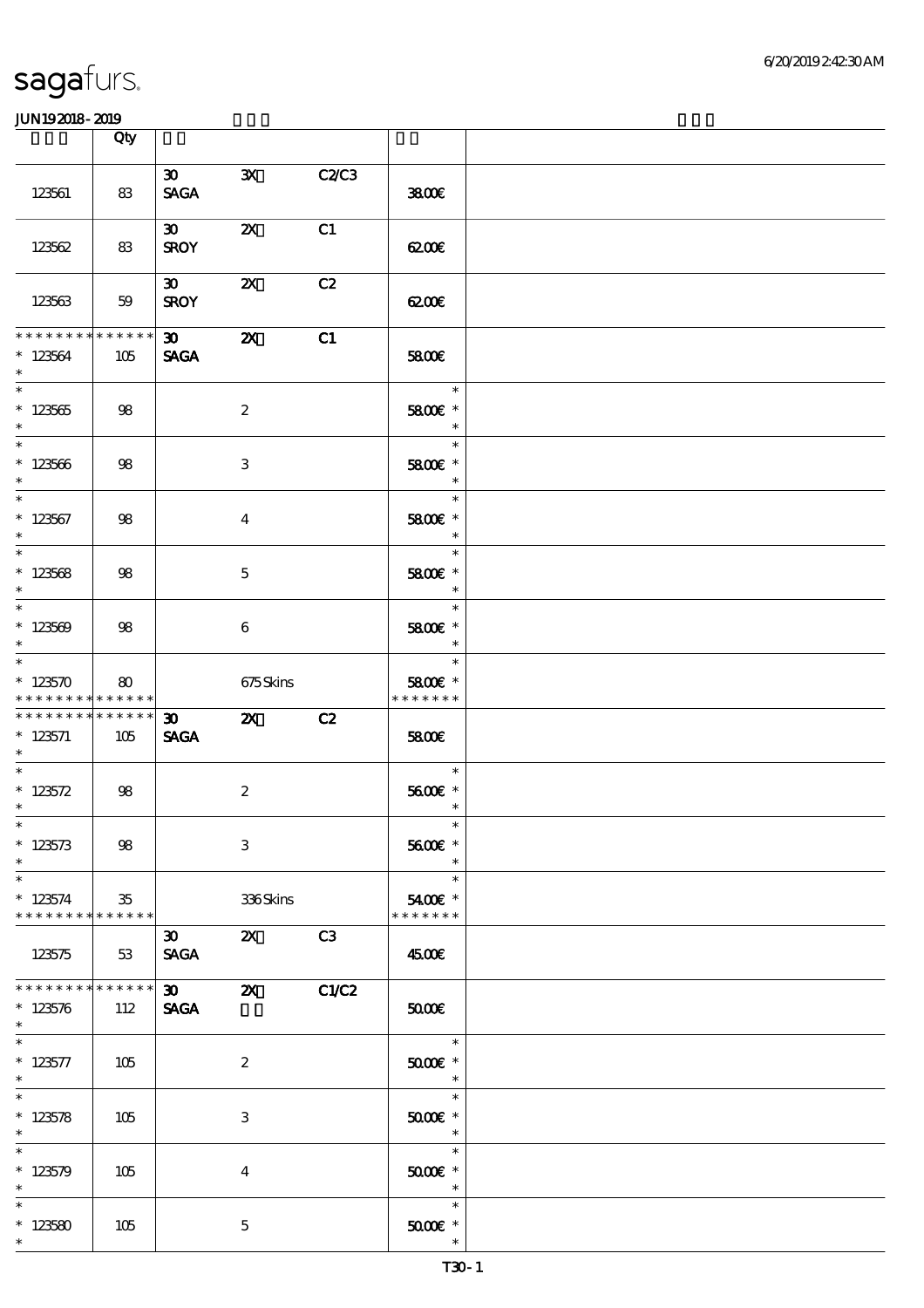|                                                                      | Qty                    |                                             |                           |              |                                                                |  |
|----------------------------------------------------------------------|------------------------|---------------------------------------------|---------------------------|--------------|----------------------------------------------------------------|--|
| $\ast$<br>$* 123581$<br>$\ast$                                       | 105                    | $\infty$<br><b>SAGA</b>                     | $\boldsymbol{\mathsf{Z}}$ | C1/C2        | $\ast$<br>$5000$ $^{\circ}$<br>$\ast$                          |  |
| $\ast$<br>$*123582$<br>$\ast$                                        | 105                    |                                             | $\tau$                    |              | $\ast$<br>$5000$ $^{\circ}$<br>$\ast$                          |  |
| $\overline{\phantom{0}}$<br>$*123583$<br>* * * * * * * * * * * * * * | 46                     |                                             | 788Skins                  |              | $\ast$<br>4900€ *<br>* * * * * * *                             |  |
| 123584                                                               | $97$                   | $\boldsymbol{\mathfrak{D}}$<br><b>SAGA</b>  | $Z\!X$                    | <b>C3C4</b>  | 44.00€                                                         |  |
| 123585                                                               | 71                     | $\boldsymbol{\mathfrak{D}}$<br>IA           | $\boldsymbol{\mathsf{X}}$ | <b>C2/C3</b> | 44.00€                                                         |  |
| * * * * * * * *<br>$*123586$<br>$\ast$                               | * * * * * *<br>112     | $\boldsymbol{\mathfrak{D}}$<br>${\bf s}$    | $\boldsymbol{\alpha}$     | C1/C2        | 4000E                                                          |  |
| $\ast$<br>$* 123587$<br>$\ast$                                       | 105                    |                                             | $\boldsymbol{2}$          |              | $\ast$<br>4000 £*<br>$\ast$                                    |  |
| $\overline{\phantom{0}}$<br>$*123588$<br>$* * * * * * * * *$         | 57<br>* * * * * *      |                                             | 274Skins                  |              | $\ast$<br>4000 £*<br>* * * * * * *                             |  |
| 123589                                                               | 84                     | $\boldsymbol{\mathfrak{D}}$<br>${\bf s}$    | 2X C3C4                   |              | 3400                                                           |  |
| 123590                                                               | 86                     | $\boldsymbol{\mathfrak{D}}$<br>$\mathbf{B}$ | $\boldsymbol{\mathsf{X}}$ | C2/C3        | 3400E                                                          |  |
| 123591                                                               | 10B                    | $\boldsymbol{\mathfrak{D}}$<br><b>SROY</b>  | $\boldsymbol{X}$          | C1           | 6600                                                           |  |
| 123592                                                               | 90                     | $\boldsymbol{\mathfrak{D}}$<br><b>SROY</b>  | $\mathbf X$               | C2           | 6600                                                           |  |
| ******** <mark>******</mark><br>$* 12350B$<br>$\ast$                 | 105                    | $\boldsymbol{\mathfrak{D}}$<br><b>SAGA</b>  | $\mathbf{X}$              | C1           | $\omega$                                                       |  |
| $\overline{\phantom{0}}$<br>$* 123594$<br>$\ast$                     | 98                     |                                             | $\boldsymbol{2}$          |              | $\ast$<br>$6200$ $*$<br>$\ast$                                 |  |
| $\overline{\ast}$<br>$*123505$<br>$\ast$                             | 98                     |                                             | 3                         |              | $\ast$<br>62006 *<br>$\ast$                                    |  |
| $\ast$<br>$*123506$<br>$\ast$                                        | 98                     |                                             | $\bf{4}$                  |              | $\ast$<br>6200€ *<br>$\ast$                                    |  |
| $\overline{\phantom{a}^*}$<br>$* 123597$<br>$\ast$                   | 98                     |                                             | $\mathbf{5}$              |              | $\ast$<br>6400€ *<br>$\overline{\phantom{a}}$                  |  |
| $\overline{\ast}$<br>$*123508$<br>* * * * * * * * * * * * * *        | 61                     |                                             | 558Skins                  |              | $\overline{\phantom{a}}$<br>$\ast$<br>6200€ *<br>* * * * * * * |  |
| * * * * * * * *<br>$*123509$<br>$\ast$                               | $* * * * * * *$<br>105 | 30<br><b>SAGA</b>                           | $\mathbf x$               | C2           | $\omega$                                                       |  |
| $\ast$<br>$*123600$<br>$\ast$                                        | 98                     |                                             | $\boldsymbol{z}$          |              | $\ast$<br>$\mathbf{A}$ and $\mathbf{A}$<br>$\ast$              |  |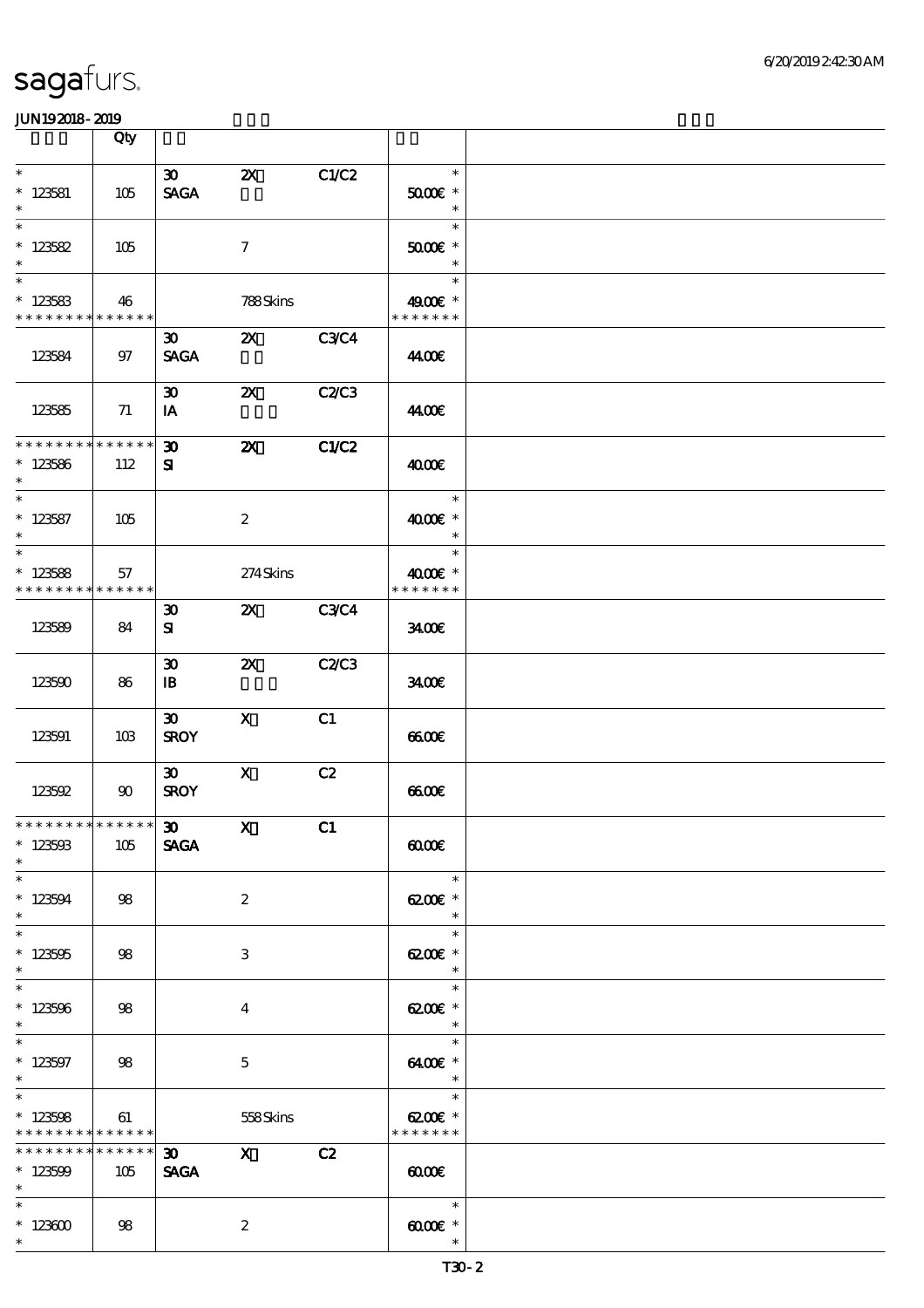|                                                        | Qty                |                                             |                                                                  |                |                                                        |  |
|--------------------------------------------------------|--------------------|---------------------------------------------|------------------------------------------------------------------|----------------|--------------------------------------------------------|--|
| $\ast$<br>$*123001$<br>$\ast$                          | 98                 | $\infty$ x<br><b>SAGA</b>                   |                                                                  | C2             | $\ast$<br>$\omega$ occase $*$<br>$\ast$                |  |
| $\ast$<br>$*$ 123602<br>* * * * * * * * * * * * * * *  | 73                 |                                             | 374Skins                                                         |                | $\ast$<br>$00005$ *<br>* * * * * * *                   |  |
| 123603                                                 | 63                 | $30 -$<br><b>SAGA</b>                       | $\mathbf{X}$                                                     | C <sub>3</sub> | 5600E                                                  |  |
| * * * * * * * * * * * * * *<br>$*123604$<br>$\ast$     | 112                | <b>SAGA</b>                                 | $30 \quad X$                                                     | C1/C2          | 5600E                                                  |  |
| $\overline{\phantom{0}}$<br>$^*$ 123605 $\,$<br>$\ast$ | 105                |                                             | $\boldsymbol{2}$                                                 |                | 1995)<br>$\ast$<br>5400€ *<br>$\overline{\phantom{a}}$ |  |
| $*123606$<br>$\ast$                                    | 105                |                                             | 3                                                                |                | $\ast$<br>5400€ *<br>$\overline{\phantom{a}}$          |  |
| $\ast$<br>$*123607$<br>* * * * * * * * * * * * * * *   | 77                 |                                             | <b>399Skins</b>                                                  |                | $\ast$<br>5200E *<br>* * * * * * *                     |  |
| 123608                                                 | 81                 | <b>SAGA</b>                                 | $\overline{30}$ X $\overline{30}$ $\overline{30}$ $\overline{4}$ |                | 5200E                                                  |  |
| 123609                                                 | $\mathcal{R}$      | $\boldsymbol{\mathfrak{D}}$<br>IA           | <b>X</b> C <sub>2</sub> C <sub>3</sub>                           |                | 5800€                                                  |  |
| * * * * * * * * * * * * * *<br>$*123610$<br>$\ast$     | 98                 | $\boldsymbol{\mathfrak{D}}$<br>$\mathbf{S}$ | $\mathbf{X}$                                                     | C1/C2          | 5400€                                                  |  |
| $*123611$<br>$\ast$                                    | 98                 |                                             | $\boldsymbol{z}$                                                 |                | $\ast$<br>5200E *<br>$\overline{\phantom{a}}$          |  |
| $\ast$<br>$*123612$<br>$\ast$                          | 98                 |                                             | $\,3\,$                                                          |                | $\ast$<br>5200E *<br>$\ast$                            |  |
| $*$ $*$<br>$*123613$<br>$*********$                    | 88<br>* * * * * *  |                                             | 382Skins                                                         |                | $\ast$<br>5200E *<br>* * * * * * *                     |  |
| 123614                                                 | 65                 | $\boldsymbol{\mathfrak{D}}$<br>${\bf s}$    | $\mathbf{X}$                                                     | C2C3           | 4000€                                                  |  |
| * * * * * * * *<br>$*123615$<br>$\ast$                 | * * * * * *<br>133 | $\boldsymbol{\mathfrak{D}}$<br>${\bf s}$    | $\mathbf{x}$                                                     | <b>C2/C3</b>   | (440E)                                                 |  |
| $\ast$<br>$*123616$<br>* * * * * * * * * * * * * *     | 44                 |                                             | 177Skins                                                         |                | $\ast$<br>$(440E)^*$<br>* * * * * * *                  |  |
| 123617                                                 | 54                 | $\boldsymbol{\mathfrak{D}}$<br><b>SROY</b>  |                                                                  | C1             | 6800                                                   |  |
| 123618                                                 | 62                 | $\boldsymbol{\mathfrak{D}}$<br><b>SROY</b>  |                                                                  | C2             | <b>esco</b>                                            |  |
| * * * * * * * *<br>$*123619$<br>$\ast$                 | * * * * * *<br>105 | $\boldsymbol{\mathfrak{D}}$<br><b>SAGA</b>  |                                                                  | C1             | 6400€                                                  |  |
| $\ast$<br>$*123620$<br>$\ast$                          | 98                 |                                             | $\boldsymbol{2}$                                                 |                | $\ast$<br>6400€ *<br>$\ast$                            |  |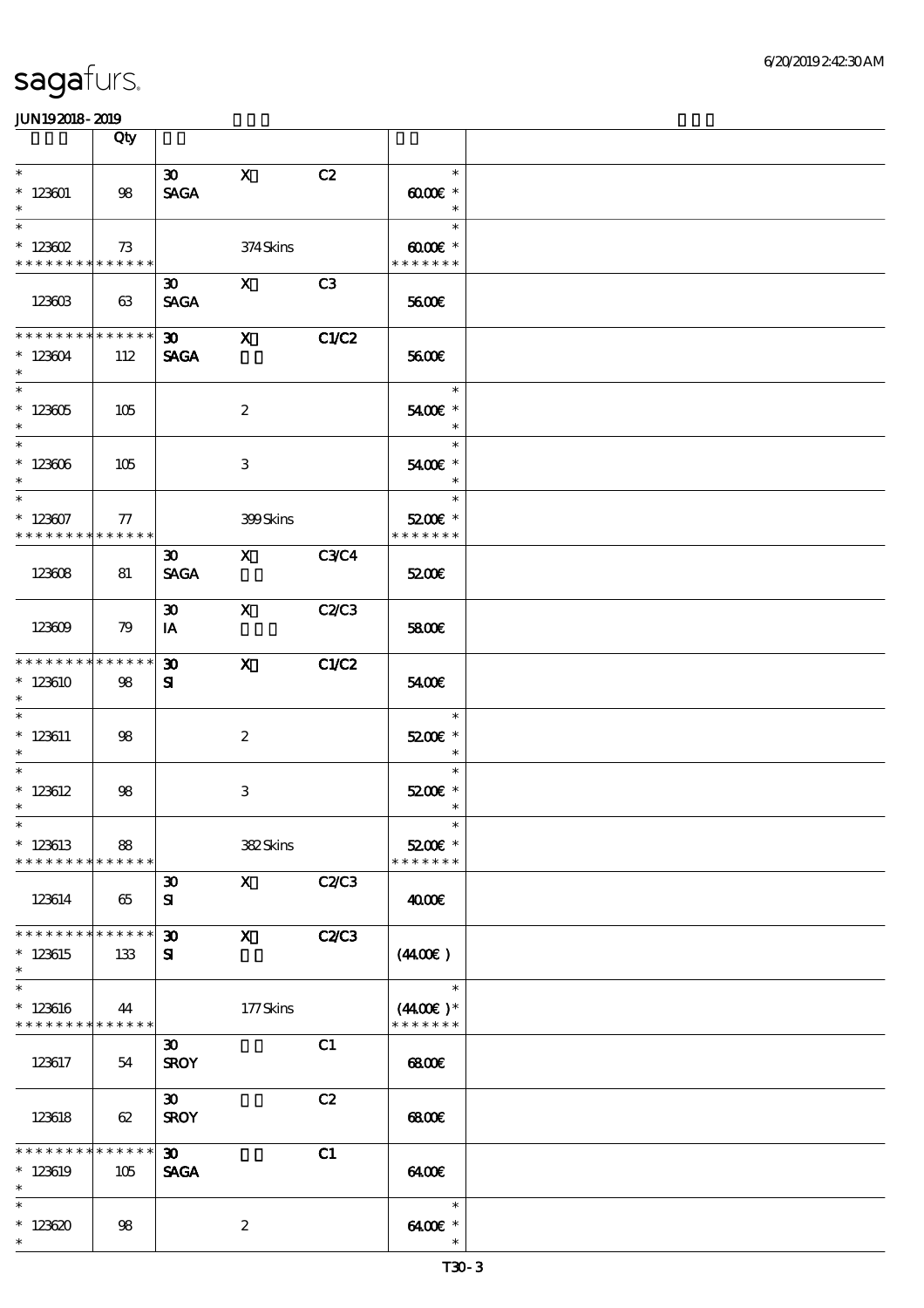|                                                                        | Qty                |                                                  |                                                |  |
|------------------------------------------------------------------------|--------------------|--------------------------------------------------|------------------------------------------------|--|
|                                                                        |                    |                                                  |                                                |  |
| $\overline{\ast}$<br>$* 123621$<br>$\ast$                              | 98                 | $\boldsymbol{\mathfrak{D}}$<br>C1<br><b>SAGA</b> | $\ast$<br>6600€ *<br>$\ast$                    |  |
| $\overline{\phantom{0}}$<br>$* 123622$<br>$\ast$                       | 98                 | $\overline{4}$                                   | $\ast$<br>$6600E$ *<br>$\overline{\mathbf{r}}$ |  |
| $\overline{\phantom{0}}$<br>$*123623$<br>$\ast$                        | 98                 | $\mathbf{5}$                                     | an an<br>$\ast$<br>$6400E$ *<br>$\ast$         |  |
| $\overline{\ast}$<br>$*123624$<br>* * * * * * * * * * * * * * *        | 28                 | 525 Skins                                        | $\ast$<br>6400€ *<br>* * * * * * *             |  |
| * * * * * * * * * * * * * * *<br>$*123625$<br>$\ast$                   | 98                 | C1<br>$\boldsymbol{\mathfrak{D}}$<br><b>SAGA</b> | 6400                                           |  |
| $*123626$<br>$\ast$                                                    | 98                 | $\boldsymbol{2}$                                 | $\overline{\phantom{a}}$<br>6400€ *<br>$\ast$  |  |
| $\ast$<br>$* 123627$<br>$\ast$                                         | 98                 | 3                                                | $\ast$<br>6400€ *<br>$\ast$                    |  |
| $\overline{\ast}$<br>$*123628$<br>$\ast$                               | 98                 | $\overline{4}$                                   | $\ast$<br>6400€ *<br>$\overline{\phantom{a}}$  |  |
| $\overline{\phantom{0}}$<br>$*123629$<br>* * * * * * * * * * * * * * * | 98                 | 490Skins                                         | $\ast$<br>6200€ *<br>* * * * * * *             |  |
| * * * * * * * * * * * * * * *<br>$*123630$<br>$\ast$                   | 105                | $30-1$<br>C2<br><b>SAGA</b>                      | 5800€                                          |  |
| $* 123631$<br>$\ast$                                                   | 98                 | $\boldsymbol{2}$                                 | $\ast$<br>5800 £*<br>$\overline{\phantom{a}}$  |  |
| $* 123632$<br>$\ast$                                                   | 98                 | 3                                                | $\ast$<br>5800€ *<br>$\ast$                    |  |
| $*$<br>$*123633$<br>$\ast$                                             | 98                 | $\overline{\mathbf{4}}$                          | 5800€ *                                        |  |
| $\ast$<br>$* 123634$<br>* * * * * * * * * * * * * * *                  | 45                 | 444 Skins                                        | $\ast$<br>5800 £*<br>* * * * * * *             |  |
| * * * * * * * *<br>$*123635$<br>$\ast$                                 | * * * * * *<br>112 | C1/C2<br>30 <sub>o</sub><br><b>SAGA</b>          | <b>5600€</b>                                   |  |
| $\ast$<br>$*123636$<br>$\ast$                                          | 105                | $\boldsymbol{2}$                                 | $\ast$<br>5600E *<br>$\ast$                    |  |
| $\ast$<br>$*$ 123637<br>* * * * * * * * * * * * * *                    | 21                 | 238Skins                                         | $\ast$<br>5600€ *<br>* * * * * * *             |  |
| * * * * * * * *<br>$*123638$<br>$*$                                    | ******<br>98       | C1/C2<br>30 <sub>o</sub><br><b>SAGA</b>          | 5600€                                          |  |
| $\overline{\ast}$<br>$*123639$<br>$\ast$                               | 98                 | $\boldsymbol{z}$                                 | $\ast$<br>5600E *<br>$\ast$                    |  |
| $\ast$<br>$*123640$<br>$\ast$                                          | 98                 | $\,3\,$                                          | $\ast$<br>5600 £*<br>$\ast$                    |  |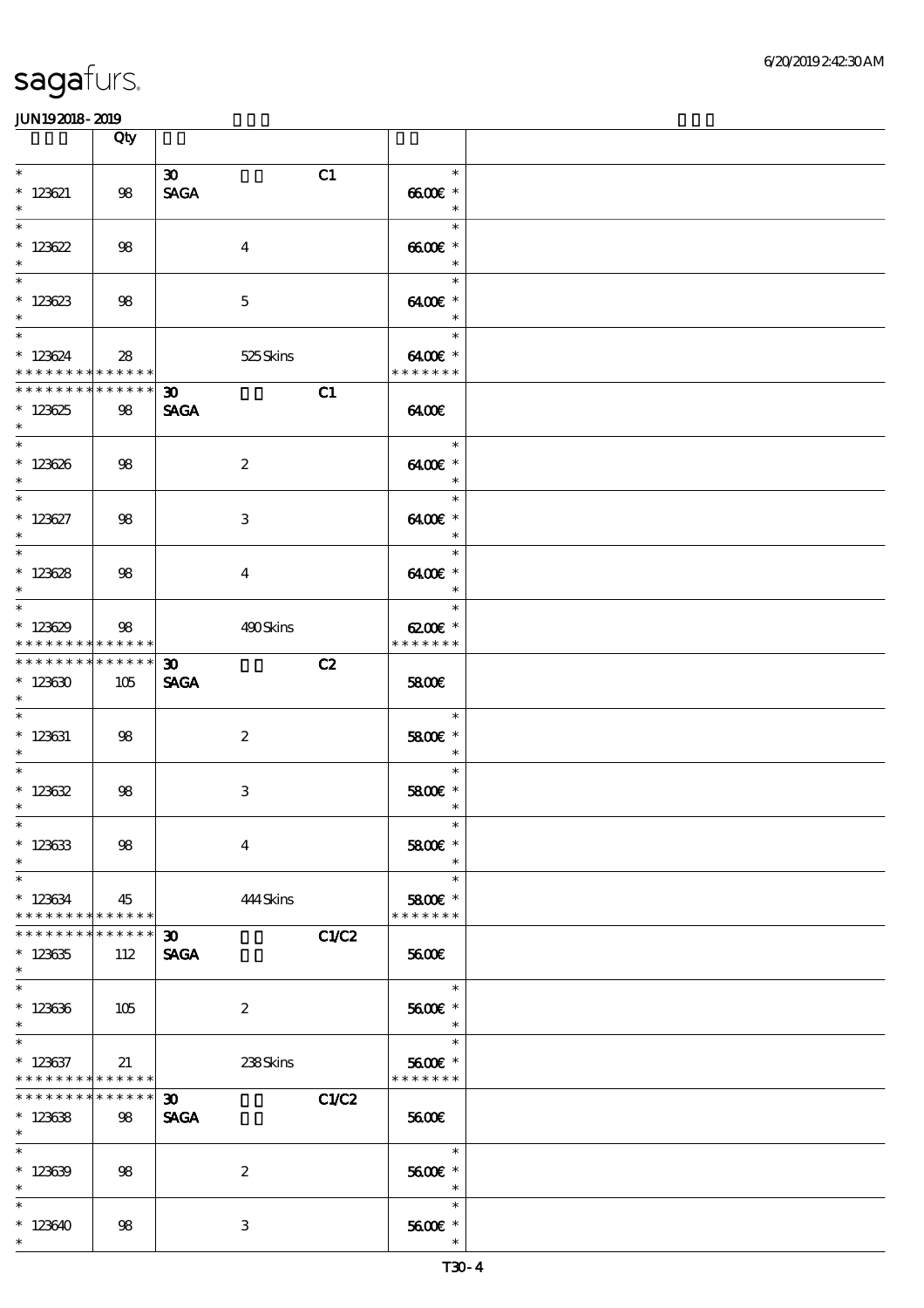|                                                      | Qty                   |                                                           |                                    |  |
|------------------------------------------------------|-----------------------|-----------------------------------------------------------|------------------------------------|--|
| $\ast$<br>$*$ 123641<br>$\ast$                       | 98                    | C1/C2<br>$\boldsymbol{\mathfrak{D}}$<br><b>SAGA</b>       | $\ast$<br>5600€ *<br>$\ast$        |  |
| $\overline{\ast}$<br>$*123642$<br>$\ast$             | 98                    | $\mathbf 5$                                               | $\ast$<br>5600€ *<br>$\ast$        |  |
| $\ast$<br>$*123643$<br>* * * * * * * * * * * * * * * | 28                    | 518Skins                                                  | $\ast$<br>5600€ *<br>* * * * * * * |  |
| 123644                                               | 126                   | C1/C2<br>$\boldsymbol{\mathfrak{D}}$<br><b>SAGA</b>       | (5400)                             |  |
| 123645                                               | 10B                   | <b>C3C4</b><br>$\infty$<br><b>SAGA</b>                    | 5400E                              |  |
| 123646                                               | 129                   | $\boldsymbol{\mathfrak{D}}$<br><b>C3C4</b><br><b>SAGA</b> | 5400E                              |  |
| * * * * * * * *<br>$* 123647$<br>$\ast$              | * * * * * *<br>112    | 30 <sup>2</sup><br>C1/C2<br>${\bf z}$                     | 5400E                              |  |
| $\overline{\phantom{0}}$<br>$*123648$<br>$\ast$      | 105                   | $\boldsymbol{z}$                                          | $\ast$<br>5600€ *<br>$\ast$        |  |
| $\overline{\phantom{0}}$<br>$*123649$<br>$\ast$      | 105                   | 3                                                         | $\ast$<br>5400€ *<br>$\ast$        |  |
| $\ast$<br>$*123650$<br>$\ast$                        | 105                   | $\overline{\mathbf{4}}$                                   | $\ast$<br>5400€ *<br>$\ast$        |  |
| $\ast$<br>$*123651$<br>$\ast$                        | 105                   | $\mathbf{5}$                                              | $\ast$<br>5400€ *<br>$\ast$        |  |
| $\ast$<br>$*123652$<br>$\ast$                        | 91                    | 6                                                         | $\ast$<br>5400€ *<br>$\ast$        |  |
| $*$<br>$*123653$<br>* * * * * * * *                  | 31<br>$* * * * * * *$ | 654Skins                                                  | $\ast$<br>5400€ *<br>* * * * * * * |  |
| * * * * * * * *<br>$*123654$<br>$\ast$               | * * * * * *<br>105    | C1/C2<br>$\boldsymbol{\mathfrak{D}}$<br>${\bf s}$         | 5600E                              |  |
| $\ast$<br>$*123655$<br>$\ast$                        | 105                   | $\boldsymbol{2}$                                          | $\ast$<br>5600E *<br>$\ast$        |  |
| $\ast$<br>$*123656$<br>$\ast$                        | 105                   | 3                                                         | $\ast$<br>5600€ *<br>$\ast$        |  |
| $\ast$<br>$*123657$<br>$\ast$                        | 105                   | $\overline{\mathbf{4}}$                                   | $\ast$<br>5600 £*<br>$\ast$        |  |
| $\ast$<br>$*123658$<br>* * * * * * * * * * * * * *   | 105                   | 525 Skins                                                 | $\ast$<br>5600€ *<br>* * * * * * * |  |
| * * * * * * * *<br>$*123659$<br>$\ast$               | * * * * * *<br>133    | C1/C2<br>$\boldsymbol{\mathfrak{D}}$<br>${\bf s}$         | 5600E                              |  |
| $\ast$<br>$*123600$<br>* * * * * * * * * * * * * *   | 126                   | 259Skins                                                  | $\ast$<br>5600€ *<br>* * * * * * * |  |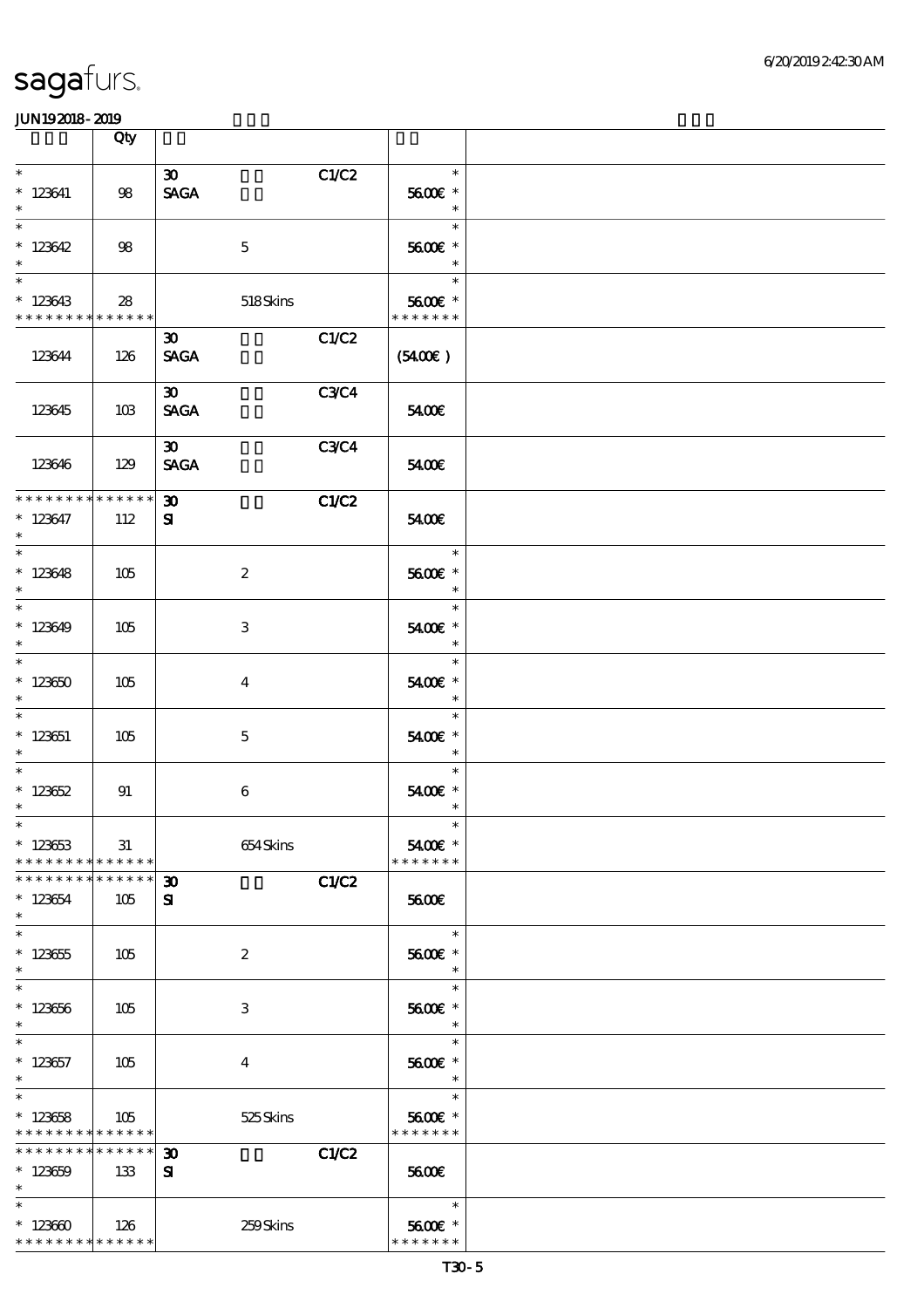|                                                                             | Qty         |                             |             |                                     |  |
|-----------------------------------------------------------------------------|-------------|-----------------------------|-------------|-------------------------------------|--|
| * * * * * * * * * * * * * *                                                 |             | $\boldsymbol{\mathfrak{D}}$ | <b>C3C4</b> |                                     |  |
| $*123661$<br>$\ast$                                                         | 112         | ${\bf s}$                   |             | 5200E                               |  |
| $\ast$                                                                      |             |                             |             | $\ast$                              |  |
| $*123662$<br>$\ast$                                                         | 105         | $\boldsymbol{2}$            |             | 5200E *<br>$\ast$                   |  |
| $\ast$                                                                      |             |                             |             | $\ast$                              |  |
| $*123663$<br>$\ast$                                                         | 105         | 3                           |             | 5200E *<br>$\ast$                   |  |
| $\ast$                                                                      |             |                             |             | $\ast$                              |  |
| $*123664$<br>* * * * * * * * * * * * * *                                    | 83          | 405Skins                    |             | 5200E *<br>* * * * * * *            |  |
|                                                                             |             | $\boldsymbol{\mathfrak{D}}$ | C2C3        |                                     |  |
| 123665                                                                      | 54          | ${\bf s}$                   |             | 44.00€                              |  |
|                                                                             |             | $\boldsymbol{\mathfrak{D}}$ | C2C3        |                                     |  |
| 123666                                                                      | 55          | $\mathbf{B}$                |             | 47.00€                              |  |
| ******** <mark>*******</mark>                                               |             | $\boldsymbol{\mathfrak{D}}$ | C1          |                                     |  |
| $*123667$<br>$\ast$                                                         | 84          | <b>SROY</b>                 |             | $\pi$                               |  |
| $\ast$                                                                      |             |                             |             | $\ast$                              |  |
| $*123688$                                                                   | 29          | 113Skins                    |             | $\pi$ and $*$                       |  |
| * * * * * * * * <mark>* * * * * * *</mark><br>* * * * * * * * * * * * * * * |             | $\boldsymbol{\mathfrak{D}}$ | C2          | * * * * * * *                       |  |
| $*123609$<br>$\ast$                                                         | 77          | <b>SROY</b>                 |             | 6800                                |  |
| $\ast$                                                                      |             |                             |             | $\ast$                              |  |
| $*123670$<br>* * * * * * * * * * * * * *                                    | 29          | 106Skins                    |             | $6800$ $*$<br>* * * * * * *         |  |
| * * * * * * * * * * * * * * *                                               |             | $\boldsymbol{\mathfrak{D}}$ | C1          |                                     |  |
| $* 123671$<br>$\ast$                                                        | 91          | <b>SAGA</b>                 |             | 6400                                |  |
| $\ast$                                                                      |             |                             |             | $\ast$                              |  |
| $* 123672$<br>$\ast$                                                        | 84          | $\boldsymbol{2}$            |             | 6400€ *                             |  |
| $*$                                                                         |             |                             |             | $\ast$<br>$\ast$                    |  |
| $* 123673$                                                                  | 84          | $\,3$                       |             | 6400€ *                             |  |
| $\ast$<br>$\ast$                                                            |             |                             |             | $\ast$<br>$\ast$                    |  |
| $*123674$                                                                   | 84          | $\overline{4}$              |             | 6400€ *                             |  |
| $\ast$<br>$\ast$                                                            |             |                             |             | $\ast$<br>$\ast$                    |  |
| $*123675$                                                                   | 84          | $\mathbf{5}$                |             | 6400€ *                             |  |
| $\ast$<br>$\ast$                                                            |             |                             |             | $\ast$                              |  |
| $*123676$                                                                   | 84          | 6                           |             | $\ast$<br>6400€ *                   |  |
| $\ast$                                                                      |             |                             |             | $\ast$                              |  |
| $\ast$<br>$* 123677$                                                        | 84          | $\tau$                      |             | $\ast$<br>6400€ *                   |  |
| $\ast$                                                                      |             |                             |             | $\overline{\phantom{a}}$            |  |
| $\ast$<br>$*123678$                                                         | 86          | 681 Skins                   |             | $\overline{a}$<br>$\ast$<br>6400€ * |  |
| * * * * * * * * * * * * * *                                                 |             |                             |             | * * * * * * *                       |  |
| * * * * * * * *                                                             | * * * * * * | $\boldsymbol{\mathfrak{D}}$ | C1          |                                     |  |
| $*123679$<br>$\ast$                                                         | 91          | <b>SAGA</b>                 |             | 6200E                               |  |
| $\ast$                                                                      |             |                             |             | $\ast$                              |  |
| $*123680$<br>$\ast$                                                         | 91          | $\boldsymbol{2}$            |             | 6200€ *<br>$\ast$                   |  |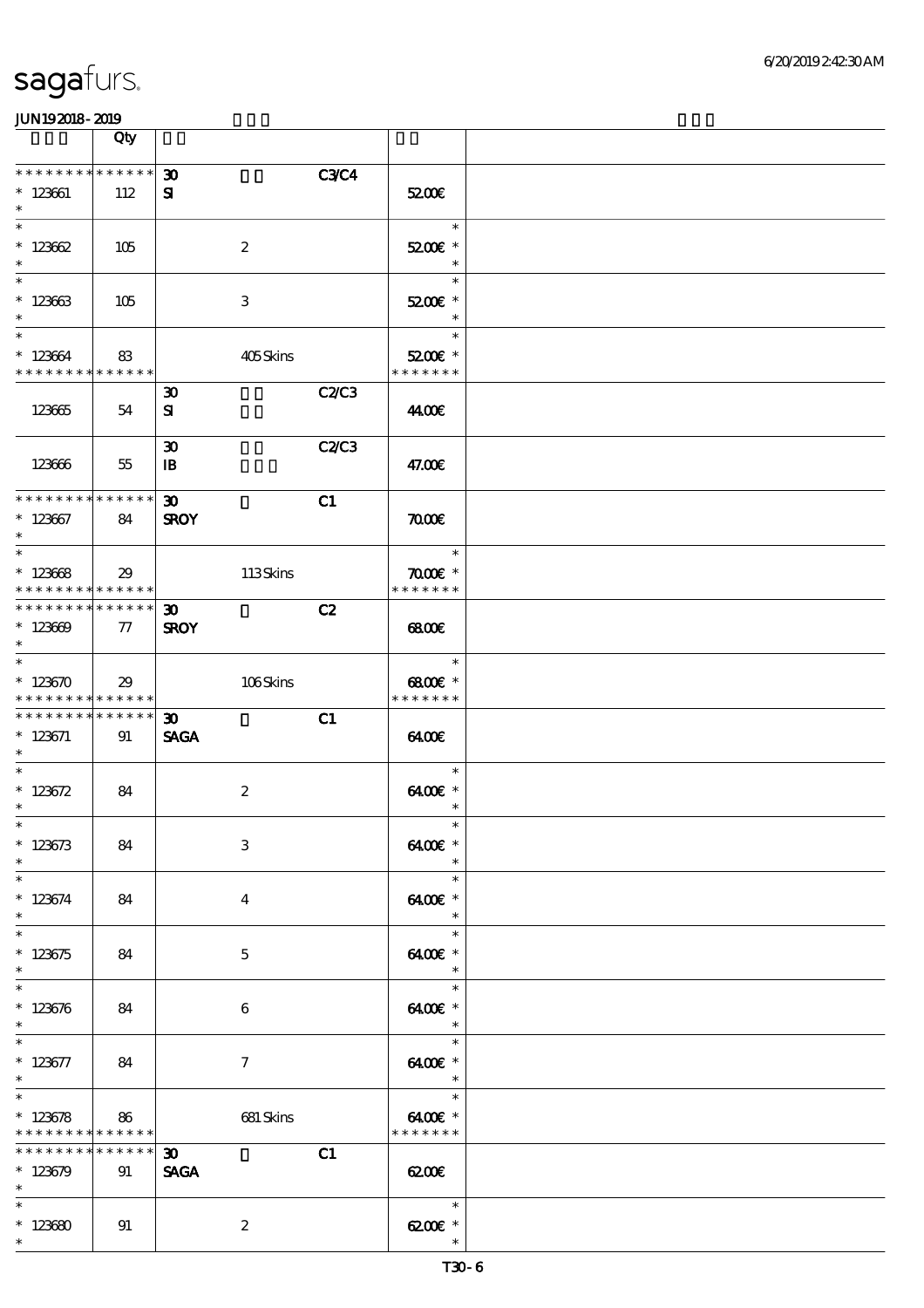|                                                                                     | Qty               |                                                     |                                                      |  |
|-------------------------------------------------------------------------------------|-------------------|-----------------------------------------------------|------------------------------------------------------|--|
| $\ast$<br>$*$ 123681<br>$\ast$                                                      | 91                | $\boldsymbol{\mathfrak{D}}$<br>C1<br><b>SAGA</b>    | $\ast$<br>$6000 \text{E}$ *<br>$\ast$                |  |
| $\overline{\ast}$<br>$* 123682$<br>$\ast$                                           | 91                | $\boldsymbol{4}$                                    | $\ast$<br>$\omega$ occases<br>$\ast$                 |  |
| $\ast$<br>$* 123683$<br>$\ast$                                                      | 91                | $\mathbf 5$                                         | $\ast$<br>$\omega$ $\alpha$ $\epsilon$ $*$<br>$\ast$ |  |
| $*$<br>$*123684$<br>$\ast$                                                          | 91                | $\boldsymbol{6}$                                    | $\ast$<br>$\omega$ occase $*$<br>$\ast$              |  |
| $\overline{\phantom{0}}$<br>$* 123685$<br>* * * * * * * * * * * * * *               | 91                | 637Skins                                            | $\ast$<br>$0000$ $*$<br>* * * * * * *                |  |
| ********<br>$*123686$<br>$*$                                                        | $******$<br>91    | $\infty$<br>C2<br><b>SAGA</b>                       | <b>exace</b>                                         |  |
| $*$ 123687<br>$\ast$                                                                | 84                | $\boldsymbol{2}$                                    | $\ast$<br>$0000$ $*$<br>$\overline{\phantom{a}}$     |  |
| $\overline{\ast}$<br>$*123688$<br>$\ast$                                            | 84                | $\,3$                                               | $\ast$<br>$6000E$ *<br>$\ast$                        |  |
| $\overline{\phantom{0}}$<br>$*123689$<br>$\ast$                                     | 84                | $\overline{4}$                                      | $\ast$<br>$0000$ $*$<br>$\ast$                       |  |
| $\overline{\phantom{0}}$<br>$*123600$<br>$\ast$                                     | 84                | $\mathbf{5}$                                        | $\ast$<br>$6000 \text{E}$ *<br>$\ast$                |  |
| $\ast$<br>$*123091$<br>$\ast$                                                       | 84                | 6                                                   | $\ast$<br>$00005$ *<br>$\ast$                        |  |
| $\overline{\phantom{0}}$<br>$* 123602$<br>$\ast$                                    | 84                | $\tau$                                              | $\ast$<br>$0000$ $*$<br>$\ast$                       |  |
| $*$<br>$* 12360B$<br>* * * * * * * *                                                | 46<br>******      | 641 Skins                                           | $\ast$<br>6200€ *<br>* * * * * * *                   |  |
| * * * * * * * * * * * * * *<br>$*123694$<br>$\ast$                                  | 91                | C2<br>30 <sub>o</sub><br><b>SAGA</b>                | $\omega$                                             |  |
| $\ast$<br>$*123605$<br>$\ast$                                                       | 91                | $\boldsymbol{z}$                                    | $\ast$<br>$6000 \text{E}$ *<br>$\ast$                |  |
| $\overline{\ast}$<br>$*123696$<br>$\ast$                                            | 91                | 3                                                   | $\ast$<br>$(6000\text{E})*$                          |  |
| $\ast$<br>$*123697$<br>$\ast$                                                       | 91                | $\overline{4}$                                      | $\ast$<br>$(6000\varepsilon)*$                       |  |
| $\overline{\phantom{0}}$<br>$*123608$<br>* * * * * * * * <mark>* * * * * * *</mark> | 91                | 455Skins                                            | $\ast$<br>$(6000\varepsilon)*$<br>* * * * * * *      |  |
| * * * * * * * *<br>$*123699$<br>$\ast$                                              | * * * * * *<br>98 | C1/C2<br>$\boldsymbol{\mathfrak{D}}$<br><b>SAGA</b> | 5800E                                                |  |
| $\ast$<br>$*123700$<br>$\ast$                                                       | 91                | $\boldsymbol{2}$                                    | $\ast$<br>5800€ *<br>$\ast$                          |  |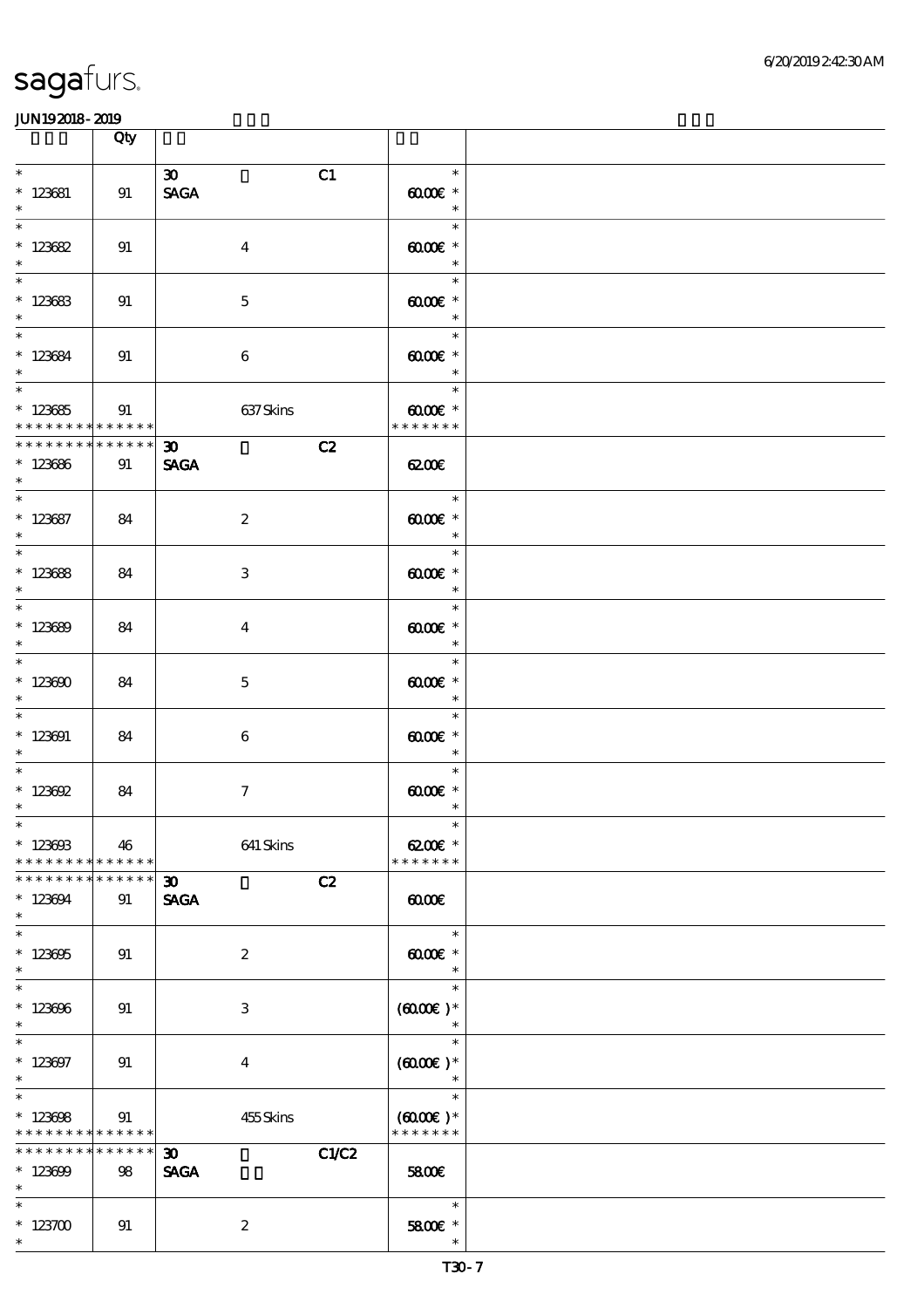|                                                                      | Qty            |                                                           |                                    |  |
|----------------------------------------------------------------------|----------------|-----------------------------------------------------------|------------------------------------|--|
| $\ast$<br>$*123701$<br>$\ast$                                        | 91             | $\boldsymbol{\mathfrak{D}}$<br>C1/C2<br><b>SAGA</b>       | $\ast$<br>5800€ *<br>$\ast$        |  |
| $\ast$<br>$* 123702$<br>$\ast$                                       | 91             | $\overline{4}$                                            | $\ast$<br>5800€ *<br>$\ast$        |  |
| $\overline{\phantom{0}}$<br>$*123703$<br>* * * * * * * * * * * * * * | 87             | 458Skins                                                  | $\ast$<br>5800€ *<br>* * * * * * * |  |
| * * * * * * * * * * * * * *<br>$*123704$<br>$\ast$                   | 98             | <b>C3C4</b><br>30 <sup>2</sup><br><b>SAGA</b>             | 5600E                              |  |
| $\overline{\ast}$<br>$*123705$<br>* * * * * * * * * * * * * *        | $\mathfrak{B}$ | 130Skins                                                  | $\ast$<br>5600€ *<br>* * * * * * * |  |
| * * * * * * * * * * * * * *<br>$*123706$<br>$\ast$                   | 98             | <b>C3C4</b><br>$\boldsymbol{\mathfrak{D}}$<br><b>SAGA</b> | 5600E                              |  |
| $\overline{\ast}$<br>$* 123707$<br>$\ast$                            | 98             | $\boldsymbol{2}$                                          | $\ast$<br>5400€ *<br>$\ast$        |  |
| $\ast$<br>$*123708$<br>* * * * * * * * * * * * * * *                 | $98$           | 294Skins                                                  | $\ast$<br>5400€ *<br>* * * * * * * |  |
| * * * * * * * * * * * * * *<br>$*123709$<br>$\ast$                   | 98             | <b>C1/C2</b><br>$\boldsymbol{\mathfrak{D}}$<br>IA         | 5400E                              |  |
| $\ast$<br>$*123710$<br>$\ast$                                        | 91             | $\boldsymbol{2}$                                          | $\ast$<br>5400€ *<br>$\ast$        |  |
| $*$ 123711<br>* * * * * * * * * * * * * *                            | 59             | 248Skins                                                  | $\ast$<br>5400€ *<br>* * * * * * * |  |
| 123712                                                               | 79             | C2C3<br>$\boldsymbol{\mathfrak{D}}$<br>IA                 | (5000)                             |  |
| **************<br>$*$ 123713<br>$\ast$                               | 98             | C1/C2<br>$\pmb{\mathfrak{D}}$<br>${\bf s}$                | 5400€                              |  |
| $\ast$<br>$* 123714$<br>$\ast$                                       | 98             | $\boldsymbol{z}$                                          | $\ast$<br>5400 £*<br>$\ast$        |  |
| $\ast$<br>$* 123715$<br>$\ast$                                       | 98             | 3                                                         | $\ast$<br>5400€ *                  |  |
| $\ast$<br>$*123716$<br>$\ast$                                        | 98             | 4                                                         | $\ast$<br>5400€ *<br>$\ast$        |  |
| $*$ 123717<br>$\ast$                                                 | 98             | $\mathbf{5}$                                              | $\ast$<br>5400€ *<br>$\ast$        |  |
| $\ast$<br>$*123718$<br>* * * * * * * * <mark>* * * * * * *</mark>    | 98             | 588Skins                                                  | $\ast$<br>5400€ *<br>* * * * * * * |  |
| * * * * * * * * * * * * * *<br>$*$ 123719<br>$\ast$                  | 98             | <b>C2/C3</b><br>$\boldsymbol{\mathfrak{D}}$<br>${\bf s}$  | 4800E                              |  |
| $\ast$<br>* $123720$<br>* * * * * * * * * * * * * *                  | 86             | 184Skins                                                  | $\ast$<br>4900 £*<br>* * * * * * * |  |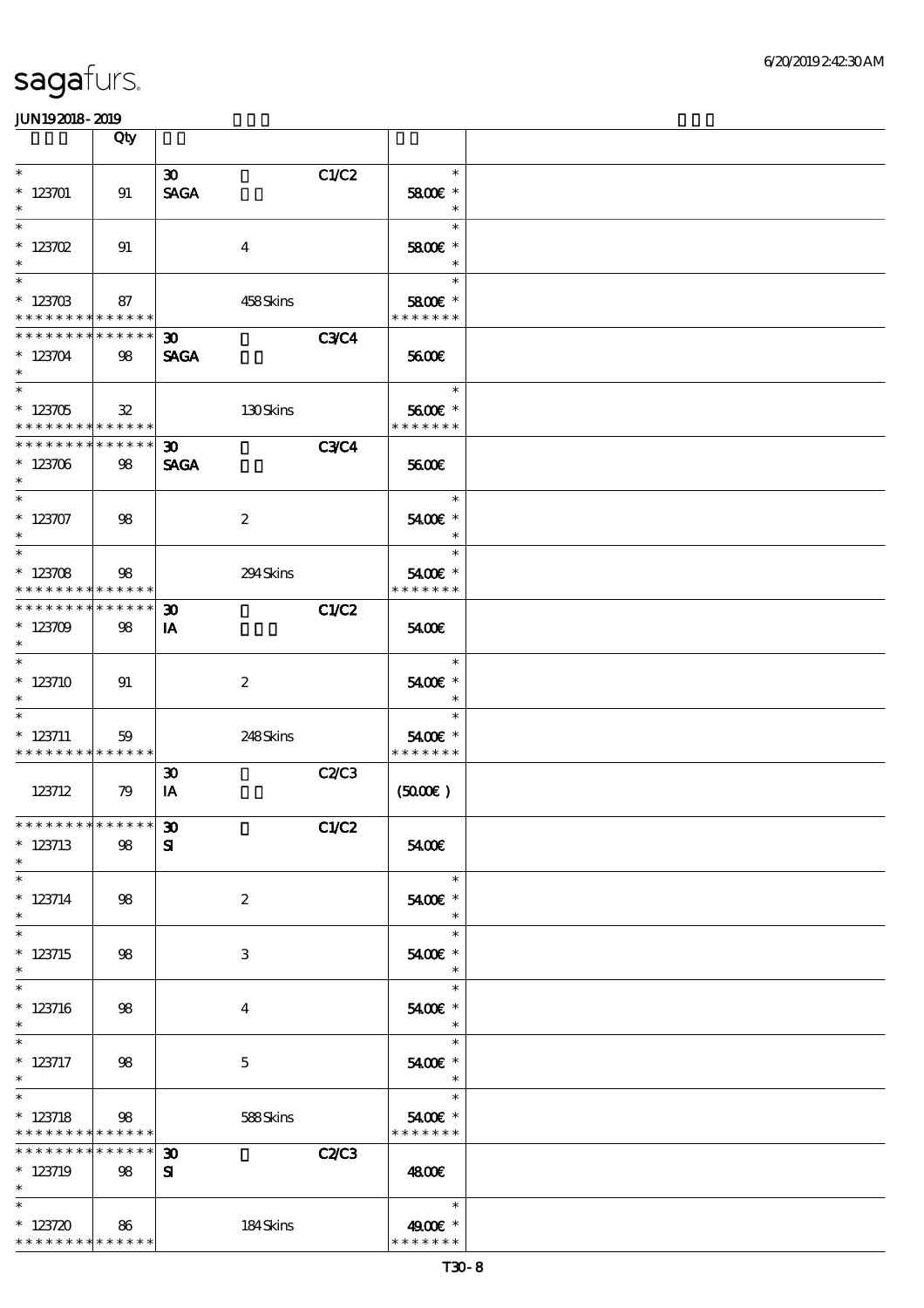|                                                                       | Qty    |                                            |                  |             |                                       |  |
|-----------------------------------------------------------------------|--------|--------------------------------------------|------------------|-------------|---------------------------------------|--|
| 123721                                                                | 57     | 30 <sub>o</sub><br><b>SROY</b>             |                  | C1/C2       | 6400                                  |  |
| * * * * * * * * * * * * * *<br>$* 123722$<br>$\ast$                   | 91     | $\boldsymbol{\mathfrak{D}}$<br><b>SAGA</b> |                  | C1          | $\omega$                              |  |
| $* 123723$<br>$\ast$                                                  | 84     |                                            | $\boldsymbol{2}$ |             | $\ast$<br>$60005$ *<br>$\ast$         |  |
| $\overline{\ast}$<br>$* 123724$<br>$\ast$<br>$\overline{\phantom{0}}$ | $\pi$  |                                            | 3                |             | $\ast$<br>$6000 \text{E}$ *<br>$\ast$ |  |
| $* 123725$<br>* * * * * * * * * * * * * *                             | $23\,$ |                                            | 275Skins         |             | $\ast$<br>5800€ *<br>* * * * * * *    |  |
| * * * * * * * * * * * * * *<br>$* 123726$<br>$\ast$                   | 91     | $30-1$<br><b>SAGA</b>                      |                  | C2          | 5800E                                 |  |
| $\ast$<br>$* 123727$<br>$\ast$<br>$\overline{\ast}$                   | 84     |                                            | $\boldsymbol{2}$ |             | $\ast$<br>$(5800)$ *<br>$\ast$        |  |
| $* 123728$<br>* * * * * * * * <mark>* * * * * * *</mark>              | 61     |                                            | 236Skins         |             | $\ast$<br>$(5800)$ *<br>* * * * * * * |  |
| * * * * * * * * * * * * * * *<br>$*123729$<br>$\ast$                  | 98     | $\boldsymbol{\mathfrak{D}}$<br><b>SAGA</b> |                  | C1/C2       | 5600E                                 |  |
| $\overline{\ast}$<br>$*123730$<br>$\ast$                              | 91     |                                            | $\boldsymbol{2}$ |             | $\ast$<br>5600€ *<br>$\ast$           |  |
| $\ast$<br>$* 123731$<br>* * * * * * * * * * * * * *                   | 38     |                                            | 227Skins         |             | $\ast$<br>5600€ *<br>* * * * * * *    |  |
| 123732                                                                | 126    | $\boldsymbol{\mathfrak{D}}$<br><b>SAGA</b> |                  | C1/C2       | 5400E                                 |  |
| 123733                                                                | 102    | $\boldsymbol{\mathfrak{D}}$<br><b>SAGA</b> |                  | C3          | 5200E                                 |  |
| * * * * * * * * * * * * * *<br>$* 123734$<br>$\ast$                   | 98     | $\boldsymbol{\mathfrak{D}}$<br>${\bf s}$   |                  | C1/C2       | 5200E                                 |  |
| $\overline{\ast}$<br>$*123735$<br>* * * * * * * * * * * * * *         | 89     |                                            | 187Skins         |             | $\ast$<br>$5000$ $*$<br>* * * * * * * |  |
| 123736                                                                | 133    | $\boldsymbol{\mathfrak{D}}$<br>${\bf s}$   |                  | C1/C2       | 50000                                 |  |
| * * * * * * * * * * * * * *<br>$* 123737$<br>$*$                      | 97     | $\boldsymbol{\mathfrak{D}}$<br>${\bf s}$   |                  | <b>C3C4</b> | 4900€                                 |  |
| $\overline{\ast}$<br>$*123738$<br>* * * * * * * * * * * * * *         | 24     |                                            | 121 Skins        |             | $\ast$<br>4900€ *<br>* * * * * * *    |  |
| 123739                                                                | 95     | $\boldsymbol{\mathfrak{D}}$<br>${\bf s}$   |                  | <b>C3C4</b> | (5000)                                |  |
| * * * * * * * * * * * * * *<br>$*123740$<br>$\ast$                    | 98     | 30 <sub>o</sub><br><b>SROY</b>             | $\mathbf{x}$     | C1          | 0000                                  |  |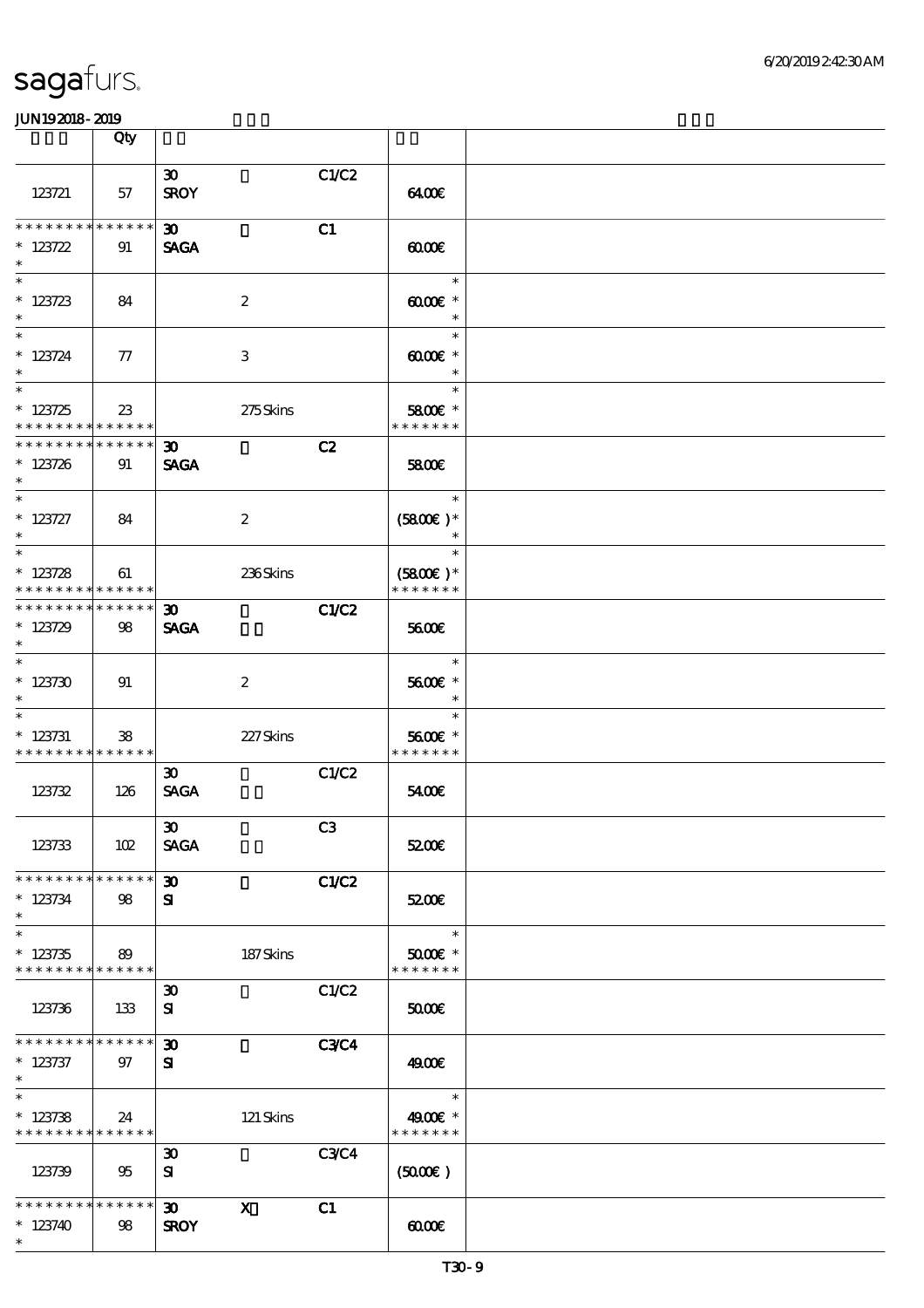|                                                                   | Qty                |                     |                                                                                                                                                                                                                                                                                                                                                                                                                                                               |    |                                                                                          |  |
|-------------------------------------------------------------------|--------------------|---------------------|---------------------------------------------------------------------------------------------------------------------------------------------------------------------------------------------------------------------------------------------------------------------------------------------------------------------------------------------------------------------------------------------------------------------------------------------------------------|----|------------------------------------------------------------------------------------------|--|
| $\overline{\phantom{0}}$                                          |                    | 30                  | $\mathbf{X}$                                                                                                                                                                                                                                                                                                                                                                                                                                                  | C1 | $\overline{\mathbf{r}}$                                                                  |  |
| $*$ 123741<br>* * * * * * * * * * * * * * *                       | 26                 | <b>SROY</b>         |                                                                                                                                                                                                                                                                                                                                                                                                                                                               |    | $(6000\varepsilon)*$<br>* * * * * * *                                                    |  |
| 123742                                                            | 93                 | 30<br><b>SROY</b>   | $\mathbf{X}$                                                                                                                                                                                                                                                                                                                                                                                                                                                  | C2 | 5800€                                                                                    |  |
| **************<br>$*123743$<br>$\ast$                             | 105                | 30 X<br><b>SAGA</b> |                                                                                                                                                                                                                                                                                                                                                                                                                                                               | C1 | 5400E                                                                                    |  |
| $* 123744$<br>$\ast$                                              | 98                 |                     | $\boldsymbol{2}$                                                                                                                                                                                                                                                                                                                                                                                                                                              |    | $\overline{\phantom{a}}$<br>5400€ *<br>$\ast$                                            |  |
| $* 123745$<br>$*$                                                 | 98                 |                     | 3                                                                                                                                                                                                                                                                                                                                                                                                                                                             |    | 5400€ *<br>$\overline{\phantom{a}}$                                                      |  |
| $*$<br>$*123746$<br>$*$                                           | 98                 |                     | $\overline{\mathbf{4}}$                                                                                                                                                                                                                                                                                                                                                                                                                                       |    | $\ast$<br>5400€ *<br>$\overline{\phantom{a}}$                                            |  |
| $*$ 123747<br>$\ast$                                              | 98                 |                     | $\mathbf 5$                                                                                                                                                                                                                                                                                                                                                                                                                                                   |    | $\ast$<br>5400€ *<br>$\overline{\phantom{a}}$                                            |  |
| $\overline{\ast}$<br>$*123748$<br>$\ast$                          | 98                 |                     | 6                                                                                                                                                                                                                                                                                                                                                                                                                                                             |    | $\ast$<br>5400€ *<br>$\overline{\phantom{a}}$                                            |  |
| $*$<br>$*123749$<br>$\ast$                                        | 98                 |                     | $\mathcal{I}$                                                                                                                                                                                                                                                                                                                                                                                                                                                 |    | $\ast$<br>5400€ *<br>$\overline{\phantom{a}}$                                            |  |
| $*123750$<br>$\ast$                                               | 98                 |                     | 8                                                                                                                                                                                                                                                                                                                                                                                                                                                             |    | $\ast$<br>5400€ *<br>$\ast$                                                              |  |
| $*$ 123751<br>$*$                                                 | 98                 |                     | $9^{\circ}$                                                                                                                                                                                                                                                                                                                                                                                                                                                   |    | $\ast$<br>5400€ *<br>$\overline{\phantom{a}}$                                            |  |
| $*$<br>$*123752$<br>$\ast$                                        | 98                 |                     | 10                                                                                                                                                                                                                                                                                                                                                                                                                                                            |    | $\ast$<br>$5200$ $^{\circ}$<br>$\ast$                                                    |  |
| $*$<br>$* 123753$<br>$\ast$                                       | 98                 |                     | 11                                                                                                                                                                                                                                                                                                                                                                                                                                                            |    | $\ast$<br>5200€ *<br>$\ast$                                                              |  |
| $\overline{\ast}$<br>$* 123754$<br>$\ast$                         | 98                 |                     | $12\,$                                                                                                                                                                                                                                                                                                                                                                                                                                                        |    | $\ast$<br>5200E *<br>$\ast$                                                              |  |
| $\ast$<br>$*123755$<br>* * * * * * * * <mark>* * * * * * *</mark> | 79                 |                     | 1262Skins                                                                                                                                                                                                                                                                                                                                                                                                                                                     |    | $\ast$<br>5200€ *<br>* * * * * * *                                                       |  |
| * * * * * * *<br>$*123756$<br>$\ast$                              | * * * * * *<br>105 | 30<br><b>SAGA</b>   | $\boldsymbol{\mathrm{X}}$ and $\boldsymbol{\mathrm{X}}$ and $\boldsymbol{\mathrm{X}}$ and $\boldsymbol{\mathrm{X}}$ and $\boldsymbol{\mathrm{X}}$ and $\boldsymbol{\mathrm{X}}$ and $\boldsymbol{\mathrm{X}}$ and $\boldsymbol{\mathrm{X}}$ and $\boldsymbol{\mathrm{X}}$ and $\boldsymbol{\mathrm{X}}$ and $\boldsymbol{\mathrm{X}}$ and $\boldsymbol{\mathrm{X}}$ and $\boldsymbol{\mathrm{X}}$ and $\boldsymbol{\mathrm{X}}$ and $\boldsymbol{\mathrm{X}}$ | C2 | 5400E                                                                                    |  |
| $\ast$<br>$*$ 123757<br>$\ast$                                    | 98                 |                     | $\boldsymbol{2}$                                                                                                                                                                                                                                                                                                                                                                                                                                              |    | $\overline{\phantom{a}}$<br>5400€ *<br>$\overline{\phantom{a}}$ $\overline{\phantom{a}}$ |  |
| $\overline{\ast}$<br>$* 123758$<br>$\ast$                         | 98                 |                     | 3                                                                                                                                                                                                                                                                                                                                                                                                                                                             |    | $\ast$<br>$(5400)$ *<br>$\overline{\phantom{a}}$                                         |  |
| $\ast$<br>$* 123759$<br>$\ast$                                    | 98                 |                     | $\overline{\mathbf{4}}$                                                                                                                                                                                                                                                                                                                                                                                                                                       |    | $\ast$<br>$(5400)$ *<br>$\overline{\phantom{a}}$                                         |  |
| $\ast$<br>$*123700$<br>$\ast$                                     | 98                 |                     | $\mathbf{5}$                                                                                                                                                                                                                                                                                                                                                                                                                                                  |    | $\ast$<br>$(5400\varepsilon)*$<br>$\ast$                                                 |  |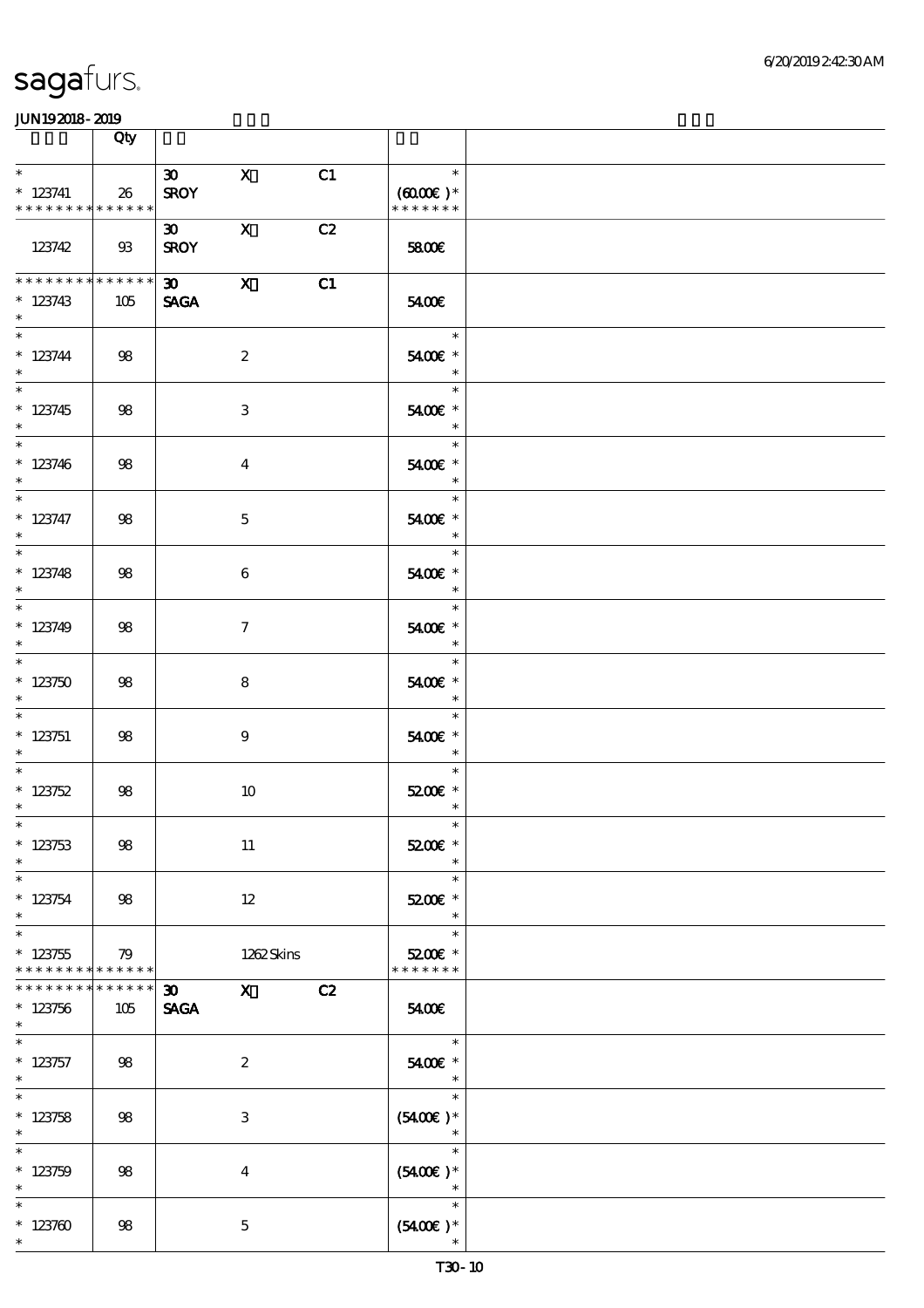|                                                                               | Qty                    |                                            |                                                                                                                                                                                                                                                                                                                                 |             |                                       |  |
|-------------------------------------------------------------------------------|------------------------|--------------------------------------------|---------------------------------------------------------------------------------------------------------------------------------------------------------------------------------------------------------------------------------------------------------------------------------------------------------------------------------|-------------|---------------------------------------|--|
| $\ast$<br>$* 123761$<br>$\ast$                                                | 98                     | $\infty$<br><b>SAGA</b>                    | $\mathbf{x}$                                                                                                                                                                                                                                                                                                                    | C2          | $\ast$<br>$(5400)$ *                  |  |
| $\ast$<br>* 123762                                                            | 98                     |                                            | $\boldsymbol{\tau}$                                                                                                                                                                                                                                                                                                             |             | $\ast$<br>$(5400)$ *<br>$\ast$        |  |
| $\overline{\ast}$<br>$* 123763$<br>$\ast$                                     | 98                     |                                            | ${\bf 8}$                                                                                                                                                                                                                                                                                                                       |             | $\ast$<br>$(5400)$ *                  |  |
| $\overline{\ast}$<br>$* 123764$<br>$\ast$                                     | 98                     |                                            | $\boldsymbol{9}$                                                                                                                                                                                                                                                                                                                |             | $\ast$<br>$(5400)$ *                  |  |
| $\overline{\phantom{0}}$<br>$^\ast$ 123765 $^\ast$                            | 98                     |                                            | 10                                                                                                                                                                                                                                                                                                                              |             | $\ast$<br>$(5400)$ *<br>$\ast$        |  |
| $\overline{\phantom{0}}$<br>$* 123706$<br>$\ast$                              | 91                     |                                            | 11                                                                                                                                                                                                                                                                                                                              |             | $\ast$<br>$(5400)$ *<br>$\ast$        |  |
| $\overline{\ast}$<br>$* 123767$<br>* * * * * * * * <mark>* * * * * * *</mark> | 31                     |                                            | 1109Skins                                                                                                                                                                                                                                                                                                                       |             | $\ast$<br>$(5400)$ *<br>* * * * * * * |  |
| * * * * * * * * * * * * * *<br>$* 123768$<br>$\ast$                           | 98                     | $\boldsymbol{\mathfrak{D}}$<br><b>SAGA</b> | $\mathbf{X}$                                                                                                                                                                                                                                                                                                                    | C3          | 5200E                                 |  |
| $\overline{\ast}$<br>$*123709$<br>* * * * * * * * * * * * * *                 | 26                     |                                            | 124Skins                                                                                                                                                                                                                                                                                                                        |             | $\ast$<br>$5000$ $*$<br>* * * * * * * |  |
| * * * * * * * * * * * * * *<br>$* 12370$<br>$\ast$                            | 112                    | $30-1$<br><b>SAGA</b>                      | $\mathbf x$ and $\mathbf x$ and $\mathbf x$ and $\mathbf x$ and $\mathbf x$ and $\mathbf x$ and $\mathbf x$ and $\mathbf x$ and $\mathbf x$ and $\mathbf x$ and $\mathbf x$ and $\mathbf x$ and $\mathbf x$ and $\mathbf x$ and $\mathbf x$ and $\mathbf x$ and $\mathbf x$ and $\mathbf x$ and $\mathbf x$ and $\mathbf x$ and | C1/C2       | 5000                                  |  |
| $* 123771$<br>$\ast$                                                          | 105                    |                                            | $\boldsymbol{2}$                                                                                                                                                                                                                                                                                                                |             | $\ast$<br>$5000$ $*$<br>$\ast$        |  |
| $\overline{\phantom{0}}$<br>* $123772$<br>$\ast$                              | 105                    |                                            | $\,3\,$                                                                                                                                                                                                                                                                                                                         |             | $\ast$<br>$5000$ $*$<br>$\ast$        |  |
| $*$<br>$* 123773$<br>$\ast$                                                   | 105                    |                                            | $\boldsymbol{4}$                                                                                                                                                                                                                                                                                                                |             | $\ast$<br>$5000$ $*$<br>$\ast$        |  |
| $\ast$<br>$* 123774$<br>$\ast$                                                | 105                    |                                            | $\mathbf 5$                                                                                                                                                                                                                                                                                                                     |             | $\ast$<br>$(5000)$ *<br>$\ast$        |  |
| $\ast$<br>$* 123775$<br>$\ast$                                                | 105                    |                                            | 6                                                                                                                                                                                                                                                                                                                               |             | $\ast$<br>$(5000\varepsilon)*$        |  |
| $\ast$<br>$* 123776$<br>$\ast$                                                | 105                    |                                            | $\boldsymbol{\tau}$                                                                                                                                                                                                                                                                                                             |             | $\ast$<br>$(5000)$ *                  |  |
| $\ast$<br>$* 123777$<br>* * * * * * * * <mark>* * * * * * *</mark>            | 88                     |                                            | 830Skins                                                                                                                                                                                                                                                                                                                        |             | $\ast$<br>$(5000)$ *<br>* * * * * * * |  |
| * * * * * * * *<br>$* 123778$<br>$\ast$                                       | $* * * * * * *$<br>112 | $\boldsymbol{\mathfrak{D}}$<br><b>SAGA</b> | $\mathbf x$                                                                                                                                                                                                                                                                                                                     | <b>C3C4</b> | 4800E                                 |  |
| $\ast$<br>$*123779$<br>* * * * * * * * <mark>* * * * * * *</mark>             | 92                     |                                            | 204Skins                                                                                                                                                                                                                                                                                                                        |             | $\ast$<br>47.00 £*<br>* * * * * * *   |  |
| * * * * * * * *<br>$*123780$<br>$\ast$                                        | * * * * * *<br>112     | $\boldsymbol{\mathfrak{D}}$<br>${\bf s}$   | $\mathbf{x}$                                                                                                                                                                                                                                                                                                                    | C1/C2       | 4800€                                 |  |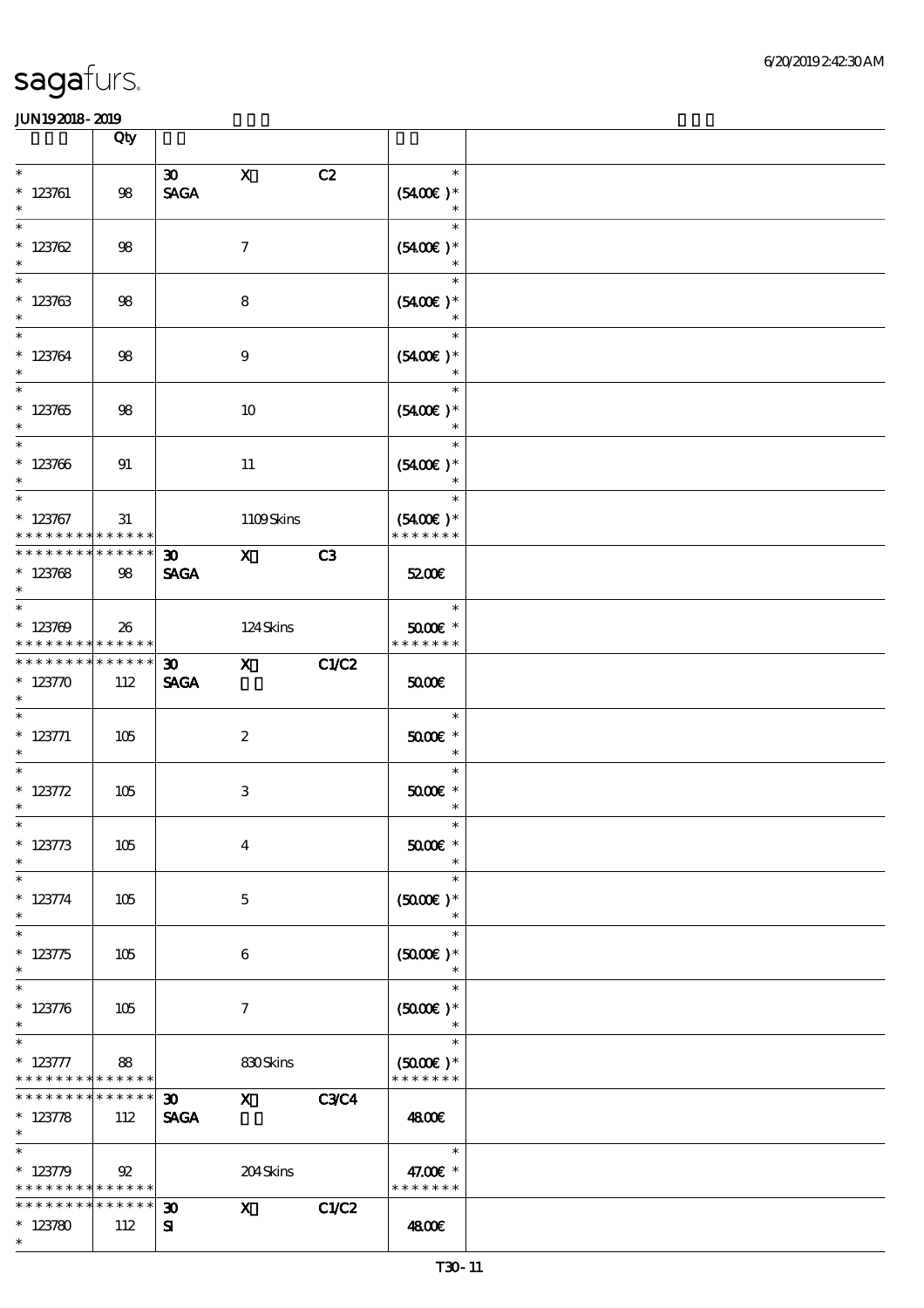|                                                                         | Qty                    |                                          |                           |              |                                              |  |
|-------------------------------------------------------------------------|------------------------|------------------------------------------|---------------------------|--------------|----------------------------------------------|--|
| $\ast$<br>$* 123781$<br>$\ast$                                          | 105                    | $\boldsymbol{\mathfrak{D}}$<br>${\bf s}$ | $\mathbf{X}$              | C1/C2        | $\ast$<br>4800€ *<br>$\ast$                  |  |
| $\ast$<br>$* 123782$<br>$\ast$                                          | 91                     |                                          | 3                         |              | $\ast$<br>4800€ *<br>$\ast$                  |  |
| $\overline{\phantom{0}}$<br>$* 123783$<br>* * * * * * * * * * * * * *   | $35\,$                 |                                          | 343Skins                  |              | $\ast$<br>4800€ *<br>* * * * * * *           |  |
| * * * * * * * * <mark>* * * * * * *</mark><br>$* 123784$<br>$\ast$      | 112                    | $\boldsymbol{\mathfrak{D}}$<br>${\bf s}$ | $\mathbf{X}$              | <b>C3C4</b>  | 4600€                                        |  |
| $\overline{\phantom{0}}$<br>$* 123785$<br>* * * * * * * * * * * * * * * | 33                     |                                          | 145Skins                  |              | 1995 F<br>$\ast$<br>4500€ *<br>* * * * * * * |  |
| 123786                                                                  | 99                     | 30 <sup>2</sup><br><b>SROY</b>           | $\boldsymbol{\mathsf{Z}}$ | C1           | 5800€                                        |  |
| 123787                                                                  | $\boldsymbol{\pi}$     | $\boldsymbol{\infty}$<br><b>SROY</b>     | $\boldsymbol{\mathsf{Z}}$ | C2           | 5600E                                        |  |
| * * * * * * * * * * * * * *<br>$* 123788$<br>$\ast$                     | 105                    | $\infty$<br><b>SAGA</b>                  | $\boldsymbol{\mathsf{X}}$ | C1           | 5600E                                        |  |
| $\overline{\phantom{0}}$<br>$*123789$<br>$\ast$                         | 98                     |                                          | $\boldsymbol{2}$          |              | $\ast$<br>5600€ *<br>$\ast$                  |  |
| $\ast$<br>$*123790$<br>$\ast$                                           | 95                     |                                          | 3                         |              | $\ast$<br>5600€ *<br>$\ast$                  |  |
| $\ast$<br>$*123791$<br>* * * * * * * * <mark>* * * * * * *</mark>       | 28                     |                                          | 326Skins                  |              | $\ast$<br>5400€ *<br>* * * * * * *           |  |
| * * * * * * * * * * * * * *<br>$* 123792$<br>$\ast$                     | 105                    | 30 <sub>o</sub><br><b>SAGA</b>           | $\boldsymbol{\mathsf{Z}}$ | C2           | 5600E                                        |  |
| $*$<br>$* 123793$<br>$\ast$                                             | 98                     |                                          | $\boldsymbol{2}$          |              | $\ast$<br>5600€ *<br>$\ast$                  |  |
| $\ast$<br>$*123794$<br>* * * * * * * *                                  | 44<br>* * * * * *      |                                          | 247 Skins                 |              | $\ast$<br>5600€ *<br>* * * * * * *           |  |
| * * * * * * *<br>$*123795$<br>$\ast$                                    | * * * * * *<br>112     | 30 <sub>o</sub><br><b>SAGA</b>           | $\mathbf{z}$              | <b>C2/C3</b> | 47.00E                                       |  |
| $\ast$<br>$*123796$<br>$\ast$                                           | 98                     |                                          | $\boldsymbol{2}$          |              | $\ast$<br>47.00€ *<br>$\ast$                 |  |
| $\ast$<br>$* 123797$<br>* * * * * * * * * * * * * *                     | 25                     |                                          | 235Skins                  |              | $\ast$<br>47.00€ *<br>* * * * * * *          |  |
| 123798                                                                  | 101                    | $\boldsymbol{\mathfrak{D}}$<br>IA        | $\mathbf{z}$              | <b>C3C4</b>  | (420)                                        |  |
| * * * * * * * *<br>$*123799$<br>$\ast$                                  | $* * * * * * *$<br>112 | $\boldsymbol{\mathfrak{D}}$<br>${\bf s}$ | $\boldsymbol{\mathsf{Z}}$ | <b>C1/C2</b> | 4600E                                        |  |
| $\ast$<br>$*123800$<br>* * * * * * * * * * * * * *                      | 28                     |                                          | 140Skins                  |              | $\ast$<br>4600€ *<br>* * * * * * *           |  |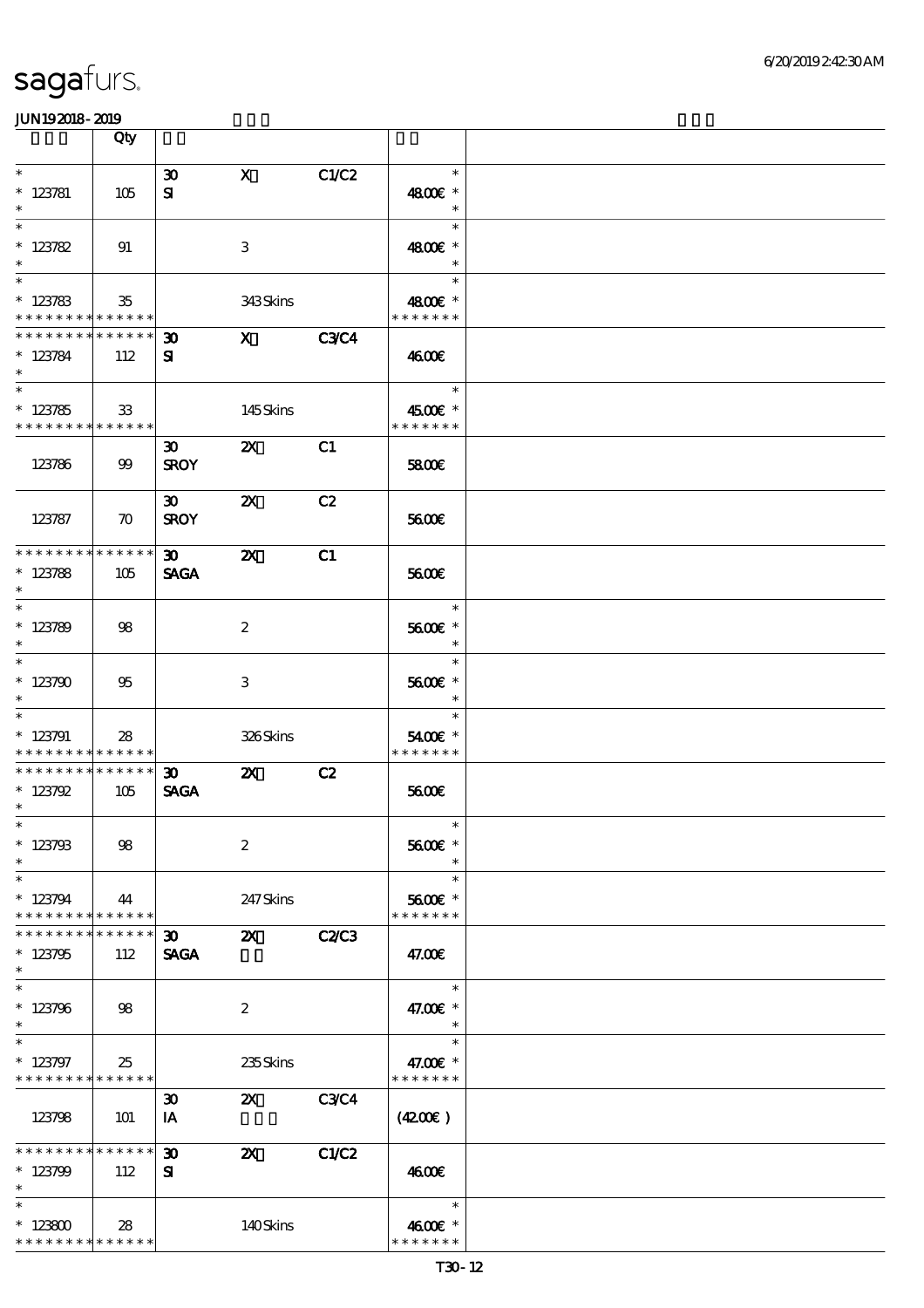|        | Qty |                    |                           |             |      |
|--------|-----|--------------------|---------------------------|-------------|------|
| 123801 | 49  | 30<br>$\mathbf{S}$ | $\boldsymbol{\mathsf{z}}$ | <b>C3C4</b> | 3600 |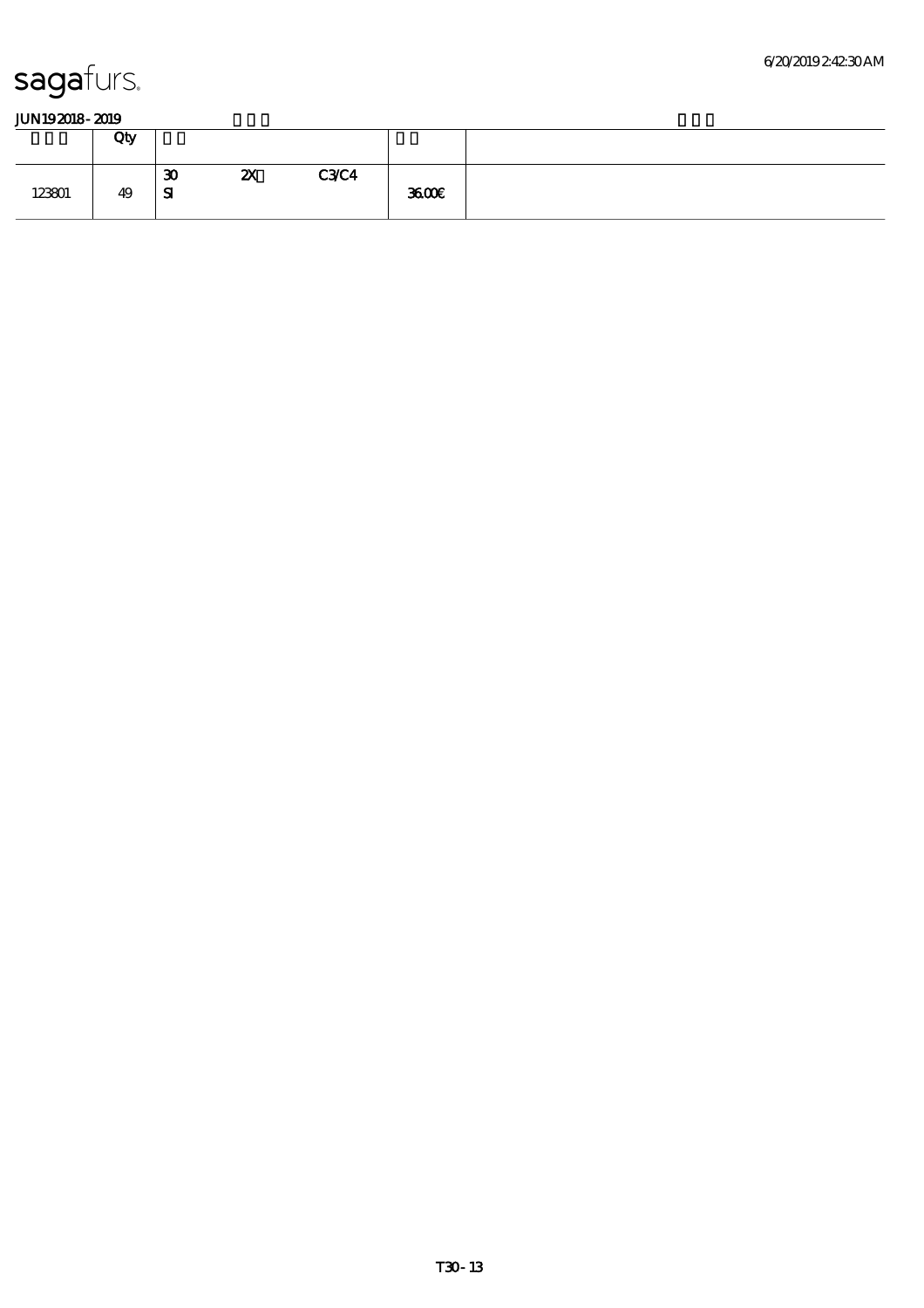|                                           | Qty    |                             |             |                          |  |
|-------------------------------------------|--------|-----------------------------|-------------|--------------------------|--|
|                                           |        | $\boldsymbol{\mathfrak{D}}$ | C1/C2       |                          |  |
| 123881                                    | $95\,$ | ${\bf s}$                   |             | 4600E                    |  |
|                                           |        | $\boldsymbol{\mathsf{20}}$  | <b>C3C4</b> |                          |  |
| 123882                                    | 140    | ${\bf s}$                   |             | 47.00€                   |  |
|                                           |        | $\boldsymbol{\mathfrak{D}}$ | <b>C3C4</b> |                          |  |
| 12383                                     | 140    | <b>SAGA</b>                 |             | 4800€                    |  |
|                                           |        | $\boldsymbol{\mathfrak{D}}$ | C3C4        |                          |  |
| 123884                                    | 140    | ${\bf s}$                   |             | 4000€                    |  |
|                                           |        | $\boldsymbol{\mathsf{20}}$  | C2C3        |                          |  |
| 123885                                    | 67     | IA                          |             | 4800€                    |  |
| **************                            |        | $\boldsymbol{\mathbf{z}}$   | C3          |                          |  |
| $* 123866$<br>$\ast$                      | 140    | ${\bf s}$                   |             | 4500€                    |  |
| $\ast$                                    |        |                             |             | $\ast$                   |  |
| $* 123887$<br>* * * * * * * * * * * * * * | 133    | 273Skins                    |             | 4600€ *<br>* * * * * * * |  |
|                                           |        | $\boldsymbol{\mathsf{20}}$  | C1/C2       |                          |  |
| 12388                                     | 153    | $\mathbf{B}$                |             | 4200€                    |  |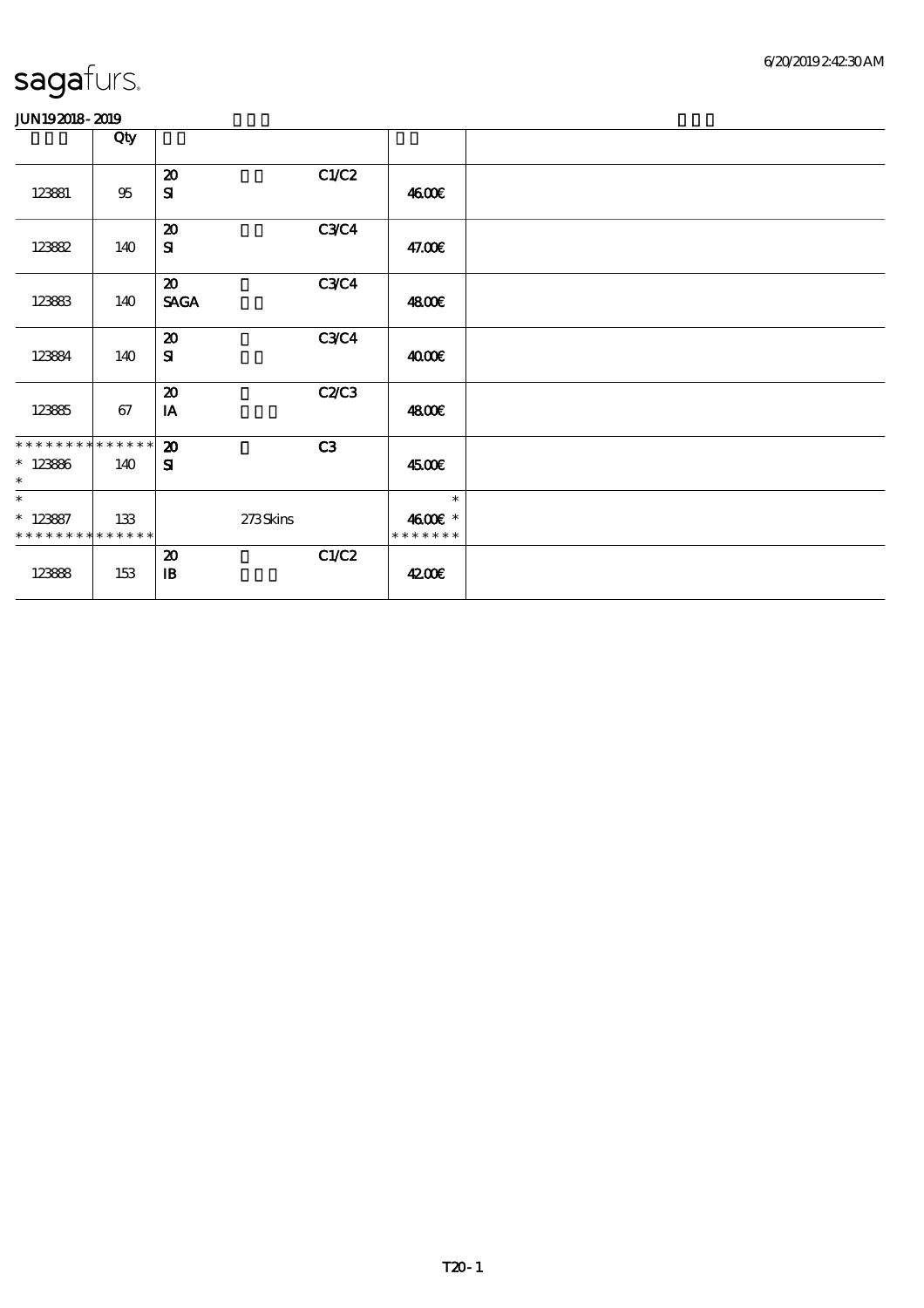|        | Qty |                                  |      |              |  |
|--------|-----|----------------------------------|------|--------------|--|
| 123961 | 30  | $\boldsymbol{\mathfrak{D}}$<br>Я | C2C3 | <b>4800€</b> |  |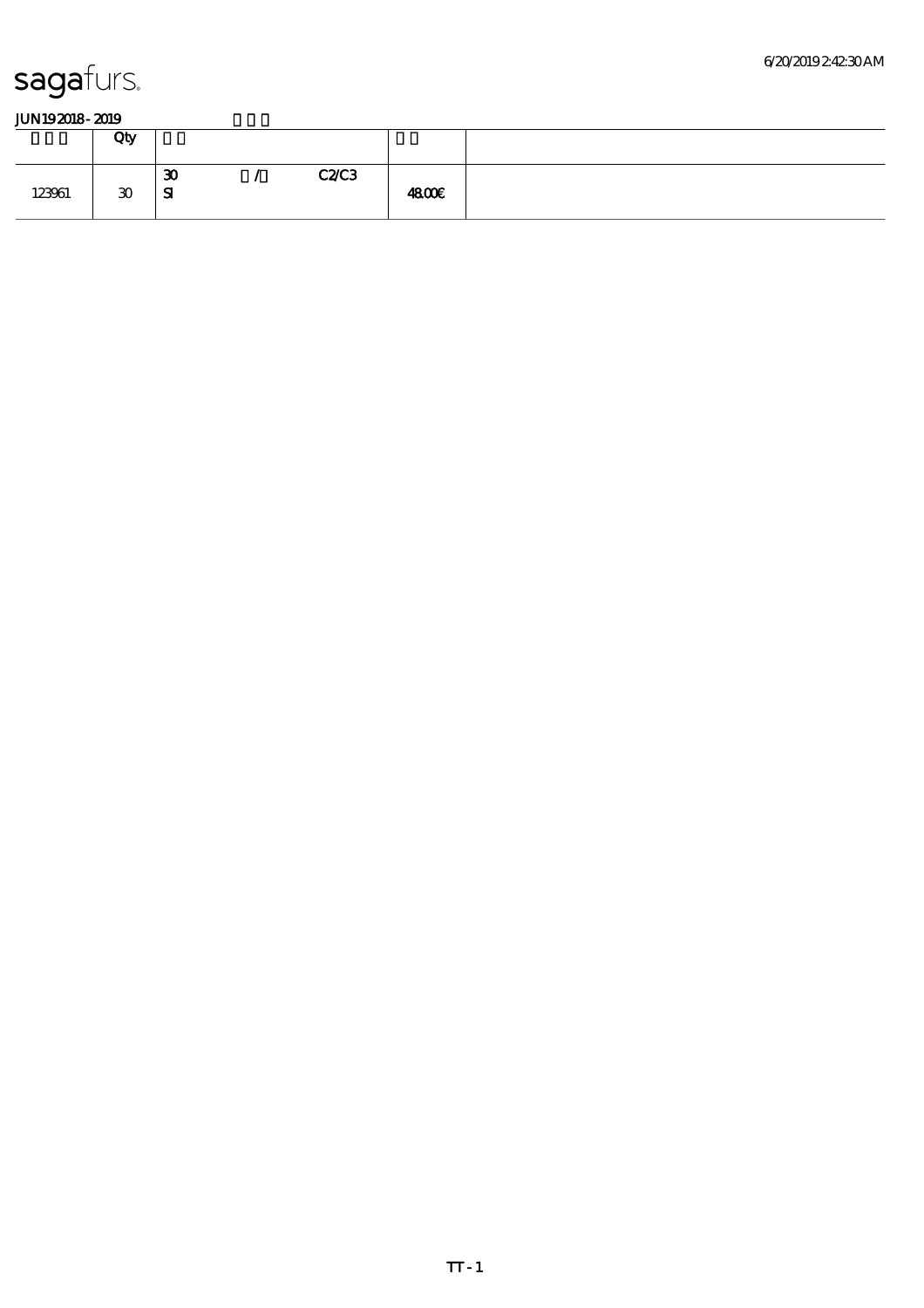\* 124120

\* \* \* \* \* \* \* \* <mark>\* \* \* \* \*</mark>

70 175 Skins

JUN192018-2019 Blue Frost Br. Type

|                                                                   | Qty                    |                                                             |                           |       |                                      |  |
|-------------------------------------------------------------------|------------------------|-------------------------------------------------------------|---------------------------|-------|--------------------------------------|--|
| 124101                                                            | 39                     | 50<br><b>SAGA</b>                                           | $\mathcal{L}$             | C1    | 7400E                                |  |
| 12410 <sub>2</sub>                                                | 34                     | 50<br><b>SAGA</b>                                           | $\mathcal{F}$             | C2    | 6600                                 |  |
| 124103                                                            | 53                     | 50<br><b>SAGA</b>                                           | $X$ / $ZX$                | C1    | 7200                                 |  |
| 124104                                                            | 25                     | 50<br><b>SAGA</b>                                           | $X$ / $ZX$                | C2    | 7000                                 |  |
| 124105                                                            | 67                     | 40<br><b>SAGA</b>                                           | $\mathcal{L}$             | C1    | 7200                                 |  |
| 124106                                                            | 45                     | $\boldsymbol{\omega}$<br><b>SAGA</b>                        | $\mathcal{L}$             | C2    | 5800€                                |  |
| 124107                                                            | 94                     | 5040<br>${\bf s}$                                           | $\mathcal{F}$             | C1    | (5800)                               |  |
| 124108                                                            | 83                     | 5040<br>${\bf s}$                                           | $\mathcal{L}$             | C2    | (5400)                               |  |
| * * * * * * * *<br>$*124109$<br>$\ast$                            | * * * * * *<br>98      | $\boldsymbol{\omega}$<br><b>SAGA</b>                        | $X$ / $ZX$                | C1    | 0000                                 |  |
| $\ast$<br>$*124110$<br>* * * * * * * * <mark>* * * * * * *</mark> | 51                     |                                                             | 149Skins                  |       | $\ast$<br>$00005$ *<br>* * * * * * * |  |
| 124111                                                            | 35                     | 40<br><b>SAGA</b>                                           | $X \, /ZX$                | C2    | 5800E                                |  |
| 124112                                                            | 96                     | 5040<br>${\bf s}$                                           | $X$ / $ZX$                | C1    | 5400E                                |  |
| 124113                                                            | 57                     | 5040<br>${\bf s}$                                           | $X \, /ZX$                | C2    | $50000$                              |  |
| 124114                                                            | 39                     | $\boldsymbol{\mathfrak{D}}$<br>${\bf s}$                    | $\overline{\mathbf{x}}$ / | C1/C2 | (4800)                               |  |
| 124115                                                            | 111                    | $\boldsymbol{\mathfrak{D}}$<br><b>SAGA</b>                  | $\mathcal{L}$             | C1    | 50000                                |  |
| 124116                                                            | 59                     | $\boldsymbol{\mathfrak{D}}$<br>$\ensuremath{\mathsf{SAGA}}$ | $\mathcal{L}$             | C2    | (4800)                               |  |
| 124117                                                            | 96                     | $\boldsymbol{\mathfrak{D}}$<br>${\bf s}$                    | $\mathcal{L}$             | C1    | (440E)                               |  |
| 124118                                                            | 98                     | $\boldsymbol{\mathfrak{D}}$<br>${\bf s}$                    | $\mathcal{L}$             | C2    | (4200)                               |  |
| $* *$<br>$*124119$                                                | * * * * * *<br>$105\,$ | $\boldsymbol{\mathfrak{D}}$<br><b>SAGA</b>                  | X / ZX                    | C1    | 50000                                |  |
| $\ast$                                                            |                        |                                                             |                           |       | $\ast$                               |  |

49.00€\* \* \* \* \* \* \* \*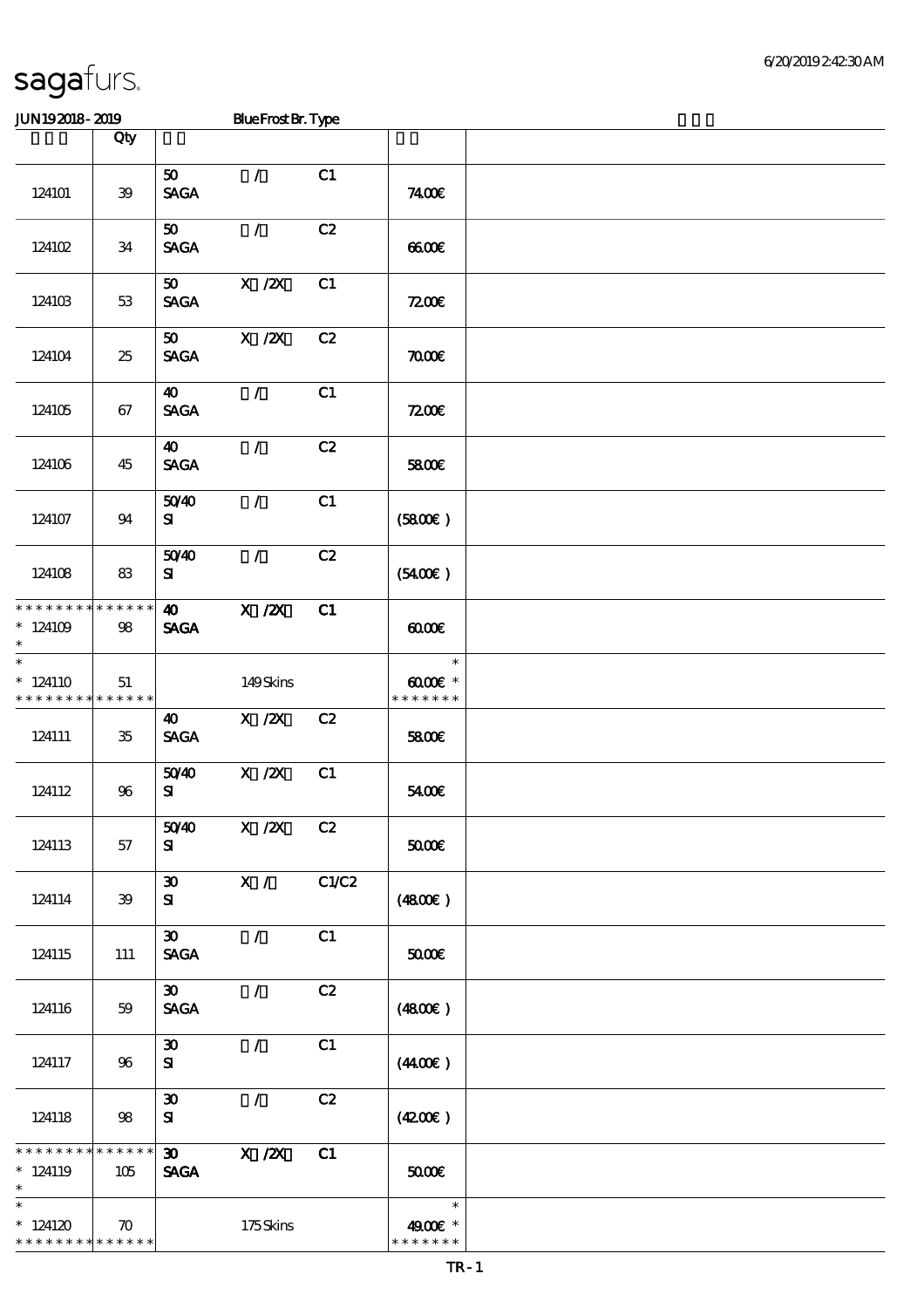### JUN192018-2019 Blue Frost Br. Type

|        | Qty                   |                                                               |                           |       |        |  |
|--------|-----------------------|---------------------------------------------------------------|---------------------------|-------|--------|--|
| 124121 | 57                    | $\boldsymbol{\mathfrak{D}}$<br><b>SAGA</b>                    | $X$ / $ZX$                | C2    | 4600€  |  |
| 124122 | $107$                 | $\boldsymbol{\mathfrak{D}}$<br>${\bf s}$                      | $X$ / $ZX$                | C1    | 4300€  |  |
| 124123 | 64                    | $\boldsymbol{\mathfrak{D}}$<br>${\bf s}$                      | $X$ / $ZX$                | C2    | 4200E  |  |
| 124124 | 47                    | $\boldsymbol{\mathfrak{D}}$<br><b>SAGA</b>                    | X /                       | C1/C2 | 3800   |  |
| 124125 | 45                    | $\boldsymbol{\mathfrak{D}}$<br><b>SAGA</b>                    | $\mathcal{L}$             | C1    | 37.00E |  |
| 124126 | $\boldsymbol{\omega}$ | $\boldsymbol{\mathfrak{D}}$<br>$\operatorname{\mathsf{SAGA}}$ | $\mathcal{L}$             | C2    | 3600E  |  |
| 124127 | 58                    | $\boldsymbol{\mathfrak{D}}$<br>${\bf s}$                      | $\mathcal{L}$             | C1    | 3500€  |  |
| 124128 | 78                    | $\boldsymbol{\mathsf{20}}$<br>${\bf s}$                       | $\mathcal{L}$             | C2    | 3400   |  |
| 124129 | 56                    | $\boldsymbol{\mathfrak{D}}$<br><b>SAGA</b>                    | X / ZX                    | C1    | 37.00E |  |
| 124130 | 86                    | $\boldsymbol{\mathsf{20}}$<br>${\bf s}$                       | $X$ / $ZX$                | C1    | 3500€  |  |
| 124131 | 51                    | $\boldsymbol{\mathfrak{D}}$<br>${\bf s}$                      | $X \, /ZX$                | C2    | 3400   |  |
| 124132 | 56                    | $\mathbf 0$<br>$\mathbf{S}$                                   |                           | C1    | 2600E  |  |
| 124133 | 53                    | $\mathbf{O}$<br>${\bf s}$                                     |                           | C2    | 2400E  |  |
|        |                       |                                                               | <b>BlueFrost Br. Type</b> |       |        |  |
| 124135 | $37\,$                | 5040<br>(S)                                                   | CHIP2                     | C1/C2 | 4600€  |  |
| 124136 | 61                    | 5040<br>(SI)                                                  | CHIP2                     | C1/C2 | 4200E  |  |
| 124137 | 59                    | $\boldsymbol{\mathfrak{D}}$<br>$\boldsymbol{S}$               | CHIP2                     | C1/C2 | 2800E  |  |
| 124138 | 56                    | $\boldsymbol{\mathfrak{D}}$<br>$\mathbf{C}$                   | CHIP2                     | C1/C2 | 2400€  |  |
| 124139 | 50                    | $\boldsymbol{\boldsymbol{\mathrm{20}}}$<br>(S)                | CHIP2                     | C1/C2 | 17.00E |  |
| 124140 | 56                    | $\boldsymbol{\mathfrak{D}}$<br>$\mathbf{C}$                   | CHIP2                     | C1/C2 | 1400E  |  |